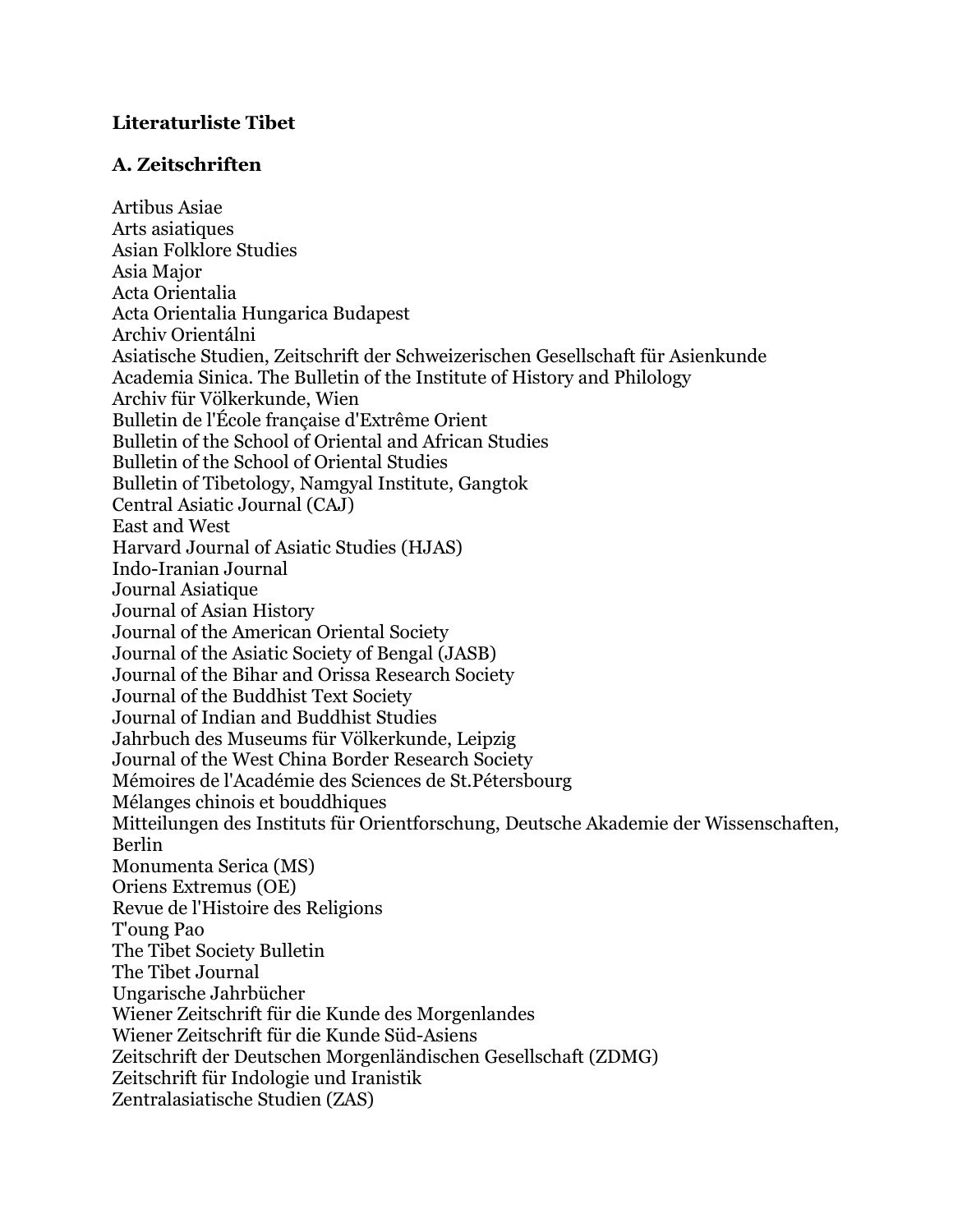#### **B. Allgemein und Sammelbände:**

de Filippi, F., *An Account of Tibet: Travels of Ippolito Desideri of Pistoia S.J. 1712-1727.* London, 1937.

H. Forster-Latsch/ P.L. Renz: *Tibet*. Land - Religion - Politik. Frankfurt am Main 1999. Ch. von Fürer-Haimendorf, *The Renaissance of Tibetan Civilization*. Oracle 1990.

A. Gruschke: *Tibet*. Weites Land auf dem Dach der Welt. Freiburg 1993.

H. Hoffmann, *Tibet. A Handbook*. In collaboration with St. Frye, Th.J. Norbu, Ho-chin Yang, Bloomington 1975.

Y. Imaeda, "Documents tibétains de Touen-houang concernant le Concile du Tibet", in: *Journal Asiatique*, 1975, 125-146.

M. Kapstein, *The Tibetans*. Oxford usw. 2006.

A. McKay (Hg.): *The History of Tibet*. Vols. I-III. London 2003.

W. Köpke/B.Schmelz (Hg.): *Die Welt des tibetischen Buddhismus*. Hamburg 2005.

Krasser, H./ Much, M. T./Steinkellner, E./Tauscher, H. (eds.), *Tibetan Studies.*

Proceedings of the 7th Seminar of the International Association for Tibetan Studies.

Wien 1997, Vol. II, 633-637 (Österreichische Akademie der Wissenschaften,

Philosophisch-Historische Klasse, Denkschriften, 256. Band).

Kvaerne, P. (ed.), *Tibetan Studies*. Proceedings of the 6th Seminar of the International Association for Tibetan Studies Fagerness 1992. Vols. 1, 2. Oslo 1994.

K. Larsen, A. Sinding-Larsen, *The Lhasa Atlas: Traditional Tibetan Architecture and Townscape*. London 2001.

C.C. Müller/W. Raunig (Hg.): *Der Weg zum Dach der Welt*. Innsbruck 1988.

Norbu, Thubten Jigme/Turnbull, Colin, *Tibet*. Its History, Religion and People. Penguin Books: Reading 1987 (1968).

F. Pommaret, *Tibet. Turning the Wheel of Life*. London 2003.

Richardson, Hugh, *Ceremonies of the Lhasa Year.* London 1993.

Richardson, H.E./Snellgrove, D.L., *A Cultural History of Tibet*. Boulder 1980 (repr.).

R.A. Stein: *Die Kultur Tibets* [Tibetan Civilization, 1972]. Berlin 1993.

Tucci, Giuseppe, *Indo-Tibetica*. Vols. I-IV. Roma 1932-1941.

Ders., *Tibetan Painted Scrolls*. Vols. I, II. Roma 1949.

Ders., *Minor Buddhist Texts*. Part I, II. Roma 1958. (Serie Orientale Roma, IX, 2). Ders., *Tibet: Land of Snows*. New York 1967.

Tucci, G./Heissig, W., *Die Religionen Tibets und der Mongolei*. Stuttgart 1970 (Die Religionen der Menschheit 20).

# **C. Geographie / Kulturgeographie Tibets**

A. Ferrari, *Mk'yen brtse's Guide to the Holy Places of Central Tibet*. Roma 1958 (Serie Orientale Roma XVI).

W. Fuchs, *Der Jesuiten Atlas der K'anghsi-Zeit*, Beijing 1943 (MS, Monograph Series 4). Sven Hedin, *Southern Tibet*. 9 vols, Stockholm 1917-22.

Albert Herrmann, *Das Land der Seide und Tibet im Lichte der Antike*, Leipzig 1939. Huc, M./GabetJ. , *Travels in Tartary, Tibet and China, 1844-1846.* London 1850. Kessler, P., *Laufende Arbeiten zu einem Ethnohistorischen Atlas Tibets (EAT)*. Lieferung 47.I: *rMi-li*. Rikon 1982.

Ders., *Laufende Arbeiten zu einem Ethnohistorischen Atlas Tibets (EAT)*. Lieferung 40.I: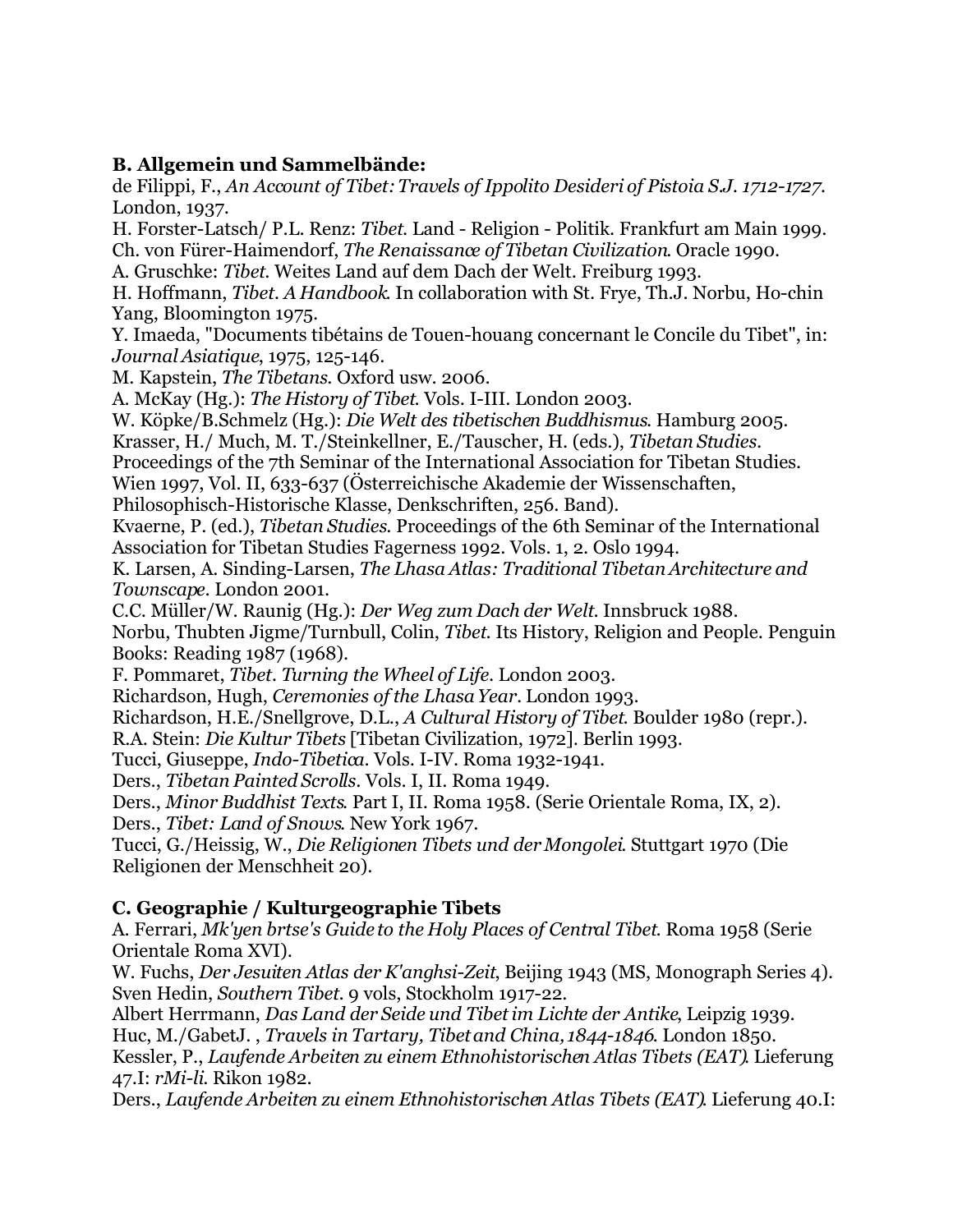*Gling/sDe-dge*. Rikon 1983.

Ders., *Laufende Arbeiten zu einem Ethnohistorischen Atlas Tibets (EAT)*. Lieferung 41.I: *Die historische Landschaft TEHOR unter besonderer Berücksichtigung der frühen Geschichte Südosttibets (Khams)*. Rikon 1984.

P. Lindegger, *Griechische und römische Quellen zum peripheren Tibet*. Rikon 1972 (Opuscula Tibetana, 10).

Orofino, Giacomella, "The Tibetan Myth of the Hidden Valley in the Visionary Geography of Nepal", in: *East and West*, 1990.

Joseph F. Rock, *The Amnye Ma-chhen Range and Adjacent Regions*. A monographic study. Serie Orientale Roma 12, Roma 1956.

Rossi Filibeck, Elena de, *Two Tibetan Guide Books to Ti se and La phyi*. Bonn 1988. (Monumenta Tibetica Historica, Abt. I, Bd. 4).

M. Ryser, *Osttibetische Bauernhäuser in ihrer Umgebung.* Überblick über die tibetischen Siedlungs- und Wohnformen in einem Teilgebiet der chinesischen Provinz Sichuan. Bern 1999 (Geographica Bernensia, G 58).

Albert Tafel, *Meine Tibetreise*, 2 Bde., Stuttgart-Berlin 1914.

van Spengen, W., *Tibetan Border Worlds.* A geohistorical analysis of trade and traders. London and New York 2000.

Turrell V. Wylie, *The Geography of Tibet According to the 'Dzam-Gling-Rgyas-Bshad*, Serie Orientale Roma 25, Roma 1962.

Ders., "Tibetan tradition of geography", in: *Bulletin of Tibetology*, 1, 1965, 117ff.

#### **D. Sprache und Schrift**

J. Bacot, *Une grammaire tibétaine du tibétain classique. Les ślokas grammaticaux de Thonmi Sambhoṭa avec leurs commentaires*. Paris 1928.

Ders., *Grammaire du tibétain littéraire*, I-II. Paris 1946-48.

St. Beyer, *The Classical Tibetan Language*. Albany 1991.

R. Bielmeier, "Problems of Tibetan dialectology and language history with special reference to the *sKyid-groṅ* dialect", in: *ZAS* 16, 1982, 405-425.

K. Chang/ B. Shefts, *A manual of spoken Tibetan (Lhasa dialect)*. Seattle 1964.

Csoma de Körös, A., *A grammar of the Tibetan language.* Calcutta 1834.

Gedun Chophel, "The evolution of U'med from U'chen script", reprinted (1938, Amdo) in *The Tibet Journal*, 8/1, 1983, 56-57.

M.C. Goldstein, *Essentials of Modern Literary Tibetan*. Berkeley 1991.

E. Haarh, "The Zhang-zhung language", in: *Acta Jutlandica* XL/1, Humanistik Serie 47, Kobenhavn 1968.

A. Hale, *Research on Tibeto-Burman languages*, Berlin usw. 1982.

Imaeda, Y./Pommaret, F., "Note sur la situation linguistique du Bhoutan et étude préliminaire des termes de parenté", in: T. Skorupski (ed.), *Indo-Tibetan Studies*. Papers in Honour and Appreciation of Professor David L. Snellgrove's Contribution to Indo-Tibetan Studies, Tring 1990, 115-128.

Ishihama, Y./ Fukuda, *A New Critical Edition of the Mahāvyutpatti*. Sanskrit - Tibetan - Mongolian Dictionary of Buddhist Terminology. The Toyo Bunko 1989.

B. Laufer, *Studien zur Sprachwissenschaft der Tibeter.* Zamatog: Sitzungsberichte der philos.-philol. und der histor. Classe der kgl. Bayer. A.d.W., 1898, Heft III, 519-594.

R.A. Miller, *Studies in the Grammatical Tradition in Tibet*. Amsterdam 1976. Róna-Tas, A., *Wiener Vorlesungen zur Sprach- und Kulturgeschichte Tibets*. Wien 1985.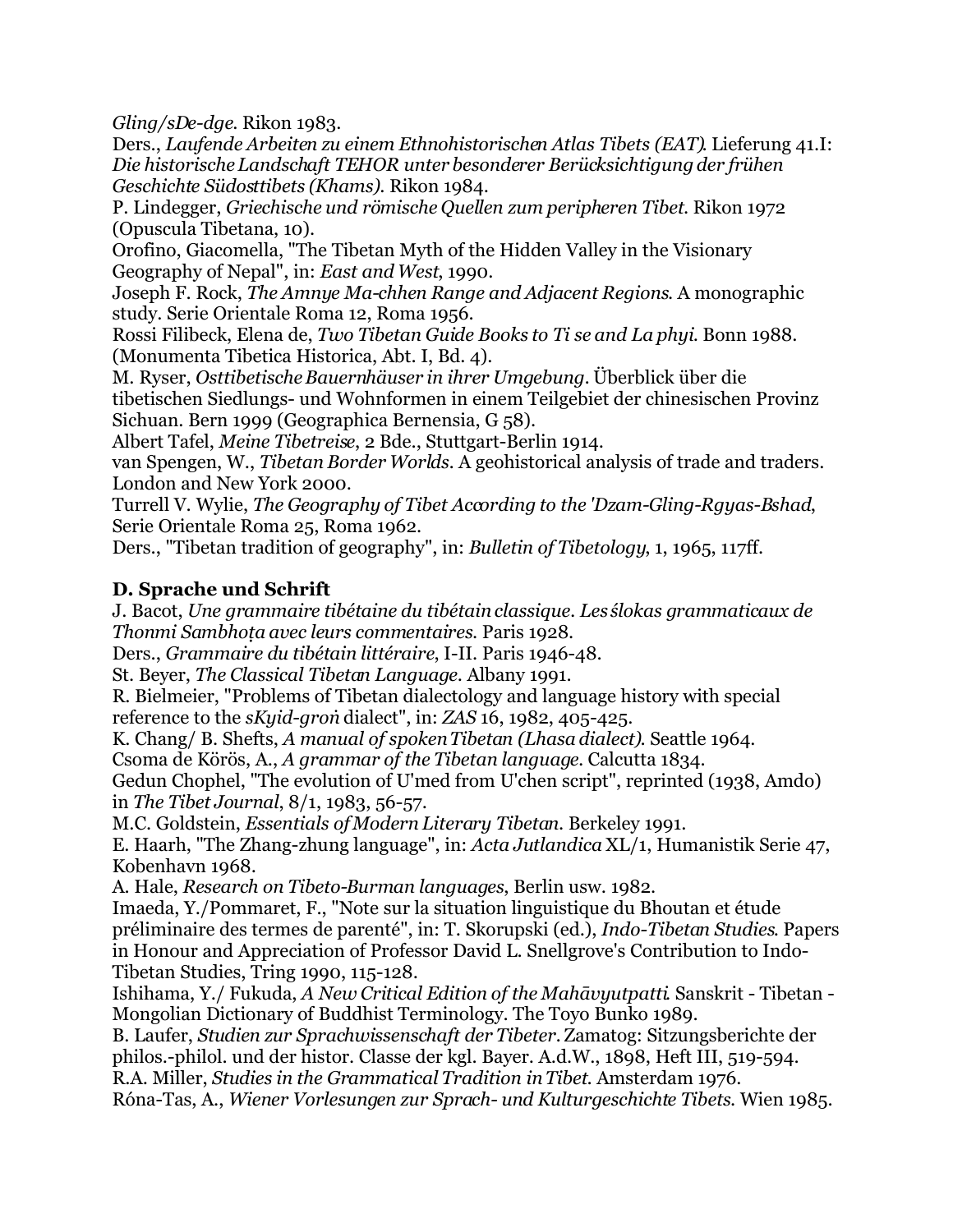R. Shafer, *Introduction to Sino-Tibetan*. Wiesbaden 1974.

N. Tournadre/Sangda Dorje, *Manuel de tibétain standard: Langue et civilisation*. Paris 1998. English translation: *Manual of Standard Tibetan: Language and Civilization*. Ithaca 2003.

Wylie, T.V., "A Standard System of Tibetan Transcription", in: *HJAS* 22, 1959, 261-276.

#### **E. Geschichte und Politik**

Ahmad, Z., *Sino-Tibetan Relations in the Seventeenth Century*, Roma 1970 (Serie Orientale Roma 40).

Ch. Allen: *Duell in the Snows*. The True Story of the Younghusband Mission to Lhasa. London 2004.

G.T. Andrug: *Four Rivers, Six Ranges.* Reminiscences of the Resistance Movement in Tibet. Dharamsala 1973.

J. Ardley: *The Tibetan Independence Movement: Political, Religious and Gandhian Perspectives*. London 2002.

M. Aris, *Bhutan. The early history of a Himalayan kingdom*. Warminster 1979. Ders., *Sources for the History of Bhutan*. Wien 1986.

J.F. Avedon, *In Exile from the Land of Snows*. New York 1984.

J. Bacot/F.W.Thomas/C. Toussaint, *Documents de Touen-Houang Relatifs à l'Histoire de Tibet*. Paris 1940-1946.

R. Barnett, Sh. Akiner (eds.), *Resistance and Reform in Tibet*. Bloomington usw. 1994. C. Beckwith, *The Tibetan Empire in Central Asia:*A History of the Struggle for Great Power among Tibetans, Turks, Arabs, and Chinese during the Early Middle Ages. Princeton 1987.

Bogoslovskij, V.A., *Essai sur l'histoire du Peuple Tibétain ou la Naissance d'une Societé de Classes*. Paris 1972.

P. Carrasco, *Land and Polity in Tibet*, Seattle 1959.

Cassinelli, C.W./Ekvall, R.B., *A Tibetan Pricipality. The Political System of Sa sKya*. Ithaca 1969.

Dunnell, R.W., *The Great State of White and High: Buddhism and State Formation in Eleventh Century Xia.* Honolulu 1996.

R.E.Emmerick, *Tibetan Texts Concerning Khotan*, London 1967 (London Oriental Series 19).

D.M.Farquhar, "Emperor as Bodhisattva in the Governance of the Ch'ing Empire", in: *HJAS* 38, No. 1, June 1978.

Ders., "Structure and Functions in the Yuan Imperial Government", in: *China under Mongol Rule* (ed. Langlois, J.), Princeton 1981.

A.H. Francke, *Antiquities of Indian Tibet*, Calcutta 1926. (2 Bde.)

H. Franke, "Tibetans in Yuan China", in: *China under Mongol Rule* (ed. Langlois, J.), Princeton 1981.

M.C. Goldstein, *A History of Modern Tibet*. The demise of the Lamaist State. Berkeley, Los Angeles, London 1989.

Ders., *The Snow Lion and the Dragon. China, Tibet, and the Dalai Lama*. Berekley usw. 1997.

Ders., W. Siebenschuh/ Tashi Tsering: *The Struggle for Modern Tibet.* The Autobiography of Tashi Tsering. New York/ London 1999.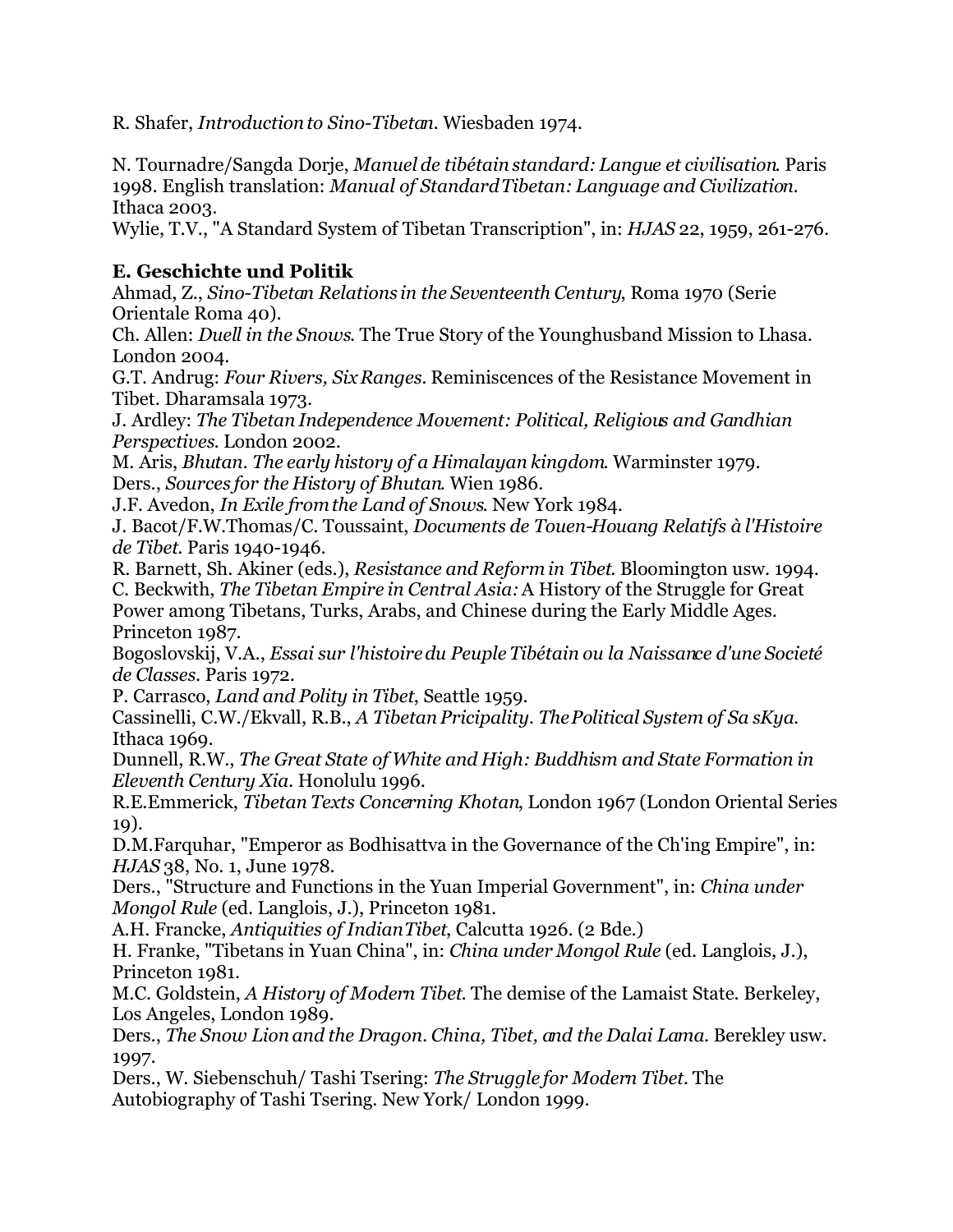M.C. Goldstein, Dawei Sherap, W.R. Siebenschuh, *A Tibetan Revolutionary: The Political Life and Times of Bapa Phüntso Wangye*. Berekely 2004.

Goodrich, L.C./Fang, C.Y. (Eds.), *Dictionary of Ming Biography* (1368-1644). I.II. New York/London 1976.

Haarh, E., *The Yarlung Dynasty*. A study with particular regard to the contribution by myths and legends to the history of Ancient Tibet and the origin and nature of its kings. Copenhagen 1969.

L. Hambis, "L'histoire des Mongols à l'Epoque de Gengis-Khan et le dPag-bsam ljonbzan de Sumpa-qutuqtu", in: *Etudes tibétaines*, Paris 1971.

W. Heissig, "Ein mongolischer zeitgenössischer Bericht über den Ölöteneinfall in Tibet und die Plünderung von Lhasa 1717", in: *ZDMG*, 1954.

A.W. Hummel, *Eminent Chinese of the Ch'ing Period*, 2 vols., Washington 1943-44. G. Huth, *Die Inschriften von Tsaghan Baiši.* Tibetisch-mongolischer Text mit einer

Übersetzung sowie sprachlichen und historischen Erläuterungen. Leipzig 1894. Jackson, D., *The Mollas of Mustang: Historical, Religious and Oratorical Traditions of the Nepalese-Tibetan Borderland*. Dharamsala 1984.

E. Kawaguchi, *Three Years in Tibet*, London 1909.

A. Kolas, M.P. Thowsen, *On the Margins of Tibet: Cultural Survival o the Sino-Tibetan Frontier*. Seattle 2005.

K. Kollmar-Paulenz, *Erdeni tunumal neretü sudur*. Die Biographie des Altan qaγan der Tümed-Mongolen. Ein Beitrag zur Geschichte der religionspolitischen Beziehungen zwischen der Mongolei und Tibet im ausgehenden 16. Jahrhundert. Wiesbaden 2001. K. Kollmar-Paulenz, *Kleine Geschichte Tibets*. München 2006.

J. Kolmaš, *Tibet and Imperial China: A Survey of Sino-Tibetan Relations up to the End of the Manchu Dynasty in 1912*. Canberra 1967 (The Australian National University Center of Oriental Studies, Occasional Paper, No. 7).

Kuijp, L.W.J. van der, "On the Life and Political Career of Ta'i si-tu Byang-chub rgyxalmtshan", in: E. Steinkellner, (ed.), *Tibetan History and Language: Studies Dedicated to Géza Uray on his Seventieth Birthday*. Wien 1991, 277-327.

N.S. Kulešov, *Rossija i Tibet v načale XX veka*. (Russland und Tibet zu Beginn des 20. Jhs.). Moskva, Nauka 1992.

P. Kvaerne, "Mongols and Khitans in a Fourteenth Century Bonpo Text", in: *Acta Orientalia Hungarica*, 34, 1980.

L. Kwanten, "Chingis Khan's Conquest of Tibet: Myth or Reality?", in: *Journal of Asian History*, 7, No. 1, 1974, 1-20.

K. Lange, *Die Werke des Regenten Saṅs rgyas rgya mc'o (1653-1705)*. Eine philologischhistorische Studie zum tibetischsprachigen Schrifttum. Berlin 1975. (Veröffentlichungen des Museums für Völkerkunde zu Leipzig, Heft 27).

Mehra, P., *From Conflict to Conciliation*. Tibetan Polity, Revisited. A Brief Historical Conspectus of the Dalai Lama-Panchen Lama Standoff, ca. 1904-1989. Wiesbaden 2004.

F. Michael, *Rule by Incarnation*. Tibetan Buddhism and its Role in Society and State. Boulder/Colorado 1982.

J. Norbu: *Horseman in the Snow.* The Story of Aten and the Khampas' Fight for the Freedom of their Country. London 1961.

Norbu, D., "An Analysis of Sino-Tibetan Relationships, 1245-1911: Imperial Power, Noncoercive Regime and Military Dependency", in: B.N. Aziz/M. Kapstein (eds.), *Soundings*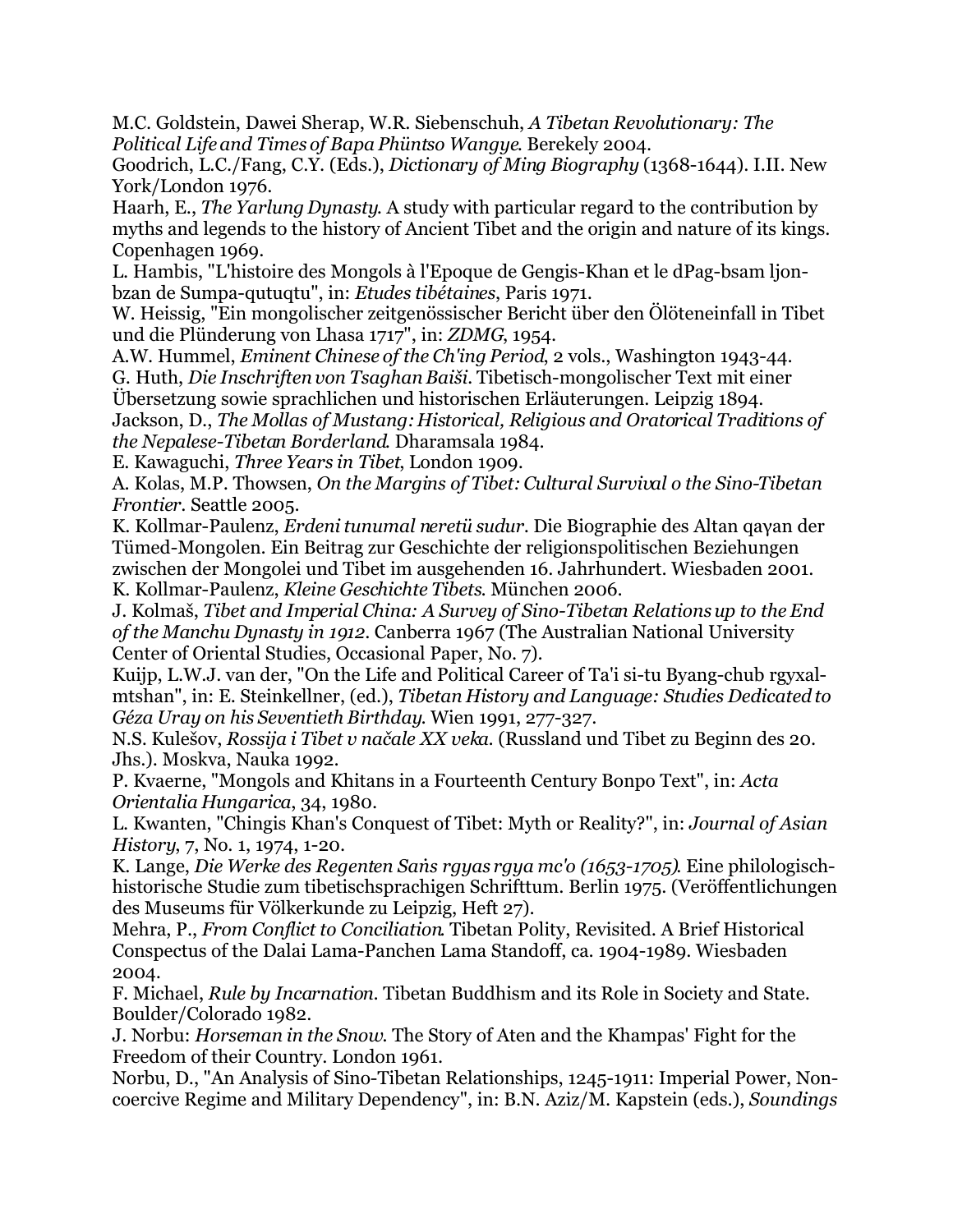*in Tibetan Civilization*. Proceedings of the 1982 Seminar of the IATS held at Columbia University. New Delhi 1985, 176-195.

Pasang Wangdu/Hildegard Diemberger in cooperation with Guntram Hazod, *Ngag dbang skal ldan rgya mtsho, Shel dkar chos 'byung. History of the "White Chrystal"*. Religion and Politics of Southern La stod. Translation and Facsimile Edition of the Tibetan Text. Wien 1996.

Pasang Wangdu/Hildegard Diemberger, *dBa' bzhed: The Royal Narrative Concerning the Bringiing of the Buddha's Doctrine to Tibet*. Wien 2000.

M. Peissel: *Die Chinesen sind da!* Der Freiheitskampf der Khambas. Wien/Hamburg 1973.

P. Pelliot, *Histoire ancienne du Tibet*, Paris 1961.

L. Petech, *A Study of the Chronicles of Ladakh*, Calcutta 1939.

Ders., *I missionari italiani nel Tibet e nel Nepal*, I-VII, Roma 1952-1956.

Ders., *China and Tibet in the Early XVIIIth Century*, Leiden 1972.

Ders., *Aristocracy and Government in Tibet (1728-1959).* Roma 1973.

Ders., *The Kingdom of Ladakh*, c. 950-1842 AD. Roma 1977.

Ders., *Central Tibet and the Mongols*. The Yüan-Sa-skya Period of Tibetan History, Roma 1990.

F. Pommaret (Hg.): *Lhasa in the Seventeenth Century. The Capital of the Dalai Lamas*. Leiden/ Boston 2003.

R. Rahul, *Government and Politics of Tibet*, Delhi 1969.

P. Ratchnevsky, "Die mongolischen Grosskhane und die Buddhistische Kirche", in: *Asiatica,* Festschrift Friedrich Weller, Leipzig 1954, 489-504.

H.E. Richardson, *Ancient Historical Edicts at Lhasa and the Mutsung Khri Gtsug Lde Brtsan Treaty of A.D. 821-822 from the Inscription at Lhasa*, London 1952.

Ders., *Tibet and its History*. 2nd edition, revised and updated. Boulder and London 1984.

Ders., *A Corpus of Early Tibetan Inscriptions*. London 1985.

G.N.Rerich, "Mongolo-tibetskie otnošenija v XVI i načale XVIIv." (Mongolischtibetische Beziehungen im 16. und zu Beginn des 17. Jhs.), in: *Mongol'skij sbornik: Ekonomika, istorija, archeologija*, Moskva 1959, 188-199.

Ruegg, D.S., "*mchod yon, yon mchod* and *mchod gnas/yon gnas*: On the Historiography and Semantics of a Tibetan Religio-social and Religio-political Concept", in: E. Steinkellner (Hg.), *Tibetan History and Language*. Studies dedicated to Uray Géza on

his seventieth birthday. Wien 1991, 441-453. Ders., *Ordre spirituel et ordre temporel dans la pensée bouddhique de l'Inde et du Tibet*. Quatre conférences au Collège de France. Paris 1995.

Sagaster, K., "Die Institution der Dalai Lamas und das Verhältnis zwischen Religion und Politik", in: J.F. Thiel/ A. Doutreloux (Hg.), *Heil und Macht. Approches du sacré*. St. Augustin 1980, 120-140.

Schuh, D., "Wie ist die Einladung des fünften Karma-pa an den chinesischen Kaiserhof als Fortführung der Tibetpolitik der Mongolen-Khane zu verstehen?" in: *Altaica Collecta*, 1976, 209-244.

Ders., *Erlasse und Sendschreiben mongolischer Herrscher für tibetische Geistliche*. Ein Beitrag zur Kenntnis der Urkunden des tibetischen Mittelalters und ihrer Diplomatik. St. Augustin 1977 (Monumenta Tibetica Historica, Abt. III,1).

Ders., *Grundlagen tibetischer Siegelkunde*. Eine Untersuchung über tibetische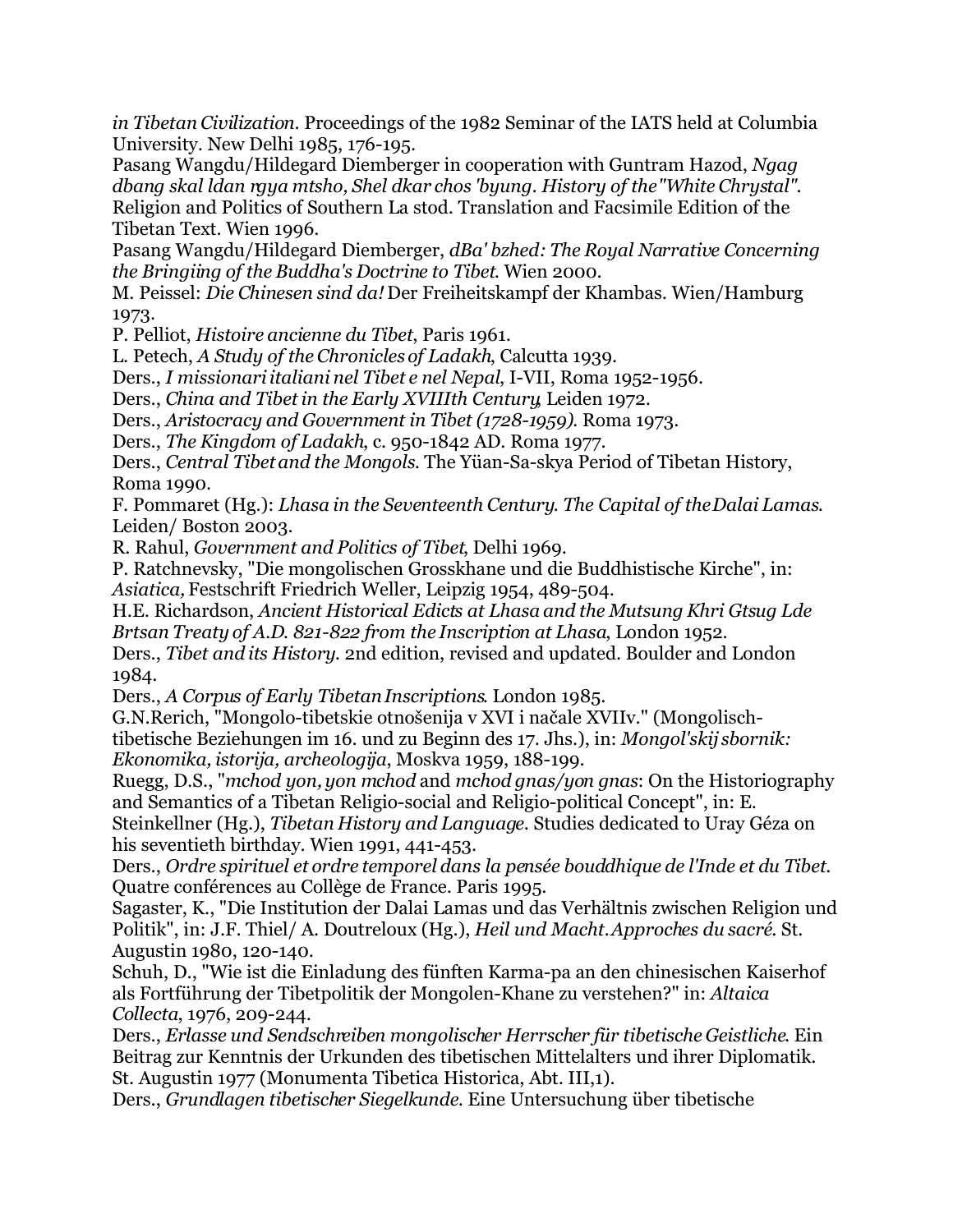Siegelaufschriften in 'Phags-pa-Schrift. St. Augustin 1981. (Monumenta Tibetica Historica, Abt. III,5).

G. Schulemann, *Geschichte der Dalai-Lamas*. Leipzig 1958.

R.D. Schwartz, *Circle of Protest: Political Ritual in the Tibetan Uprising*. New York 1994. P. Schwieger, *Teilung und Reintegration des Königreichs von Ladakh im 18.*

*Jahrhundert.* Der Staatsvertrag zwischen Ladakh und Purig aus dem Jahr 1753. Bonn 1999. (Monumenta Tibetica Historica, Abtlg. III, Bd. 7).

Shakabpa, W.D., *Tibet - A Political History*. New York 1984.

T. Shakya: *The Dragon in the Land of Snows*. A History of Modern Tibet since 1947. New York 1999.

T. Shaumian: *Tibet. The Great Game and Tsarist Russia*. New Delhi 2000.

Snelling, J., *Buddhism in Russia. The story of Agvan Dorzhiev, Lhasa's emissary to the tsar*. Shaftesbury 1993.

Sørensen, Per K., *Tibetan Buddhist Historiography*. The Mirror Illuminating the Royal Genealogies. An Annotated Translation of the XIVth Century Tibetan Chronicle: rGyalrabs gsal-ba'i me-long. Wiesbaden 1994 (AF 128).

P.K. Sorensen/G. Hazod, in Cooperation with Tsering Gyalbo: *Thundering Falcon*. An Inquiry into the History and Cult of Khra-`brug Tibet's First Buddhist Temple. Wien 2005.

Sperling, E., "The 5th Karma-pa and Some Aspects of the Relationship between Tibet and the Early Ming", in: M.Aris/Aung San Suu Kyi (eds.), *Tibetan Studies in Honour of Hugh Richardson*, Oxford 1979, 280-89.

Ders., "Notes on References to 'Bri-Gung-pa - Mongol Contact in the Late Sixteenth and Early Seventeenth Centuries", in: S. Ihara/ Z. Yamaguchi (eds.), *Tibetan Studies*. Proceedings of the 5th Seminar of the IATS, Narita 1989. Narita 1992, 741-750.

Szerb, J., "Glosses on the Oeuvre of Bla-ma 'Phags-pa. I: On the Activity of Sa-skya Paṇḍita", in: Aris/Aung San Suu kyi (eds.), *Tibetan Studies in Honour of Hugh Richardson*, Oxford 1979, 290-300.

Ders., "Glosses on the Oeuvre of Bla-ma 'Phags-pa. III. The "Patron-Patronized" Relationship", in: Aziz/Kapstein (eds.), *Soundings in Tibetan Civilization*, New Delhi 1985, 165-173.

Thomas, F.W., *Tibetan Literary Texts and Documents concerning Chinese Turkestan*, 4 vols., London 1935-1955.

P. Tsering, "rÑiṅ ma pa Lamas am Yüan-Kaiserhof", in: Ligeti (Hg.), *Proceedings of the Csoma de Körös Memorial Symposium held at Mátrafüred, Hungary 24-30 September 1976*, Budapest 1978, 511-517.

Tucci, G., *The Tombs of the Tibetan Kings*. Roma 1950. (Serie Orientale Roma, Vol. 1). Uray, G., "The Four Horns of Tibet according to the Royal Annals", in: *Acta Orientalia Hungarica*, X/1, 1957, 31-57.

Uray, G., "The Narrative of Legislation and Organization of the Mkhas-pa'i Dga'-ston: The Origins of the Traditions Concerning Sroṅ-brcan Sgam-po as First Legislator and Organizer of Tibet", in: *Acta Orientalia Hungarica*, XXVI, 1972, 11-68.

Uray, G., "Tibet's connection with Nestorianism and Manicheism in the 8th-10th centuries", in: Steinkellner et al. (ed.), *Contributions on the Tibetan Language, History and Culture*, Wien 1983, 399-430.

Uray, G., "The old Tibetan sources of the history of Central Asia up to 751: a survey", in: Harmatta, J. (ed.), *Prolegomena to the sources of the history of pre-Islamic Central Asia*,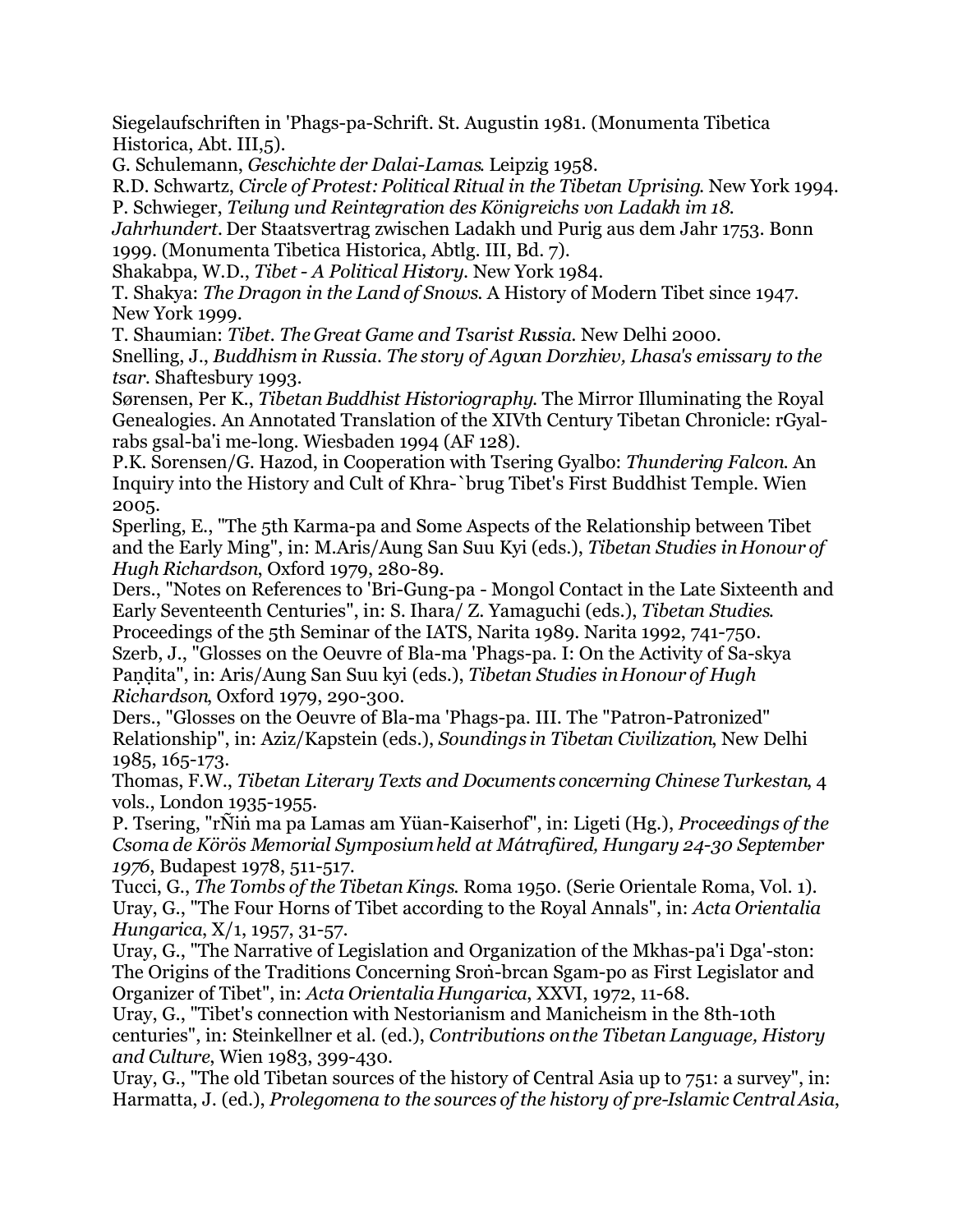Budapest 1979, 275-304.

R. Vitali: *The Kingdoms of Gu-ge Pu-hrang According to mNga'.ris.rgyal.rabs by Gu.ge mkhan.chen Ngag.dbang grags.pa*. New Delhi 1996.

M. C. van Walt van Praag, *The Status of Tibet*. History, Rights, and Prospects in International Law. Boulder, Colorado, 1987.

C. Wessels, S.J.: *Early Jesuit Travellers in Central Asia 1603-1721.* The Hague 1924. G. Woodcock: *Into Tibet: The Early British Explorers*. Londoin 1971.

Wylie, Turrell V., "Reincarnation: A Political Innovation in Tibetan Buddhism", in: Ligeti, L. (ed.), *Proceedings of the Csoma de Körös Memorial Symposium*, held at Mátrafüred, Hungary, 24-30 September 1976. Budapest 1978, 579-586.

#### **F. Gesellschaft**

B.N. Aziz, *Tibetan Frontier Families: Refelctions of Three Generations from D'ing-ri*. Durham 1978.

B.N. Aziz, "Some Notions about Descent and residence in Tibetan Society", in: Ch.v. K. Dies., *Tibetan Frontier Families*. New Delhi 1978.

Bärlocher, D., *Testimonies of Tibetan Tulkus*. A Research among Reincarnate Buddhist Masters in Exile. Vol. I: Materials, Vol. II: Appendices. Rikon 1982.

Sir Ch. Bell, *The People of Tibet*. Oxford 1928.

G. Childs, *Tibetan Diary: From Birth to Death and Beyond in a Himalayan Valley of Nepal*. Berkeley 2004.

K. Czech, *The Social and Religious Identity of the Tibetan Bonpos with Special Reference to a North-West Himalayan Refugee Settlement.* Ph.D. dissertation, Oxford 1987.

Dargyay, E.K., *Tibetan Village Communities*. Structure and Change. New Delhi 1982. Fürer-Haimendorf (ed.), *Contributions to the Anthropology of Nepal*, Warminster 1974, 23-39.

Goldstein, M.C., "Stratification, Polyandry and Family Structure in Central Tibet", in: *Southwestern Journal of Anthropology*, 27 (1), 1971, 64-74.

Ders./ C.M. Beall, *Nomads of Western Tibet: The Survival of a Way of Life*. London 1990.

K. Gutschow, *Being a Buddhist Nun: The Struggle for Enlightenment in the Himalayas*. Cambridge 2004.

G. Gyaltag, *Die tibetische Familie im Wandel und Spannungsfeld zweier Kulturen.* Rikon 1990. (Opuscula Tibetana, Fasc. 21).

J. Gyatso/H. Havnevik (eds.), *Women in Tibet: Past and Present*. New York 2005.

Levine, N., "The Theory of *Rü* Kinship, Descent and Status in a Tibetan Society", in: C.v. Fürer-Haimendorf (ed.), *Asian Highland Societies*, New Delhi 1981, 52-78.

Dies., *The Dynamics of Polyandry. Kinship, Domesticity, and Population on the Tibetan Border*. Chicago 1988.

Ramble, C., "Status and Death: Mortuary Rites and Attitudes to the Body in a Tibetan Village", in: *Kailash* 9(4), 1982, 333-360.

Stoddard, H., *Le Mendiant de l'Amdo*. Paris 1985.

R.D. Taring, *Daughter of Tibet*. London 1970.

# **G. Wirtschaft**

Ekvall, R.B., *Fields on the Hoof: Nexus of Tibetan Nomadic Pastoralism*. New York 1968. Goldstein, M.C., "Serfdom and Mobility: An Examination of the Institution of `Human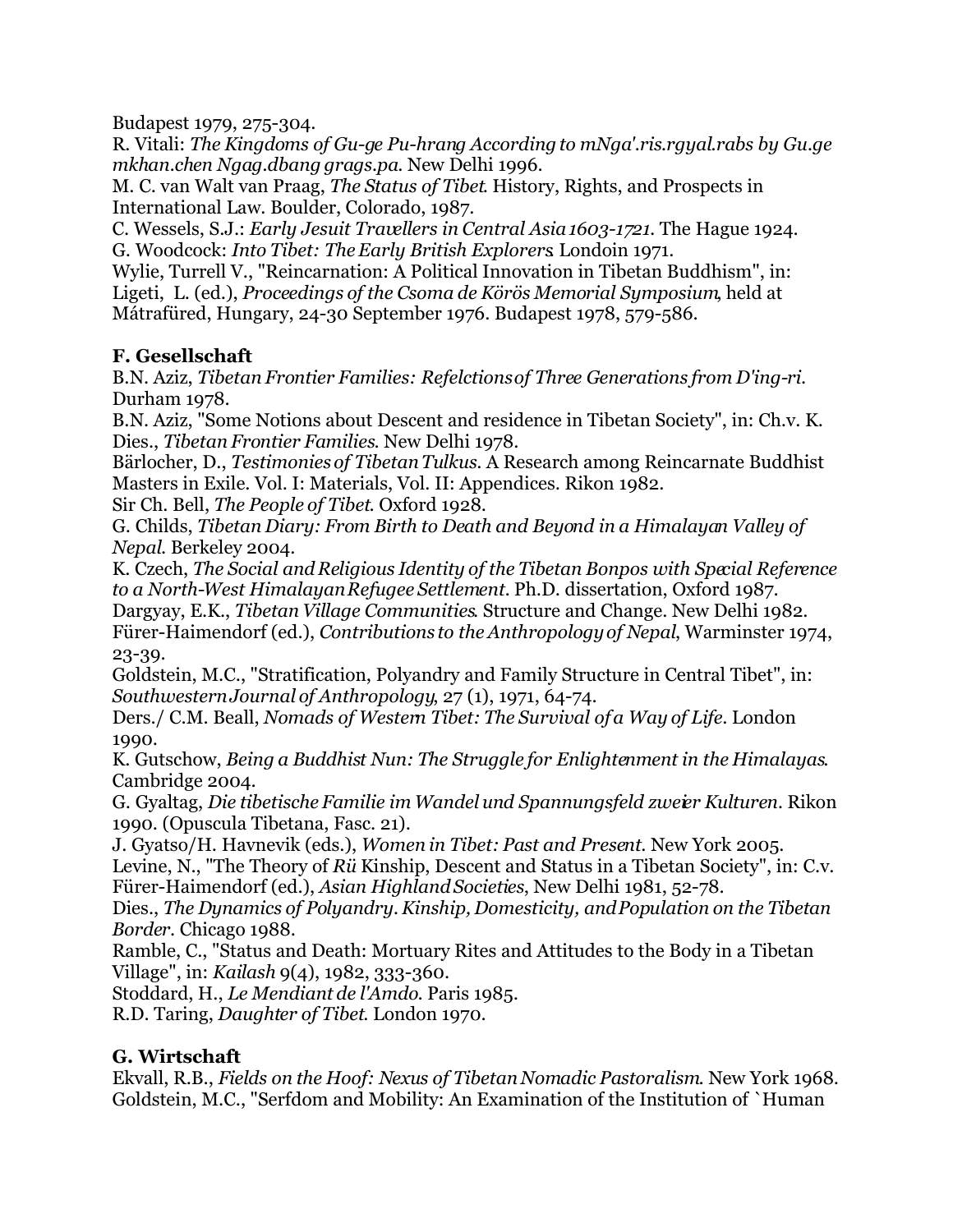Lease' in Traditional Tibetan Society", in: *Journal of Asian Studies* 30 (3), 1971, 521-534. Ders., "The Ciculation of Estates in Tibet: Reincarnation, Land and Politics", in: *Journal of Asian Studies* 32, 1973, 445-455.

M.C. Goldstein/C.M. Beall: *Nomads of Western Tibet: The Survival of a Way of Life*. London 1990.

V. Ronge, *Das tibetische Handwerkertum vor 1959*. Wiesbaden 1978.

Wylie, T.W., "Macro exchanges: Tibetan economics and the roles of politics and religion", in: *The Tibet Journal*, vol. XI, 1986, no. 1, 3-20.

# **H. Religionen allgemein**

J. Ardussi/L. Epstein, "The Saintly Madman in Tibet", in: J.F. Fisher (ed.), *Himalayan Anthropology: The Indo-Tibetan Interface*, The Hague 1978, 327-338.

J. Bacot, *Le Tibet revolté: vers Népémakö, la terre promise des Tibétains*, Paris 1912. Ch.A. Bell, *The Religion of Tibet*, Oxford 1968 (1931).

Bernbaum, E., *The Way to Shambhala*, New York 1980.

Bharati, A., *The Tantric Tradition*, London 1965.

K. Buffetrille, *Pelèrins, lamas et visionnaires*. Wien 2000.

G.B. Dreyfus, *The Sound of Two hands clapping: The Education of a Tibetan Buddhist Monk*. Berkeley usw. 2003.

Ekvall, R.B., *Religious Observances in Tibet*. Patterns and Function, Chicago 1964. M.C. Goldstein, "A Study of the ldab ldob", in: *Central Asian Journal*, vol. 9, 1964, 123- 141.

Hoffmann, H., *Die Religionen Tibets*. Bon und Lamaismus in ihrer geschichtlichen Entwicklung. Freiburg/München 1956.

Ders., *Symbolik der tibetischen Religionen und des Schamanismus*. Stuttgart 1967. (Symbolik der Religionen, XII).

T. Huber, *The Cult of Pure Crystal Mountain*. New York 1998.

Kalsang, J./Sagaster, K., "Bericht über eine Reise zur Untersuchung des Phänomens der tibetischen Orakelpriester im Jahre 1970 in Indien", in: *ZAS* 5, 1971, 225-246.

R. Kohn, *Lord of the Dance: The Mani Rimdu Festival in Tibet and Nepal*. Albany 2001. D. Lopez Jr. (ed.), *Religions of Tibet in Practice*. Princeton 1997.

Nebesky-Wojkowitz, René de, "Das tibetische Staatsorakel", in: *Archiv für Völkerkunde*, III, Wien 1948, 136-155.

Ders., "Ein Beitrag zur tibetischen Ikonographie: *mGon po phyag drug pa* und seine Begleiter", in: *Archiv für Völkerkunde*, V, Wien 1951, 138-158.

Ders., *Oracles and Demons of Tibet*. The Cult and Iconography of the Tibetan Protective Deities. Introduction Per Kvaerne. Graz 1975.

Ders., *Tibetan Religious Dances*. Tibetan text and annotated translation of the 'chams yig. Ed. by Ch. von Führer-Haimendorf. The Hague, Paris 1976.

Orofino, G., *Sacred Tibetan Teachings on Death and Liberation*. Bridport 1990.

F. Pommaret, *Les Revenants de l'au-delà dans le monde tibétain*. Paris 1987.

F. Ricca, *Il Tempio Oracolare di Gnas-chuṅ: Gli dei del Tibet più magico e segreto*. Turin 1999.

Rock, J.F., *The Na-khi Nāga Cult and Related Ceremonies*. Pt. I, II. Roma 1952 (Serie Orientale Roma IV).

Samuel, Geoffrey, "Religion in Tibetan Society: a new approach. Part One: a structural model", in: *Kailash*, vol. VI, no. 1, 45-67.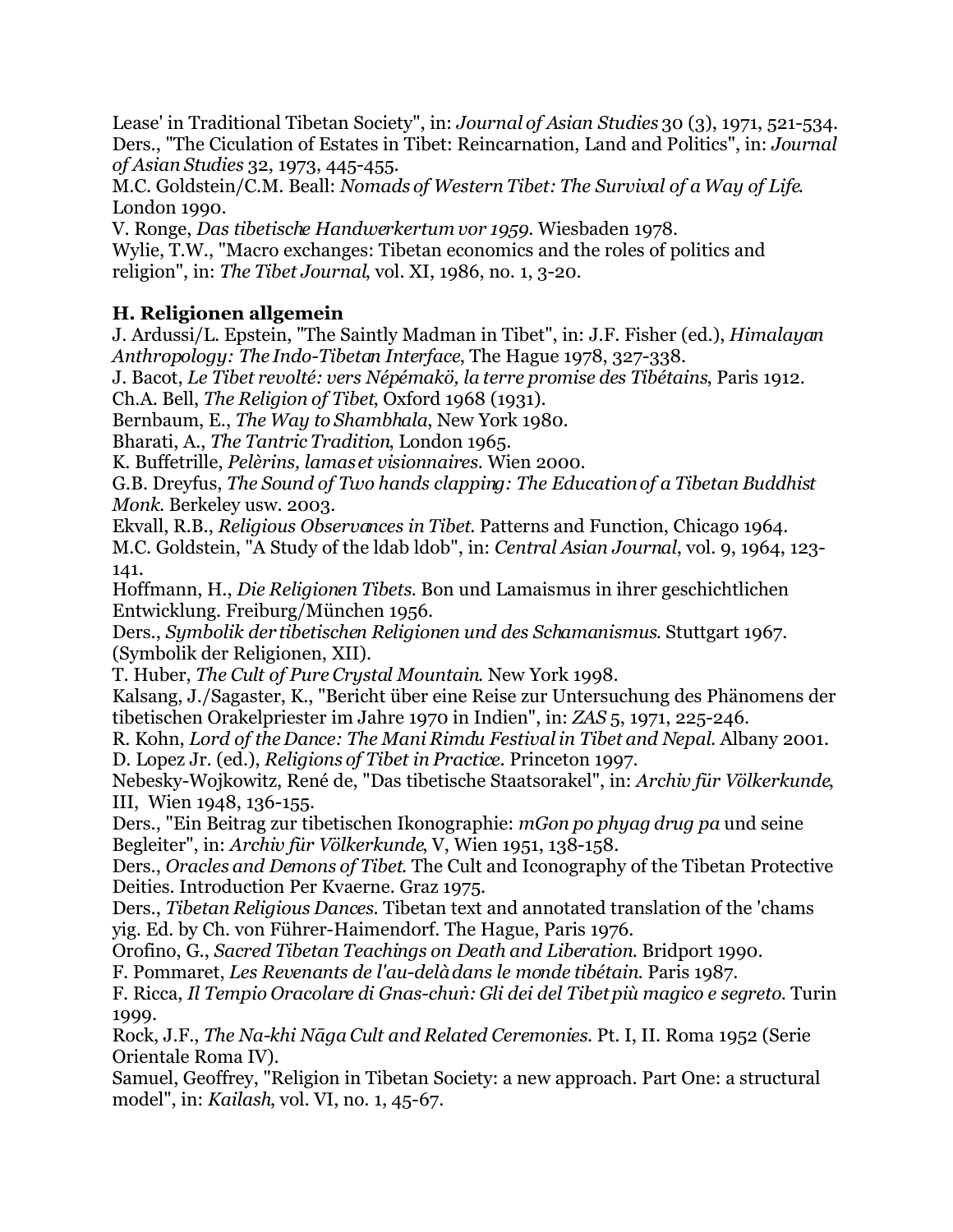Ders., *Civilized Shamans.* Buddhism in Tibetan Societies. Smithsonian Institution Press, Washington and London 1993.

Scheidegger, Daniel, *Tibetan Ritual Music*. A General Survey with Special Reference to the Mindroling Tradition. Rikon 1988 (Opuscula Tibetana, Fasc. 19).

Stein, R.A., *Grottes-matrices et lieux saints de la déesse en Asie Orientale.* Paris: École Francaise d'Extrême-Orient 1988 (Publications de l'École Francaise d'Extrême-Orient 51).

#### **H.1. autochthon**

Belleza, J.V., *Divine Dyads. Ancient Civilization in Tibet*. Dharamsala 1997. Belleza, J.V., *Spirit Mediums, Sacred Mountains and Related Bon Textual Traditions in Upper Tibet*. Leiden 2005.

Blondeau, Anne-Marie/Steinkellner, Ernst (eds.), *Reflections of the Mountain*. Essays on the History and Social Meaning of the Mountain Cult in Tibet and the Himalaya. Wien 1996 (Österreichische Akademie der Wissenschaften, philosophisch-historische Klasse, Denkschriften, 254. Band).

Blondeau, Anne-Marie (ed.), *Tibetan Mountain Deities, Their Cults and Representations*. Papers Presented at a Panel of the 7th Seminar of the International Association for Tibetan Studies, Graz 1995. Wien 1998. (Österreichische Akademie der Wissenschaften, philosophisch-historische Klasse, Denkschriften, 266. Band) Chophel, N., *Folk Culture of Tibet*. Dharamsala 1983.

S.G. Karmay, *The Arrow and the Spindle: Studies in History, Myths, Rituals and Beliefs in Tibet*. Kathmandu 1998.

R.A. Stein, "Tibetica Antiqua III: A propos du mot gcug-lag et de la religion indigène", in: *Bulletin de l'Ecole francaise d'extrême-orient* 74, 1985, 83-133.

Ders., "Tibetica Antiqua V: La Religion indigène et les Bon-po dans les manuscrits de Touen-houang", in: *Bulletin de l'Ecole francaise d'extrême-orient* 77, 1988, 27-56. Wylie, T.V., "Ro-langs: The Tibetan Zombie", in: *History of Religions* 4, 1964, 69-80.

#### **H.2. Bon**

K. Czech, *The History, Teaching and Practice of Dialectics according to the Bon Tradition*. P.O. Ochgat, via Solan, H.P., Yungdrung Bon Monastic Center 1984. A.H. Francke, "gZer myig: A Book of the Tibetan Bonpos", in: *Asia Major* 1, 1924; 3, 1926; 4, 1927; 7, 1930; n.s. 1, 1949.

H. Hoffmann, *Quellen zur Geschichte der tibetischen Bon-Religion*, hrsg. und übers. von ... Wiesbaden 1950. (Akademie der Wissenschaften und der Literatur, Abhandlungen der geistes- und sozialwissenschaftlichen Klasse, Jahrgang 1950, Nr. 4).

Karmay, S.G., *The Treasury of Good Sayings: A Tibetan History of Bon*. London 1972. Ders., "A General Introduction to the History and Doctrines of Bon", in: *Memoirs of the Toyo Bunko* 33, 1975, 171-218.

P. Kvaerne, "The canon of the Tibetan Bonpos", in: *Indo-Iranian Journal*, 16, 1974, 17- 56.

Ders., "`The Great Perfection' in the Tradition of the Bonpos", in: Whalen Lai/L. R. Lancaster (eds.), *Early Ch'an in China and Tibet*, Berkeley 1983, 367-392.

Ders., "The Bon Religion of Tibet: A Survey of Research", in: *NIAS Report* 1990, 143- 153.

Ders., *The Bon Religion of Tibet. The Iconography of a Living Tradition*, London 1995.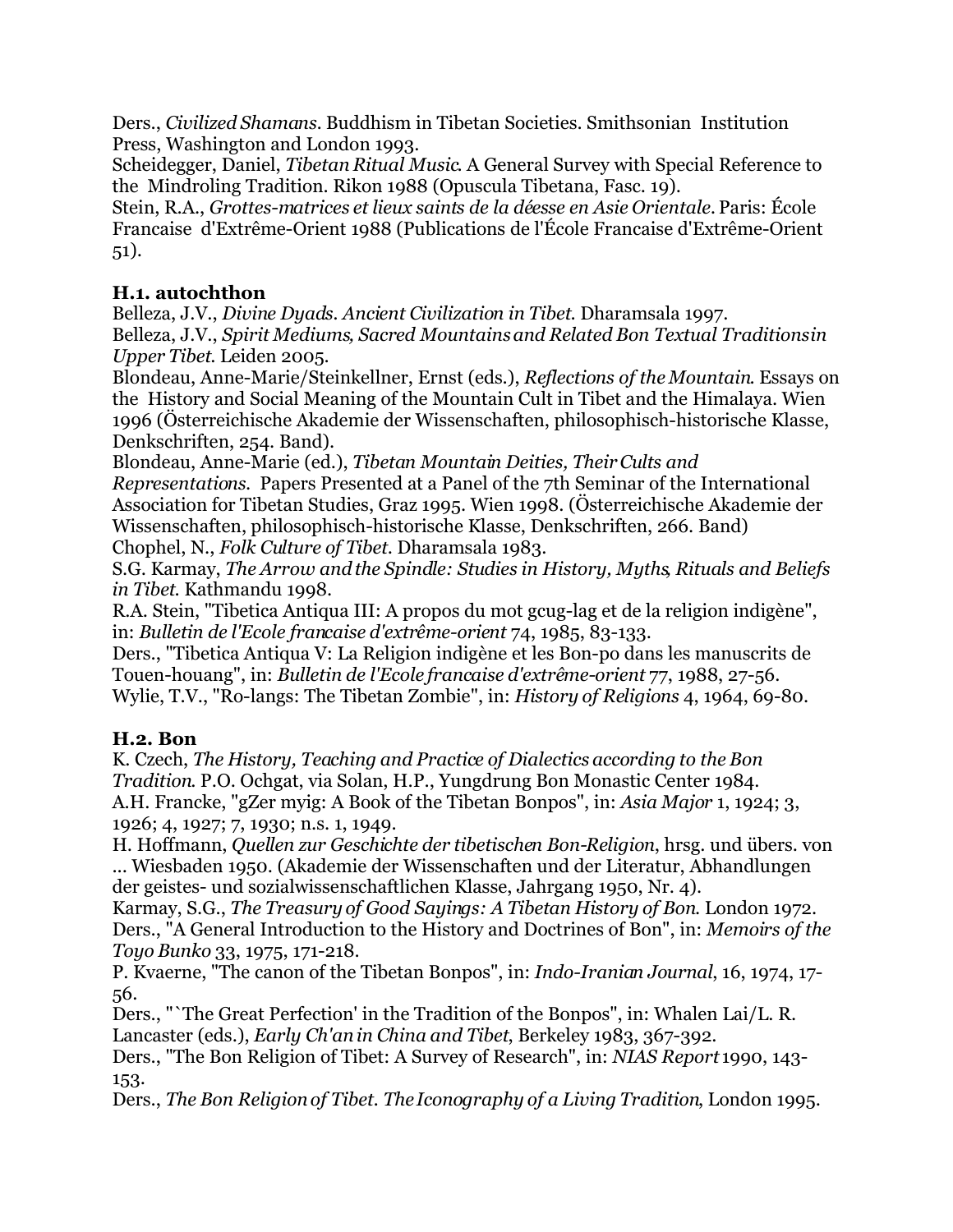ders., "Die Mythologie der Bon-Religion und der tibetischen Volksreligion", in: Schmalzriedt, E./Haussig, H.W. (Hrsg.), *Wörterbuch der Mythologie*, I. Abteilung. Die alten Kulturvölker. Stuttgart 2000, 831-875.

D. Martin, *Mandala Cosmogony: Human Body Good Thought and the Revelation of the Secret Mother Tantras of Bon*. Wiesbaden 1994.

Namkhai Norbu, *Drung, Deu and Bön. Narrations, symbolic languages and the Bön tradition in ancient Tibet*. Dharamsala 1995.

Ramble, C., *The Lamas of Lubra: Tibetan Bonpo Householder Priests in Western Nepal*. Oxford 1985 (Ph.D. dissertation).

Rossi, D., *The Philosophical View of the Great Perfection in the Tibetan Bon Religion*. New York 1999.

D.L. Snellgrove, *The Nine Ways of Bon*. Excerpts from *gZi-brjid* edited and translated by... Boulder 1980.

# **H.3. Buddhismus**

Aris, Michael, *Hidden Treasures and Secret Lives*. A Study of Pemalingpa (1450-1521) and the Sixth Dalai Lama (1683-1706). New Delhi 1988.

U. Baumgardt, *Geistliche Titel und Bezeichnungen in der Hierarchie des tibetischen Klerus unter besonderer Berücksichtigung der Ge-lug-pa-Schule*, Rikon 1977. (Opuscula Tibetana, Fasc. 8)

Bethlenfalvy, Geza/Sarköri, Alice, "Representation of Buddhist Hells in a Tibeto-Mongol Illustrated Blockprint", in: Heissig, W. (Hrsg.), *Altaica Collecta*. Berichte und Vorträge der XVII. Permanent International Altaistic Conference 3.-8. Juni 1974 in Bonn/Bad Honnef. Wiesbaden 1976, 93-130.

S. Beyer, *The Cult of Tārā. Magic and Ritual in Tibet*. Berkeley/Los Angeles/London 1978.

Brauen, Martin, *Das Mandala*. Der Heilige Kreis im tantrischen Buddhismus. Köln 1995  $(1992)$ .

Brück, Michael von, *Religion und Politik im tibetischen Buddhismus*. München 1999. Chogay Trichen Rinpoche, *Gateway to the Temple*. Manual of Tibetan Monastic Customs, Art, Building and Celebrations. Transl. by D.P. Jackson, Kathmandu 1979.

R.M. Davidson, *Indian Esoteric Buddhism: A Social History of the Tantric Movement*. New York 2002.

R.M. Davidson, *Tibetan Renaissance*. New York 2005.

P. Demieville, "Le Concile de Lhasa: Une controverse sur le quietisme entre Bouddhistes de l'Inde et de la Chine au VIII siècle de l?ere chretienne", in: *Bibliotheque de l'Institut des Hautes Etudes Chinoises*7, Paris 1952.

L.S. Dagyab Rinpoche, *Buddhistische Glückssymbole im tibetischen Kulturraum*. Eine Untersuchung der neun bekanntesten Symbolgruppen, München 1992.

Filchner, W., *Kumbum Dschamba Ling*. Das Kloster der Hunderttausend Bilder Maitreyas. Ein Ausschnitt aus Leben und Lehre des heutigen Lamaismus. Leipzig 1933. Geshe Lhundup Sopa/Jeffrey Hokins, *Practice and Theory of Tibetan Buddhism*. London 1976.

Gäng, P., *Das Tantra der verborgenen Vereinigung*. Guhyasamāja-Tantra. Aus dem Sanskrit übersetzt und herausgegeben... Diederichs Verlag 1988.

Goldstein, M.C./Paljor Tsarong, "Tibetan Buddhist Monasticism: Social, Psychological and Cultural Implications", in: *The Tibet Journal* 10(1), 1985, 14-31.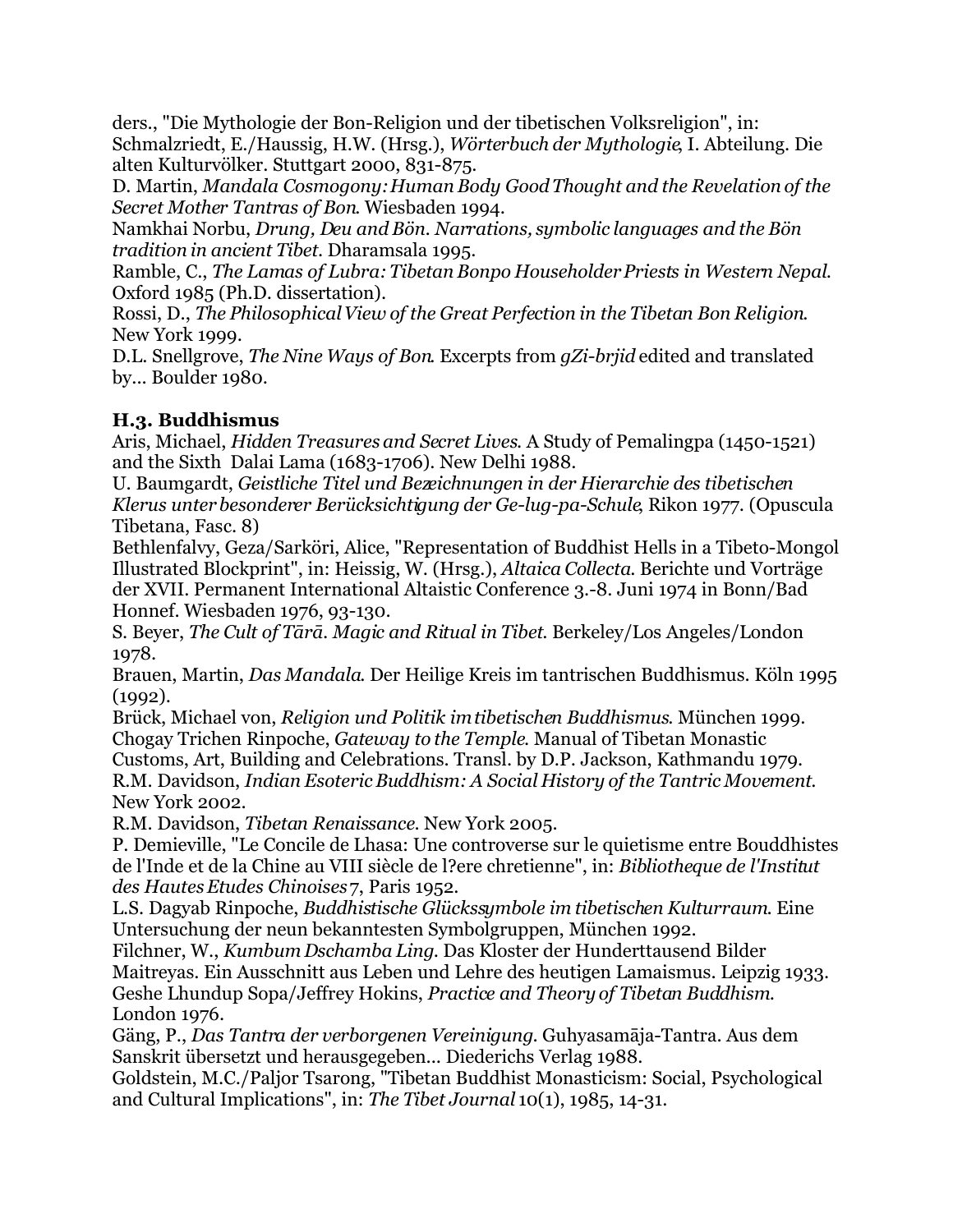Goldstein, M.C./ Kapstein, M.T. (eds.), *Buddhism in Contemporary Tibet*. Religious Revival and Cultural Identity. Delhi 1999 (1998).

H. Havnevik, *Tibetan Buddhist Nuns*. History, Cultural Norms and Social Reality. Oslo 1989.

Herrmann-Pfandt, Adelheid, *Dākinīs*. Zur Stellung und Symbolik des Weiblichen im tantrischen Buddhismus. Bonn 1992 (Indica et Tibetica, 20).

Dies., "Dākinīs in Indo-Tibetan Tantric Buddhism: Some Results of Recent Research", in: *Studies in Central & East Asian Religions*, Vol. 5/6, 1992/3, 45-63.

Hoffmann, Helmut, "Kālacakra Studies I: Manichaeism, Christianity, and Islam in the Kālacakra Tantra", in: *CAJ* 13, 1969, 52-73.

Ders., "Kālacakra Studies I: Addenda et Corrigenda", in: *CAJ* 15, 1971-2, 298-301. Huth, G., *Geschichte des Buddhismus in der Mongolei*. Mit einer Einleitung: Politische Geschichte der Mongolen. Aus dem Tibetischen des Jigs med nam mk'a, hrsg., übers. und erl. von G.H. 1. Teil: Text, 2. Teil: Übersetzung. Strassburg 1892 und 1896.

Jamgön Kongtrul Lodrö Tayé, *Myriad Worlds*. Buddhist Cosmology in Abhidharma, Kālacakra and Dzog-chen. Translated and edited by the International Translation Committee of Kunkhyab Chöling founded by the V. V. Kalu Rinpoché. Ithaca: New York 1995.

Khetsun Sangpo, *Biographical Dictionary of Tibet and Tibetan Buddhism*. 12 vols. Dharamsala 1973-1990. (in tibetischer Sprache.)

Kohn, R. J., *Mani rimdu*. Text and Tradition in a Tibetan Ritual. Ph.D. dissertation, University of Wisconsin (Madison) 1988.

Kollmar-Paulenz, Karénina, "Utopian Thought in Tibetan Buddhism: A Survey of the Śambhala Concept and its Sources", in: *Studies in Central & East Asian Religions*, Vol. 5/6, 1992/3, 78-96.

Kvaerne, P., *An Anthology of Buddhist Tantric Songs*. Oslo 1977 (2nd edition Bangkok 1986).

Lati Rinbochay, L./Hopkins J., *Death, Intermediate State and Rebirth in Tibetan Buddhism*. London 1979.

Lessing, F.D., *Yung-ho-kung: An Iconography of the Lamaist Cathedral in Peking with Notes on Lamaist Mythology and Cult*. vol. 1, Stockholm 1942.

Lessing, F.D./Wayman, A., *Introduction to the Buddhist Tantric Systems.* Translated from mKhas grub rje's Rgyud sde spyii rnam par gźag pa rgyas par brjod. With Original Text and Annotation. Delhi 1978.

D. Maue/K. Röhrborn, "Ein "buddhistischer Katechismus" in alttürkischer Sprache und tibetischer Schrift, I", in: *ZDMG* 134, 1984, 286-313; II: *ZDMG* 135, 1985, 68-91.

Meisezahl, R.O., "Die Göttin Vajravārāhī. Eine ikonographische Studie nach einem Sādhana-Text von Advayavajra", in: *Oriens* 18-19, 1965-66, 228-303.

Ortner, S.B., *High Religion: A Cultural and Political History of Sherpa Buddhism*. Princeton 1989.

Robinson, J. B. (tr.), *Buddha's Lions*. The Lives of the Eighty-Four Siddhas. Caturaśītisiddha-pravṛtti by Abhayadatta. Translated into Tibetan as Grub thob brgyad cu rtsa bzhi'i lo rgyus by sMon-grub Shes-rab. Translated into English by J.B.R. Berkeley 1979 (Tibetan Translation Series).

Roerich, G. N., *The Blue Annals*. Delhi 1979 (repr.).

K. Schaeffer, *Himalayan Hermitess: The Life of a Tibetan Buddhist Nun*. New York 2004.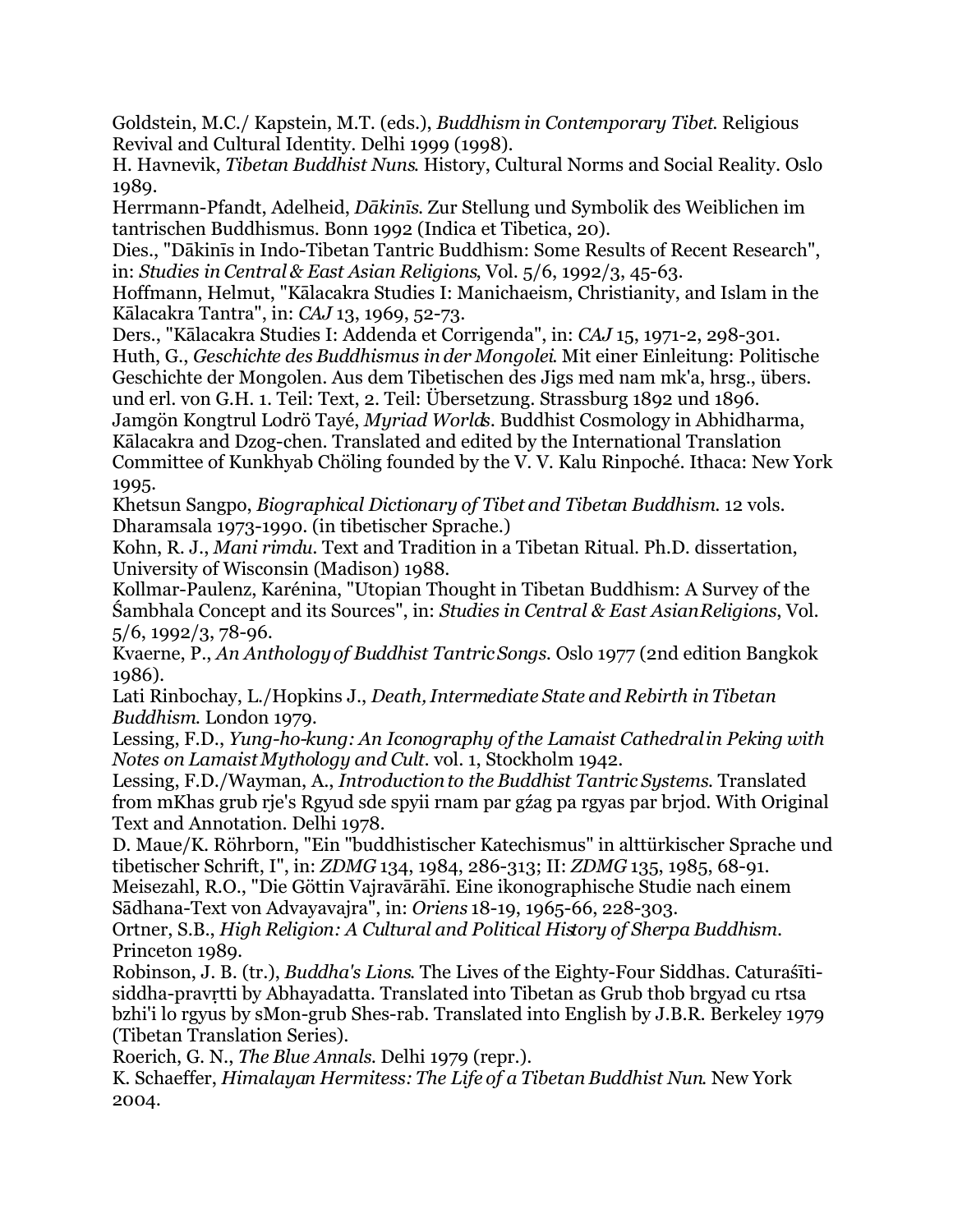Schmid, T., *The Eighty-Five Siddhas*. Stockholm 1958. (Reports from the Scientific Expedition to the North-Western Provinces of China under the Leadership of Dr. Sven Hedin, The Sino-Swedish Expedition, Publication 42, VIII. Ethnography, 7).

Snellgrove, D.L., *Buddhist Himalaya*. Travels and Studies in quest of the origins and nature of Tibetan Religion. Oxford 1957.

Ders., *Himalayan Pilgrimage*. A Study of Tibetan religion. Oxford 1961.

Ders., *Indo-Tibetan Buddhism*. Indian Buddhists and Their Tibetan Successors. London 1987.

Wayman, A., *The Buddhist Tantras: Light on Indo-Tibetan Esotericism*. New York 1973. D.G. White (ed.), *Tantra in Practice*. Princeton 2000.

# **H.3.1. rÑiṅ-ma-pa (einschliesslich rDzogs-chen)**

A. Berzin, *The Four-Themed Precious Garland. An Introduction to Dzog-ch'en, by Longch'en Rab-jam-pa*. Dharamsala 1979.

A.-M. Blondeau, "Analysis of the Biographies of Padmasambhava according to Tibetan tradition: classification of sources", in: M. Aris/Aung San Suu Kyi (eds.), *Tibetan Studies in Honour of Hugh Richardson*. Proceedings of the International Seminar on Tibetan Studies Oxford 1979, New Delhi 1980.

Dargyay, Eva M., *The Rise of Esoteric Buddhism in Tibet*. Delhi 1979.

Dies., *Das Tibetische Buch der Toten*. Die erste Originalübertr. aus dem Tib. Eingeleitet von Lama Anagarika Govinda. Übers. und hrsg. von ... in Zusammenarbeit mit Gesche Lobsang Dargyey. Bern/München/Wien 1978 (2. Aufl.).

Douglas, K./Bays, G. (übers.), *The Life and Liberation of Padma Sambhava*. Emeryville 1978.

Dowman, K., *Sky Dancer*. The Secret Life and Songs of the Lady Yeshe Tsogyal. London usw. 1984.

Dudjom Rinpoche, Jikdrel Yeshe Dorje, *The Nyingma School of Tibetan Buddhism: Its Fundamentals and History*. Boston 1991.

Eimer, H./ Tsering, P., "Äbte und Lehrer von Kaḥ thog. Eine erste Übersicht zur Geschichte eines Rñing-ma-pa-Klosters in Derge (Khams)", in: *ZAS* 13, 1978, 457-510. Guenther, H.V., *Klong-chen rab-'byams-pa. Kindly Bent to Ease Us.* The Trilogy of Finding Comfort and Ease. Ngal-gso skor-gsum. Translated from the Tibetan and annotated by... Part I: Mind, Part II: Meditation, Part III: Wonderment. Emeryville 1975-76.

Gyatso, Janet, *The Literary Transmission of the Traditions of Thang-stong Rgyal-po*: A Study of Visionary Buddhism in Tibet. Oh.D. dissertation, University of California (Berkeley) 1981.

Helffer, Mireille, "The 'Cham of Padmasambhava in the Monastery of Hemis", in: *Worlds of Music* 22, 1, 1980, 107-124.

S.G. Karmay, *The Great Perfection (rDzogs chen)*. A Philosophical and Meditative Teaching of Tibetan Buddhism. Leiden usw. (Brill), 1988.

Khetsun Sangpo Rinbochay, *Tantric Practice in Nying-ma*. Translated and edited by Jeffrey Hopkins. London 1982.

Klaus, Christa, *Der aus dem Lotos Entstandene*. Ein Beitrag zur Ikonographie und Ikonologie des Padmasambhava nach dem Rin chen gter mdzod. Wiesbaden 1982 (AF 85).

Lauf, D.I., *Geheimlehren tibetischer Totenbücher*. Jenseitswelten und Wandlung nach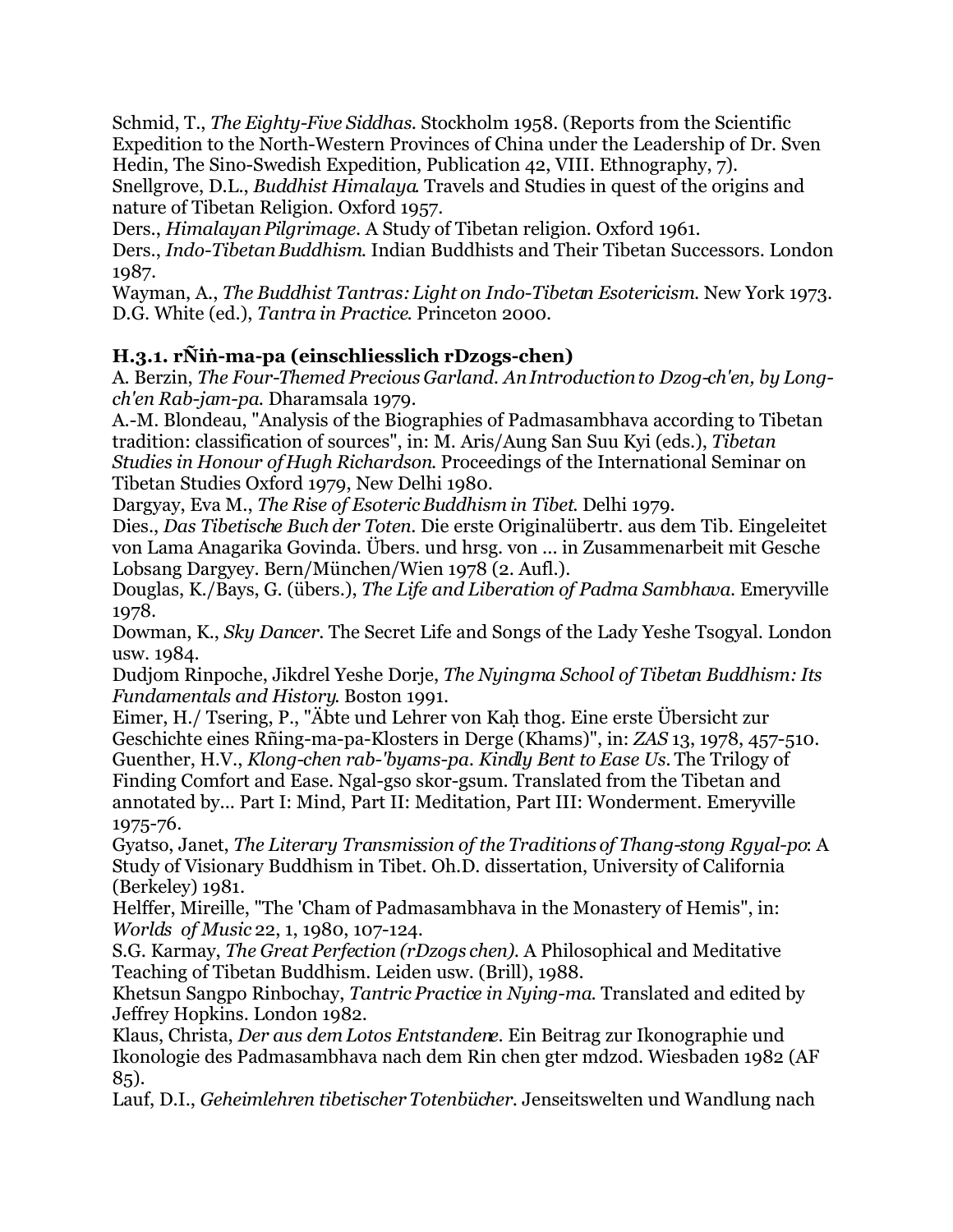dem Tode. Ein west-östlicher Vergleich mit psychologischem Kommentar. Freiburg 1977  $(1975).$ 

Meisezahl, R.O., *Die grosse Geschichte des tibetischen Buddhismus nach alter Tradition*. St. Augustin 1985. (Monumenta Tibetica Historica, Abt. 1, Bd. 3.)

Pettit, J. Whitney, *Mi pham's beacon of certainty.* Illuminating the view of Dzogchen, The Great Perfection. Sommerville 1999.

Toussaint, G.-Ch., *Le Dict de Padma*, Padma thang yig. Ms. de Lithang. Traduit du Thibetain par G.C.T. Paris 1933 (Bibliothèque de l'Institut des Hautes Etudes Chinoises, 3).

#### **H.3.2. bKa'-gdams-pa**

H. Eimer, *Berichte über das Leben des Atiśa (Dīpaṃkaraśrījñāna)*. Eine Untersuchung der Quellen. Wiesbaden 1977.

Ders. *rNam thar rgyas pa*. Materialien zu einer Biographie des Atiśa

(Dīpaṃkaraśrījñāna). 1. Teil: Einführung Inhaltsverzeichnis, Namensglossar. 2. Teil: Textmaterialien. Wiesbaden 1979.

E. Obermiller (tr.), *History of Buddhism (Chos-ḥbyung) by Bu-ston*. II. Part, *The History of Buddhism in India and Tibet*. Heidelberg 1932.

Ruegg, D.S., *The Life of Bu ston Rin po che* with the Tibetan Text of the Bu ston rNam thar. Roma 1966.

Ders., *Le Traité du Tathāgatagarbha de Bu Ston Rin Chen Grub*. Paris 1973. J. Szerb, *Bu ston's History of Buddhism in Tibet*, critically edited with a comprehensive index. Wien 1990.

# **H.3.3. bKa'-brgyud-pa und Unterschulen**

J. Bacot, *Le Poète Tibétain Milarepa*, Paris 1925.

Ders., *La vie de Marpa le `Traducteur'*, Paris 1937.

Chang, G.C., *The Hundred Thousand Songs of Milarepa*. 2 vols. Boulder and London 1977.

Guenther, Herbert V., *Life and Teaching of Nâropa*. Oxford 1963.

Ders., *The Royal Song of Saraha*. A Study in the History of Buddhist Thought. Transl. and annot. by... Seattle and London 1969.

Ders., *The Jewel Ornament of Liberation*, London 1970.

Jong, J.W. de (ed.), *Mi-la-ras-pa'i-rnam-thar*. Text tibétain de la vie de Milarépa. s'Gravenhage 1959. (Indo-Iranian Monographs, 4).

Kapstein, M., "The Shangs-pa bKa'-brgyud: An Unknown Tradition of Tibetan Buddhism", in: Aris/Aung San Suu Kyi (eds), *Tibetan Studies in Honour of Hugh Richardson*, Warminster 1980, 138-144.

Kretschmar, A., *'Brug pa kun legs: Das wundersame Leben eines verrückten Heiligen*. St. Augustin 1981.

L. Lhalungpa (transl.), *Mahāmudrā: The Quintessence of Mind and Meditation*. Boston 1985.

Petech, L., "The 'Bri guṅ pa sect in Western Tibet and Ladakh", in: *Proceedings of the Csoma de Körös Memorial Symposium*, Budapest 1978, 313-325.

Richardson, H.E., "The Karma-pa Sect. A Historical Note", in: *JRAS* 1958, 139-164. Richardson, H.E., "The Karma-pa Sect. A Historical Note. Part II", in: *JRAS* 1959, 1-17. Stein. R.A., *Vie et chants de 'Brug-pa Kun-legs le Yogin*. Paris 1972.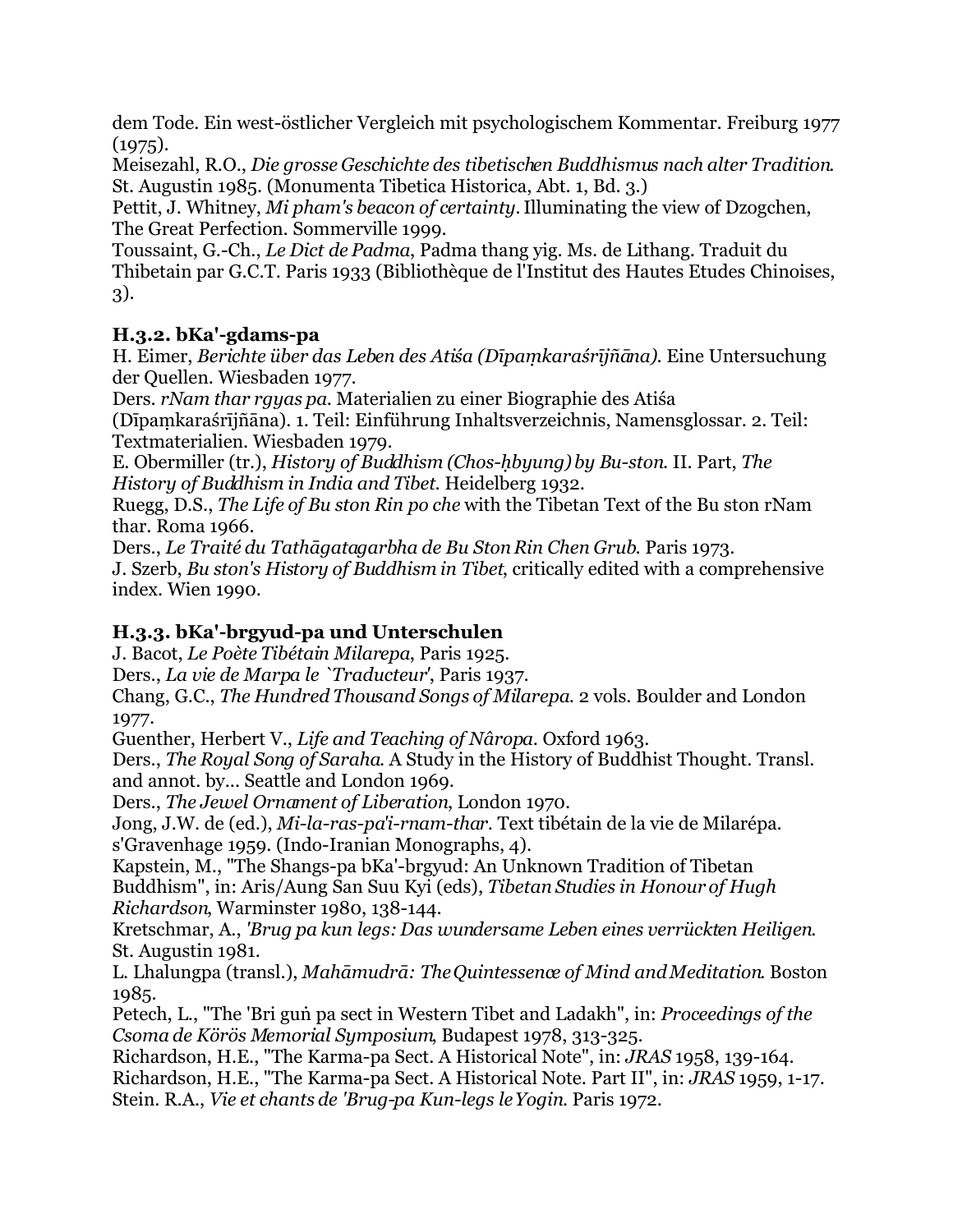#### **H.3.4. Sa-skya-pa**

Bosson, J.E., *A Treasury of Aphoristic Jewels.* The Subhāṣitaratnasiddhi of Sa skya Pandita. Bloomington 1969.

Hoog, C., *Prince Jiṅ-gim's Textbook of Tibetan Buddhism*. The Śes-bya rab-gsal (Jñeyaprakāsa) by 'Phags-pa Blo-gros rgyal-mtshan dPal-bzaṅ-po of the Sa-skya-pa. Translated and Annotated by... Leiden 1983.

Inaba, Shoju, "The Lineage of the Sa skya pa. A Chapter of the Red Annals (translation)", in: *Memoires of the Toyo Bunko*, 22, 1963, 107-124.

D.P. Jackson, *The Early Abbots of 'Phan-po Na-lendra:* The vicissitudes of a great Tibetan monastery in the 15th century. Wien 1989.

Snellgrove, David L., *The Hevajra Tantra*. A Critical Study. Part I. Introduction and Translation. Part II. Sanskrit and Tibetan Texts. London 1980 (1959) (London Oriental Series, Vol. 6).

C. Stearns, *Luminous Lives: The Story of the Early Masters of the Lam 'bras Tradition in Tibet*. Somerville 2001.

# **H.3.5. Źi-byed und gCod**

Edou, Jérôme, *Machig Labdrön and the Foundations of Chöd*. Ithaca, New York 1996. Gyatso, J., "The Development of the *gcod* Tradition", in: Aziz/Kapstein (eds.), *Soundings of Tibetan Civilization*, New Delhi 1985, 320-341.

Kollmar-Paulenz, K., *`Der Schmuck der Befreiung'. Die Geschichte der Źi-byed- und gCod-Schule des tibetischen Buddhismus*. Wiesbaden 1993.

Dies., "Ma gcig lab sgron ma - The Life of a Tibetan Woman Mystic between Adaptation and Rebellion", in: *The Tibet Journal*, Vol. XXIII, No. 2, Summer 1998, 11-32.

G. Orofino, *Contributo allo studio del'insegnamento di Ma gcig lab sgron*. Neapel 1987. N. Riggs (transl.), *Like an Illusion: Lives of the Shangpa Kagyu Masters*. Fremont 2000. A.Rinchen Palmo, *Cutting through Ego-Clinging.* Commentary on the Practice of Tchod. Translated by Anila Rinchen Palmo, Montignac 1988.

Ch. D. van Tuyl, "Mi-la ras-pa and the gCod Ritual", in: *The Tibet Journal,* Vol. IV, I, Dharamsala 1979.

# **H.3.6. Jo-naṅ-pa**

Ruegg, D.S., "The Jo naṅ pas: A School of Buddhist Ontologists According to the *Grub mtha' śel gyi me loṅ*", in: *Journal of the Aemrican Oriental Society*, 83 (1), 1963, 73-91. Templeman, David, *The Origin of the Tārā Tantra* by Jo-naṅ Tāranātha. Translated and edited by... Dharamsala: LTWA 1981.

# **H.3.7. dGe-lugs-pa**

M. Brauen (Hg.). Die Dalai Lamas. Tibets Reinkarnationen des Bodhisattva Avalokiteśvara. Stuttgart/ Zürich 2005.

G. Dreyfus: "The Shuk-den Affair: History and Nature of a Quarrel", in: *Journal of the International Association of Buddhist Studies*, Bd. 21, Nr. 2, 1999, S. 227-270.

Everding, Karl-Heinz, *Die Präexistenzen der lCaṅ skya Qutuqtus*. Untersuchungen zur Konstruktion und historischen Entwicklung einer lamaistischen Existenzenlinie. Wiesbaden 1988 (AF 104).

Geshe Lhundup Sopa/R. Jackson and J. Newman, *The Wheel of Time: The Kalachakra*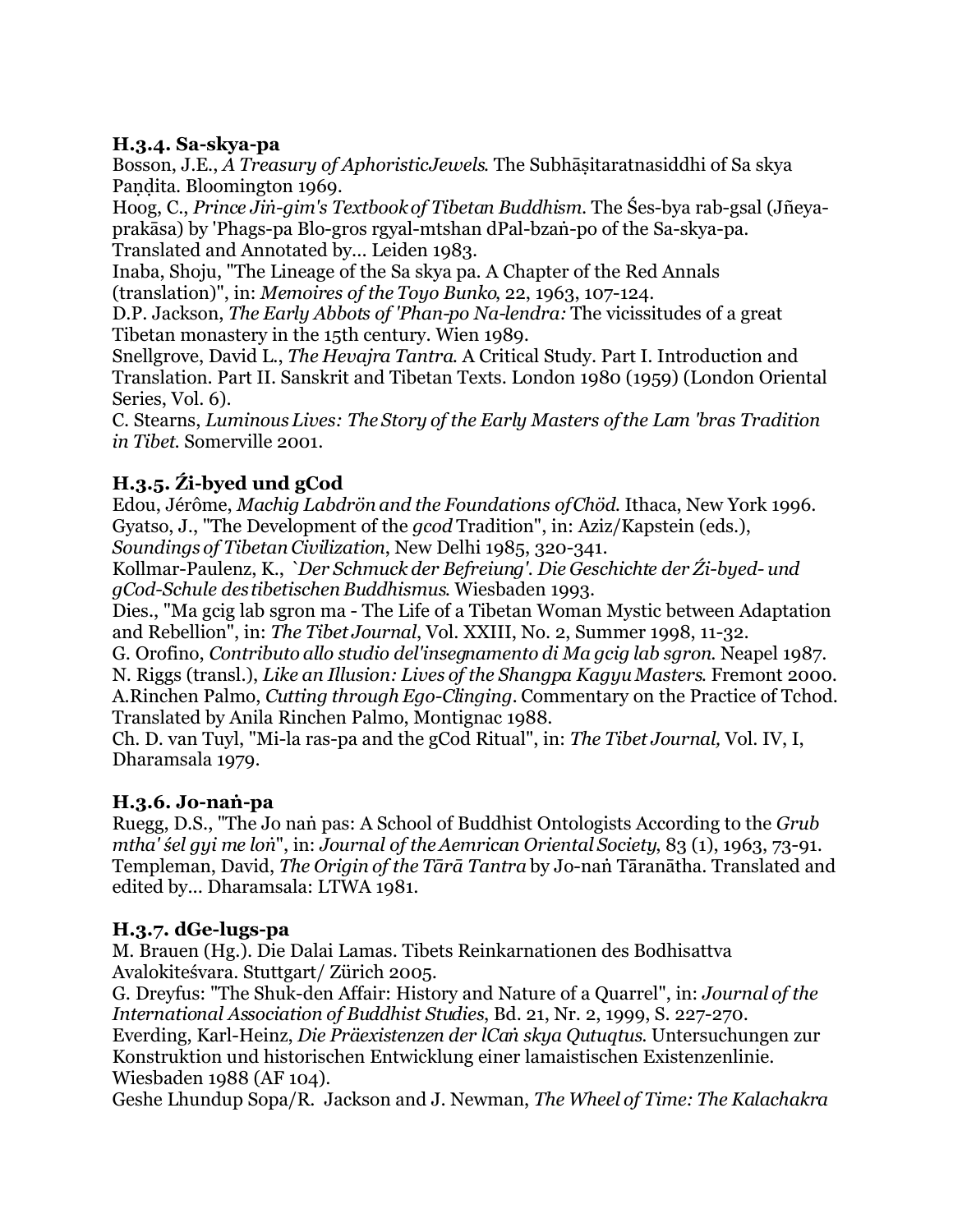*in Context*. Madison, WI 1985.

Goldstein, M.C., "Study of the *ldab ldob*", in: *CAJ* 9, 1964, 123-141.

Hopkins, J. (tr.), *Tantra in Tibet: The Great Exposition of Secret Mantra by Tsong-kapa*. Part One, London 1977.

Ders., *The Yoga of Tibet: The Great Exposition of Secret Mantra by Tsong-ka-pa*. Parts Two and Three. London 1981.

Karmay, S.G., *Secret Visions of the Fifth Dalai Lama*: the Gold Manuscript in the Fournier Collection. London 1988.

Kaschewsky, R., *Das Leben des lamaistischen Heiligen Tsongkhapa Blo-bzaṅ-grags-pa (1357-1419) dargestellt und erläutert anhand seiner Vita "Quellort allen Glücks"*. 1. Teil: Übersetzung und Kommentar. 2. Teil: Faksimiles. Wiesbaden 1981.

Li An-che, *Labrang: A Study in the Field*. Tokyo 1982.

M.A. Mills, *Identity, Ritual, and State in Tibetan Buddhism*. The Foundations of Authority in Gelukpa Monasticism. London 2003.

Newman, John R., "A Brief History of the Kalachakra", in: Geshe Lhundup Sopa/R. Jackson and J. Newman, *The Wheel of Time: The Kalachakra in Context*. Madison, WI, 1985, 51-90.

Ders., *The Outer Wheel of Time: Vajrayāna Buddhist Cosmology in the Kālacakra tantra*. Ph.D. dissertation, University of Wisconsin (Madison) 1987.

Ders. "The Paramādibuddha (The Kālacakra Mūlatantra) and its relation to the early Kālacakra literature", in: *Indo-Iranian Journal*, Vol. 30, No. 2, April 1987, 93-102. Ricca, F., "Pehar e l'Oracolo di gNas-chuṅ", in: Ders., *Il tempio Oracolare di gNas-chuṅ. Gli dei del Tibet più magico e segreto*. Torino 1999, 11-28.

Schmid, T., *Saviours of Mankind*. Dalai Lamas and former incarnations of Avalokiteśvara. Stockholm 1961. (Reports from the Scientific Expedition to the North-Western Provinces of China under the Leadership of Dr. Sven Hedin, The Sino-Swedish Expedition, Publication 45, VIII. Ethnography 9).

Dies., *Saviours of Mankind II*. Pančhen Lamas and former incarnations of Amitāyus. Stockholm 1964. (Reports from the Scientific Expedition to the North-Western Provinces of China under the Leadership of Dr. Sven Hedin, The Sino-Swedish Expedition, Publication 46, VIII. Ethnography 10).

Schwieger, Peter, *Ein tibetisches Wunschgebet um Wiedergeburt in der Sukhāvatī*, ediert, übersetzt und kommentiert von..., St. Augustin 1978 (Beiträge zur

Zentralasienforschung, hrsg. von R. O. Meisezahl und D. Schuh 1).

Sorensen, Per K., *Divinity Secularized*. An inquiry into the nature and form of the songs ascribed to the Sixth Dalai Lama. Wien 1990.

# **I. Wissenschaften**

van der Kuijp, L.W.J., *Contributions to the Development of Tibetan Buddhist Epistemology*. Wiesbaden 1983.

# **I.1. Philosophie - die wichtigsten Richtungen**

Lai, W./Lancaster, L.R. (eds.), *Early Ch'an in China and Tibet*. Berkeley 1983. van der Kuijp, L.W.J., "Miscellanea Apropos of the Philosophy of Mind in Tibet: Mind in Tibetan Buddhism", in: *The Tibet Journal* 10 (1), 1985, 32-43.

# **I.2. Astronomie und Astrologie**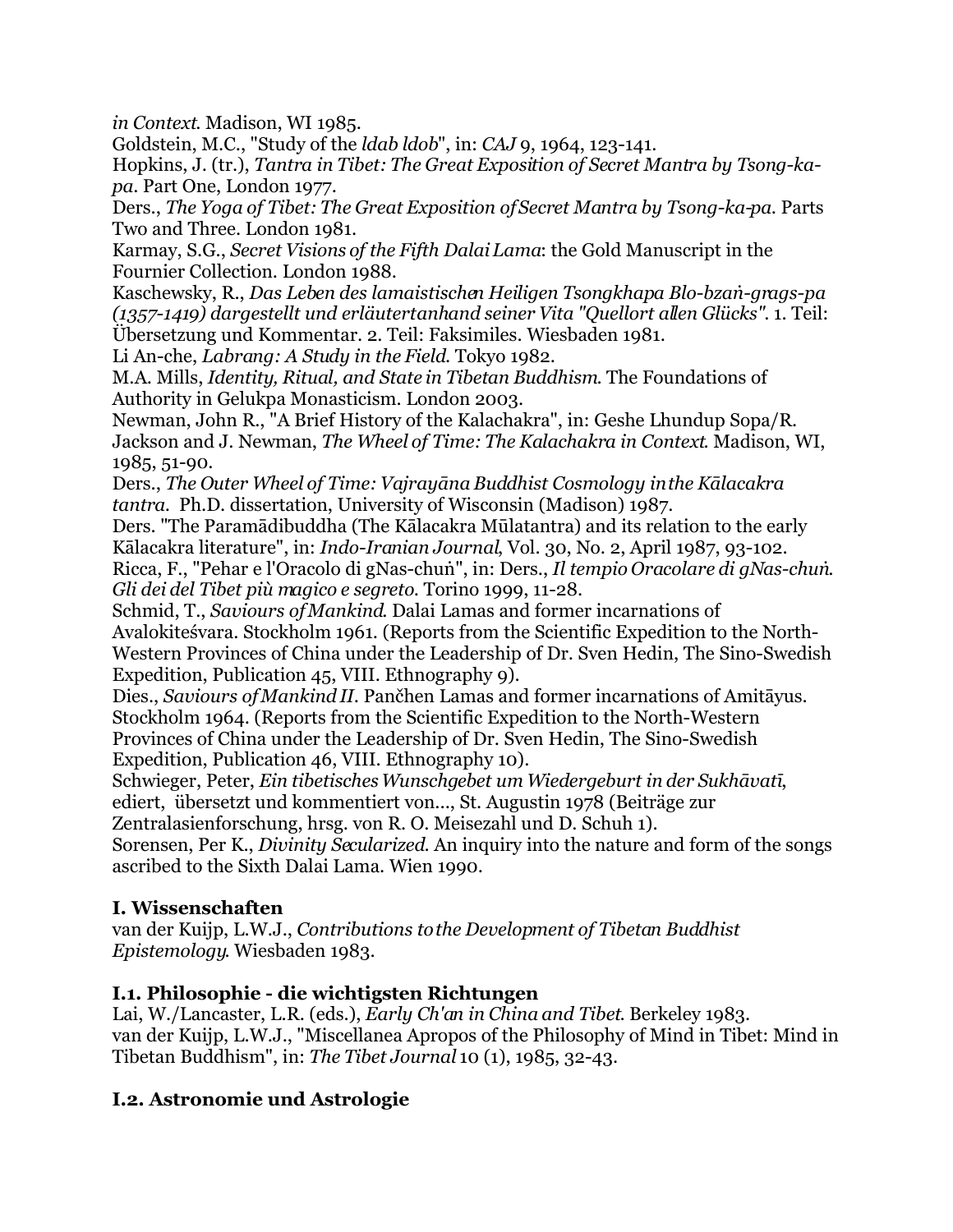Cornu, Ph., *L'astrologie Tibétaine*, Collection Présences 1990.

Ekvall, R.B., "Some Aspects of Divination in Tibetan Society", in: *Ethnology* 2 (1), 1963, 31-39.

B. Laufer, "Bird divination among the Tibetans (Notes on document Pelliot No. 3530 with a study of Tibetan phonology of the ninth century", in: *T'oung Pao*, 15, 1914, 1-110. Reynolds, J.M./L. Klapecki, *Tibetan Astrological Calendar and Almanac*. Boudha, Kathmandu 1978.

Rona-Tas, A., "Tally-stick and Divination-dice in the Iconography of Lha-mo", in: *Acta Orientalia Hungarica*, Vol. VI, 1-2, 1956, 163-179.

Schuh, D., *Untersuchungen zur Geschichte der tibetischen Kalenderrechnung*. Verzeichnis der Orientalischen Handschriften in Deutschland, Supplementband 16. Wiesbaden 1973.

# **I.3. Medizin**

C.I. Beckwith, "The Introduction of Greek Medicine into Tibet in the Seventh and Eight Centuries", in: *Journal of the American Oriental Society*, 99/2, 1979, 297-313.

Dhonden, Y., *Health through Balance*. An Introduction to Tibetan Medicine, ed. and transl. by J. Hopkins, Ithaca 1986.

Epstein, M./Topgay, S., "Mind and Mental Disorders in Tibetan Medicine", in: *ReVision* 5 (1), 1982, 67-79.

F. Meyer, *Gso-ba rig-pa: Le Système médical tibétain*. Paris 1981.

Y. Parfionovitch/G. Dorje/F. Meyer, *Tibetan Medical Paintings*. London 1992. Rechung Rinpoche, *Tibetan Medicine*. Berkeley 1976.

Sangay, Thubten, "Tibetan Traditions of Childbirth and Childcare", in: *Tibetan Medicine*, 7, 1984, 3-24.

# **K.4. Kunst und Kunsthandwerk**

Beer, Robert, *The Encyclopedia of Tibetan Symbols and Motifs.* London, o.J. Clark, W.E. (ed.), *Two Lamaistic Pantheons* edited with Introduction and Indexes. From materials collected by the late Baron A. von Staël-Holstein, Text and Plates (two volumes bound in one). (Reprint), New York 1965.

Dagyab, L.S., *Tibetan Religious Art*. Part I: Texts, Part II: Plates. Wiesbaden 1977. G.-W.Essen/T.T.Thingo, *Die Götter des Himalaya.* Buddhistische Kunst Tibets. Die Sammlung Gerd-Wolfgang Essen. 2 Bde., München 1989.

Forman, W./ Rintschen, B., *Lamaistische Tanzmasken*. (Der Erlik-Tsam in der Mongolei). Leipzig 1967.

Genoud, Charles et al., *Buddhist Wall-Paintings of Ladakh*. Geneva 1978.

Getty, Alice, *The Gods of Northern Buddhism*. Their History and Iconography. New York 1988 (1928).

Gordon, A. K., *The iconography of Tibetan Lamaism*. Tokyo 1959 (repr.).

Grünwedel, Albert, *Mythologie des Buddhismus in Tibet und der Mongolei*. Osnabrück 1970 (2. Aufl.).

Ders., *Obzor sobranija predmetov lamajskogo kul'ta kn. E.E. Uchtomskago.* 2 Bde. St. Petersburg 1905. (Bibliotheca Buddhica VI).

Heller, Amy, *Tibetan Art*. Tracing the Development of Spiritual Ideas and Art in Tibet 600-2000 A.D. Milano 1999.

Henss, M., *Tibet. Die Kulturdenkmäler*. Zürich 1981.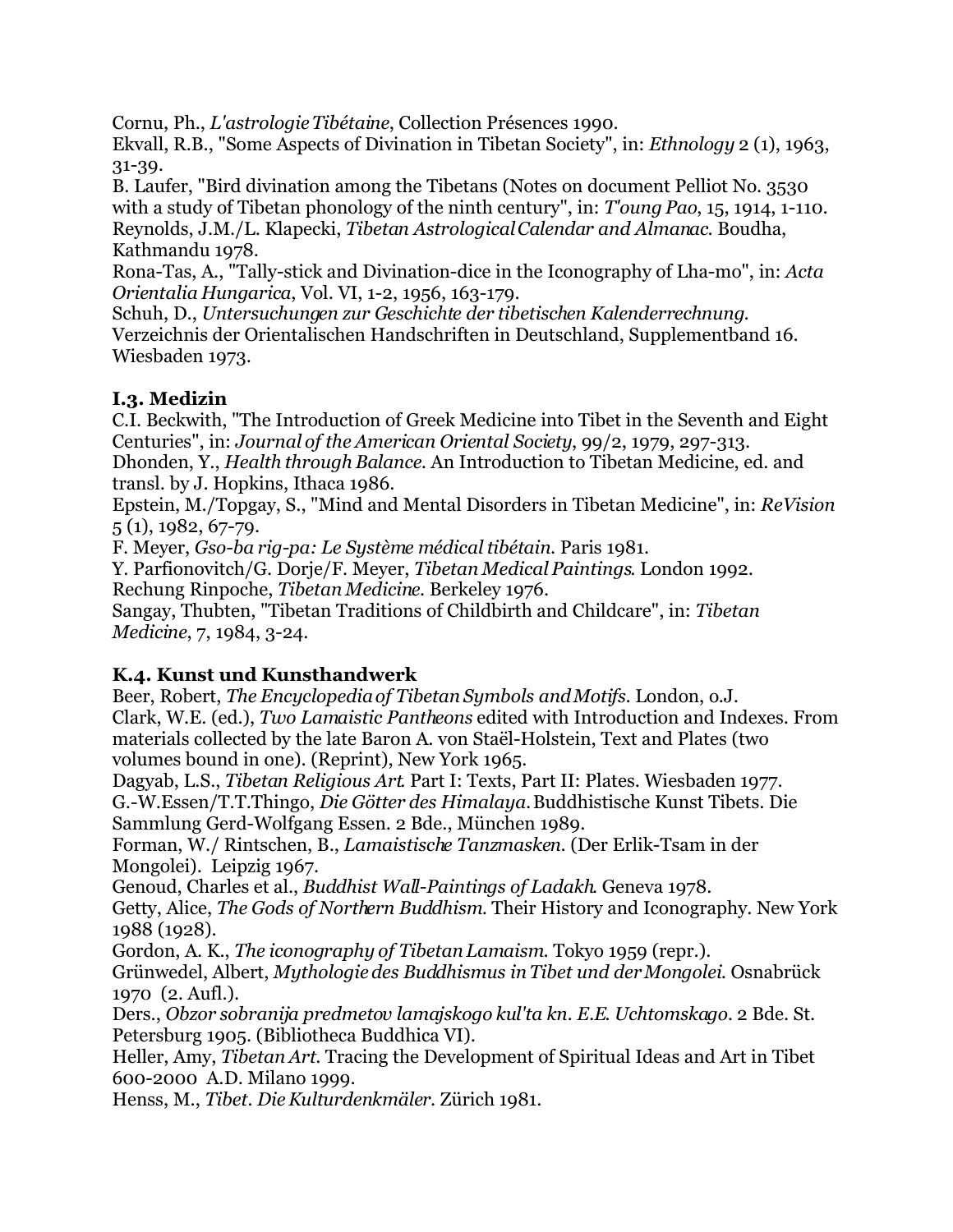Jackson, D.P. & J.A., *Tibetan Thangkha Painting*. Methods and Materials. London 1984. D.A. Jackson, *A History of Tibetan Painting*. Wien 1996.

D. Klimburg-Salter: *Tabo. A Lamp for the Kingdom*. Early Indo-Tibetan Art in the Western Himalayas. Milano 1997.

Kollmar-Paulenz, K., "Die *yab-yum*-Darstellungen in der tibetischen Kunst", in: Völger, G. (Hrsg.), *Sie und Er*. Frauenmacht und Männerherrschaft im Kulturvergleich. Köln 1997, 209-214.

D.I. Lauf, *Das Erbe Tibets*. Wesen und Deutung der buddhistischen Kunst von Tibet. München/Bern Wien 1975 (1972).

Lavizzari-Raeuber, A., *Thangkas*. Rollbilder aus dem Himalaya. Köln 1984.

F. Lessing, *Yung-ho-kung: An Iconography of the Lamaist Cathedral in Peking*. With Notes on Lamaist Mythology and Cult. Stockholm 1942.

Linrothe, Rob, *Ruthless Compassion*. Wrathful Deities in Early Indo-Tibetan Esoteric Buddhist Art. London 1999.

Lokesh Chandra, *Buddhist Iconography*. Compact Edition. New Delhi 1999 (repr.) (Śata-Piṭaka Series, Indo-Asian Literatures, 342).

Martin, Dan, "*Phurpas*: Pointed Compassion", in: Reynolds, V. (ed.), *From the Sacred Realm*. Treasures of Tibetan Art from the Newark Museum. Munich/New York/London 1999, 140-144.

Mayer, R., "Observations on the Tibetan Phur-ba and the Indian Kila", in: *The Buddhist Forum*, Vol. II, 1988-90, Tring 1991.

Olschak, B.C., *Mystik und Kunst Alttibets*. In Zusammenarbeit mit Thupten Wangyal, D. K. K. Bern/Stuttgart 1972.

Rhie, Marylin M./Thurman, Robert A. F., *Weisheit und Liebe*. 1000 Jahre Kunst des Tibetischen Buddhismus. Kunst- und Ausstellungshalle der Bundesrepublik

Deutschland, Bonn in Zusammenarbeit mit dem DuMont Buchverlag, Köln. Bonn 1996. F. Ricca/E. Lo Bue, *The Great Stupa of Gyantse: A Complete Tibetan Pantheon of the Fifteenth Century*. London 1993.

Schumann, Hans Wolfgang, *Buddhistische Bilderwelt*. Ein ikonographisches Handbuch des Mahāyāna- und Tantrayāna-Buddhismus. München 1993.

J.C. Singer/P. Denwood (eds.), *Tibetan Art: Towards a Definition of Style*. London 1997. R. Vitali, *Early Temples of Central Tibet*. London 1990.

Willson/ Brauen, *Deities of Tibetan Buddhism*. The Zürich Paintings of the Icons Worthwhile to See (*Bris sku mthoṅ ba don ldan*). Ed. by... Translated by Martin Willson. Introduced by Martin Brauen. Line drawings by Robert Beer. Photographs by Peter Nebel. Boston: Wisdom Publications 2000.

Bhattacharyya, Benoytosh (ed.), *Sādhanamālā*. 2 Vols. Baroda 1925-1928 (Gaekwad's Oriental Series. 26. 41).

Ders. (ed.), *Niṣpannayogāvalī of Abhayākaragupta*. Baroda 1949 (Gaekwad's Oriental Series. 109).

Ders., *The Indian Buddhist Iconography*. Mainly Based on The Sādhanamālā and Cognate Tāntric Texts of Rituals. Calcutta 1958 (Second edition, Revised and Enlarged with 357 Illustrations).

# **L. Literaturgeschichte**

# **L.0. Allgemein**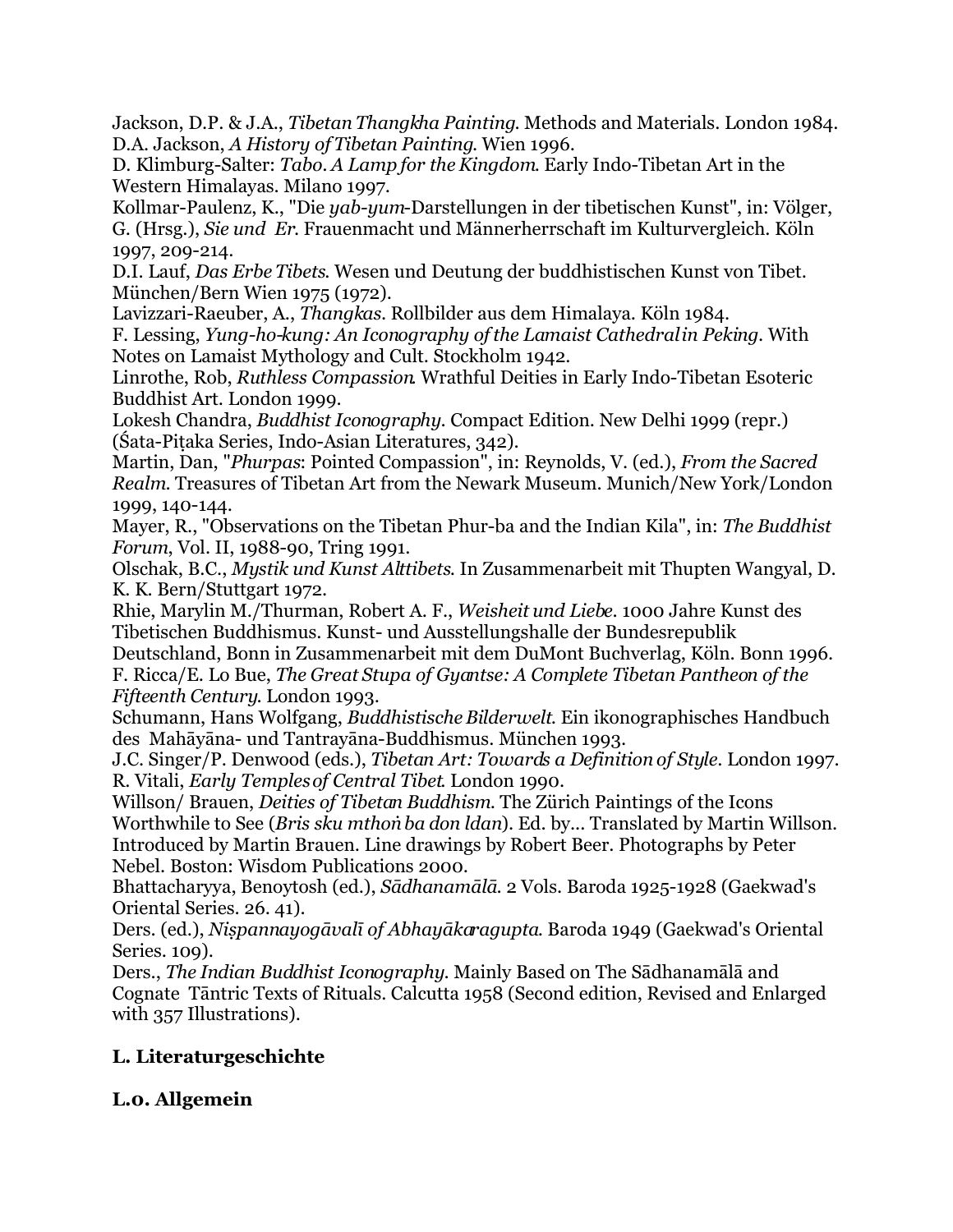J.I. Cabezón/ R.R. Jackson (eds.), *Tibetan Literature*. Studies in Genre. New York 1996. Lokesh Chandra (ed.), *Materials for a History of Tibetan Literature*. Prts 1-3, New Delhi 1963. (Śata Piṭaka Series, Vol. 28-30). (in tibetischer Sprache)

Macdonald, A.W., *Matériaux pour l'étude de la littérature populaire Tibtétaine. I. Édition et traduction de deux manuscrits tibétains des `Histoires du Cadavre'*. Paris 1967.

E. Gene Smith, *Among Tibetan Texts: History and Literature of the Himalayan Plateau*. Boston 2001.

G. Uray, "The Structure and Genesis of the Old Tibetan Chronicle of Dunhuang", in: A. Cadonna (ed.), *Turfan and Tun-huang: The Texts*. Florenz 1992.

# **L.1.Kanonforschung**

H. Eimer, *Rab tu 'byuṅ ba'i gži*. Die tibetische Übersetzung des Pravrajyāvastu im Vinaya der Mūlasarvāstivādins. Nach Vorarbeiten von Frank-Richard Hamm und weiteren Materialien herausgegeben von... 1. Teil: Einleitung, Zusätzliche Apparate, mit einem Exkurs: Beobachtungen zur graphischen Gestalt des frühen tibetischen Kanjur. 2. Teil: Text. Wiesbaden 1983.

Ders., *Some Results of Recent Kanjur Research*. Archiv für Zentralasiatische Geschichtsforschung, Heft 1, St. Augustin 1983.

Ders., *Der Tantra-Katalog des Bu ston im Vergleich mit der Abteilung Tantra des tibetischen Kanjur*. Studie, Textausgabe, Konkordanzen und Indices. Bonn 1989 (Indica et Tibetica, 17).

Ders., *Ein Jahrzehnt Studien zur Überlieferung des tibetischen Kanjur*. Wien 1992. Ders. (ed.), *Transmission of the Tibetan Canon*. Papers presented at a panel of the 7th seminar of the IATS, Graz 1995. Wien 1997. (Proceedings of the 7th Seminar of the IATS, Graz 1995, Vol. III).

P. Harrison, *Druma-kinnara-rāja-paripṛcchā-sūtra*. A Critical Edition of the Tibetan Text (Recension A) based on Eight Editions of the Kanjur and the Dunhuang Manuscript Fragment. Tokyo, The International Insitute for Buddhist Studies, 1992. Ders. "In Search of the Source of the Tibetan Bka' 'gyur: a Reconnaissance Report", in: Kvaerne (ed.), *Tibetan Studies,* Proceedings of the 6th Seminar of the IATS, Fagernes 1992. Oslo 1994, vol. 1, 295-317.

Lalou, M., "Les textes bouddhiques au temps du roi Khri-sroṅ-lde-bcan", in: *Journal asiatique*, 241, 1953, 313-353.

Ui, H./Suzuki, M./Kanakura, Y./Tada, T. (eds.), *A Complete Catalogue of the Tibetan Buddhist Canons (Bkaḥ-ḥgyur and Bstan-ḥgyur)*, Sendai 1934. (Tohoku Imperial University).

# **L.2. gTer-ma**

Janet Gyatso, "The Logic of Legitimation in the Tibetan Treasure Tradition", in: *History of Religions* 33/1, 1993, 97-134.

Dies., "Signs, Memory and History: A Tantric Buddhist Theory of Scriptual Transmission", in: *Journal of the International Association of Buddhist Studies*9/2, 1996, 7-35.

Hanna, S., "Vast as the Sky: The Terma Tradition in Modern Tibet", in: G. Samuel (ed.), *Tantra and Popular Tradition in Tibet*, New Delhi 1998 (?).

Neumaier, Eva, "Einige Aspekte der gter-ma Literatur der rNin-ma-pa Schule", in: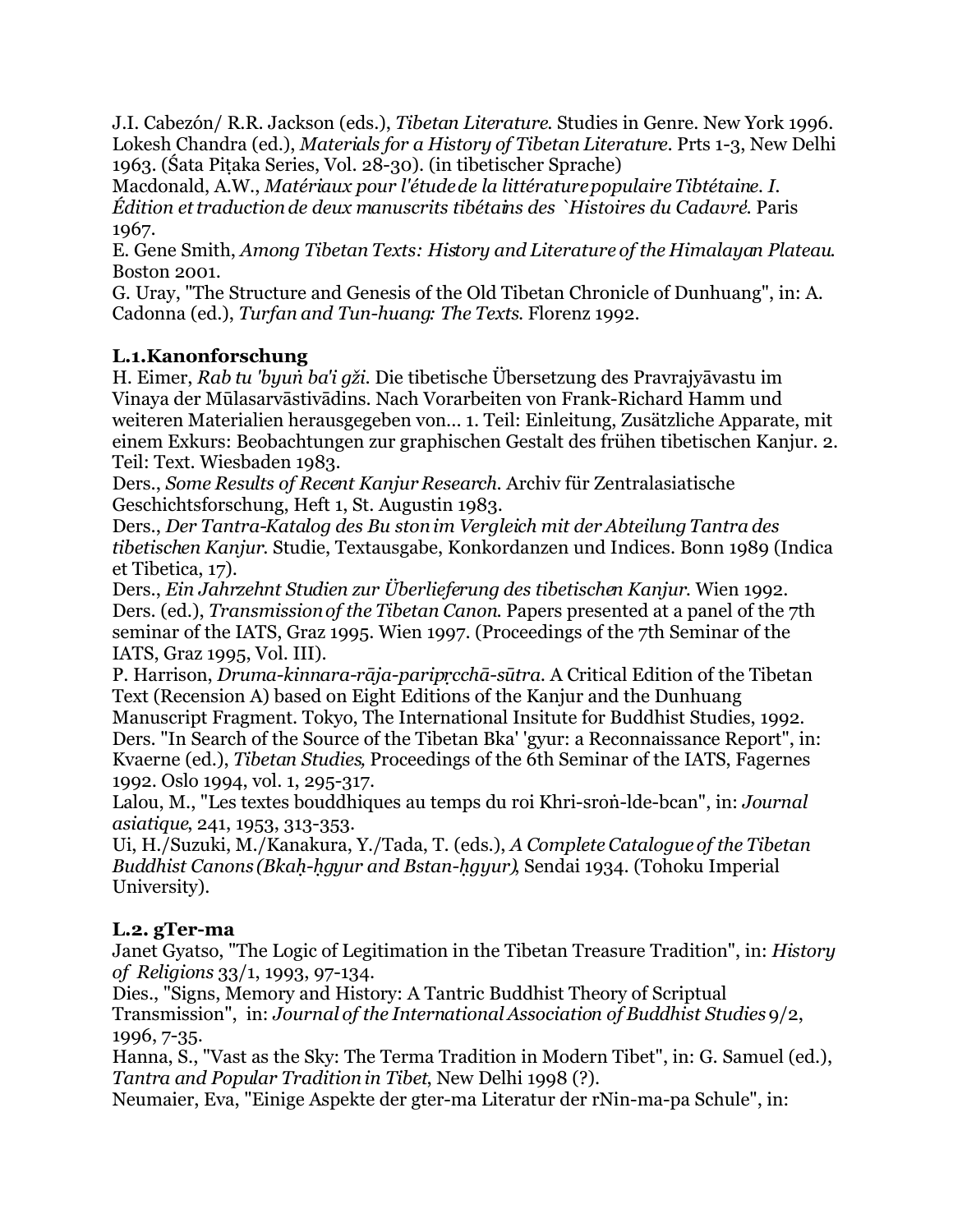*ZDMG*, Suppl. I, Wiesbaden 1969, 849-862.

Prats, Ramon, "Some Preliminary Considerations Arising from a Biographical Study of the Early *gTer-ston*", in: Aris, M./Aung San Suu Kyi (eds.), *Tibetan Studies in Honour of Hugh Richardson*. Proceedings of the International Seminar on Tibetan Studies, Oxford 1979. New Delhi 1980, 256-260.

Tulku Thondup Rinpoche, *Hidden Teachings of Tibet*: An Explanation of the Terma Tradition of the Nyingma School of Buddhism. London 1986.

#### **L.3. Epos, Märchen und Dichtung**

B.N. Aziz, "On translating oral traditions: Ceremonial wedding poetry from Dingri", in: B.N.Aziz/M. Kapstein (eds.), *Soundings in Tibetan Civilization,* New Delhi 1985, 115- 132.

Samuel, G., "*Ge sar* of Ling. The origins and meaning of the East Tibetan Epic", in: *Tibetan Studies*, Narita 1989, vol. 2, 711-721. Narita: Naritasan Shinshoji 1992.

Ders., "Ge sar of gLing. Shamanic power and popular religion", in: G.

Samuel/H.Gregor/E.Stuchbury (eds.), *Tantra and popular religion in Tibet*, New Delhi 1994, 53-78.

P. K. Sorensen, *Divinity Secularized: An Inquiry into the Nature and Form of the Songs Ascribed to the Sixth Dalai Lama*. Wien 1990.

Stein, Rolf A., *L'épopée Tibétaine de Gesar sans sa version Lamaïque de Ling*. Paris 1956.

Ders., *Recherches sur l'épopée et le barde au Tibet*. Paris 1959.

Ders., *Vie et chants de 'Brug-pa Kun-legs le yogin*. Paris 1972.

Thomas, F. W., *Ancient Folk Literature from North-Eastern Tibet*. Berlin 1957.

G. Tucci, *Tibetan Folk Songs*. Ascona 1966.

#### **L.4. Tibetische Druckausgaben**

Suzuki, Daisetz T., *The Tibetan Tripitaka*. Peking edition. Reprinted under the supervision of the Otani University, Kyoto. Edited by... Vol. 1-45 Bkaḥ-ḥgyur. Vol. 46- 150 Bstan-ḥgyur. Vol. 151 Dkar-chag. Vol. 152-164 Extra (Btsoṅ Kha pa/Lcaṅ Skya). Vol. 165-168 Catalogue. Tokyo/Kyoto 1955-1961.

# **L.5. Historiographie und Biographie/Autobiographie**

Gyatso, J., *Apparitions of the Self. The secret autobiography of a Tibetan visionary*. Princeton 1998.

Martin, D., *Tibetan Histories*. A Bibliography of Tibetan-Language Historical Works. In Collboration with Yael Bentor. London 1997.

Vostrikov, A.I., *Tibetskaja istoričeskaja literatura*. Moskva 1962. (engl. Übers.: *Tibetan Historical Literature*, translated from the Russian by H. C. Gupta, Calcutta 1970.) Willis, J.D., "On the Nature of *rnam-thar*: Early Dge-lugs-pa *Siddha* Biographies", in: Aziz/Kapstein (eds.), *Soundings in Tibetan Civilization*, New Delhi 1985, 304-319.

# **M. Kultur- und Rezeptionsgeschichte**

Bishop, P., *The Myth of Shangri-La*. Tibet, Travel Writing and the Western Creation of Sacred Landscape. London 1989.

Blondeau, Anne-Marie, "Les pèlerinages tibétaines", in: *Les pèlerinages*. (Sources Orientales III), 203-245.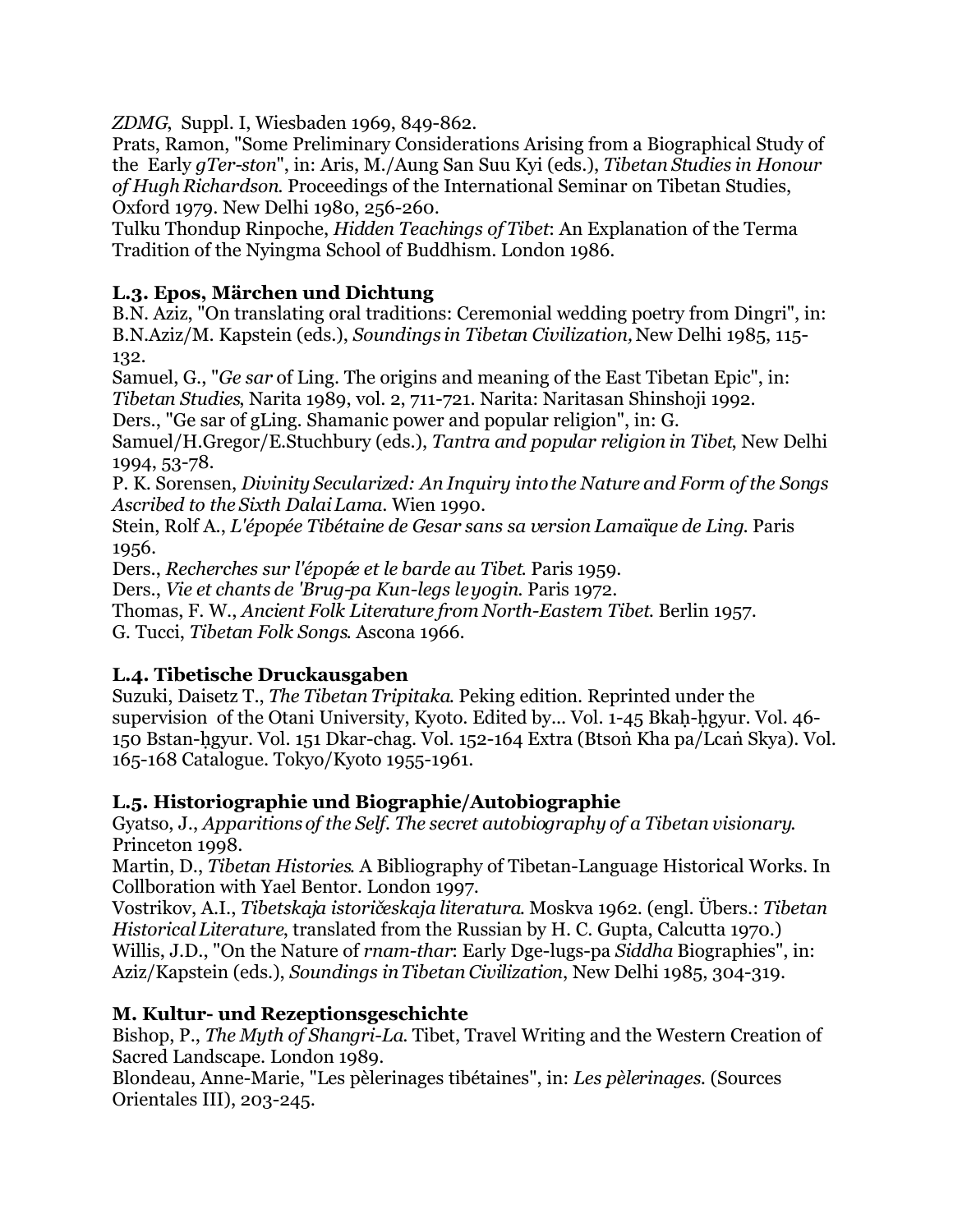Brauen, M., *Traumwelt Tibet.* Westliche Trugbilder. Bern/Stuttgart/Wien 2000. Cybikov, S. T., *Buddist palomnik u svjatynj Tibeta*. Petersburg 1919.

Diemberger, Hildegard, "*Lhakama* [lha-bka'-ma] and *Khandroma* [mkha' 'gro ma]: The Sacred Ladies of Beyul Khenbalung [sbas-yul mKhan-pa-lung]," in: Steinkellner, E. (ed.), *Tibetan History and Language.* Studies dedicated to Uray Géza on his seventieth birthday. Wien 1991, 137-153.

Dies., "Mountain-deities, ancestral bones and sacred weapons. Sacred territory and communal identity in Eastern Nepal and Southern Tibet", in: Kvaerne, P. (ed.), *Tibetan Studies*. Vol. 1, Oslo 1994, 144-153.

T. Dodin/H. Räther (Hg.): *Mythos Tibet*. Wahrnehmungen, Projektionen, Phantasien. Köln 1997.

Ehrhard, Franz-Karl, "Political and Ritual Aspects of the Search for Himalayan Sacred Lands", in: *Studies in Central & East Asian Religions*, Vol. 9, 1996, 37-53.

Ders., "The Role of "Treasure Discoverers" and Their Writings in the Search for Himalayan Sacred Lands", in: *The Tibet Journal*, Autumn 1994, Vol. XIX, No. 3, 3-20. Huber, Toni, "Where exactly are Caritra, Devokota and Himavat? A Sacred Geography Controversy and the Development of Tantric Buddhist Pilgrimage Sites in Tibet", in: *Kailash*, XVI, Nos. 3-4, 1990, 121-164.

Ders., *The Cult of Pure Crystal Mountain*. Popular Pilgrimage and Visionary Landscape in Southeast Tibet. New York/Oxford 1999.

Kapstein, Matthew, "Remarks on the Mani bKa'-bum and the Cult of Avalokitesvara in Tibet", in: Goodman, S. (ed.), *Tibetan Buddhism: Reason and Revelation*. Albany 1992, 79-93, 163-169.

Ders., *The Tibetan Assimilation of Buddhism*. Conversion, Contestation, and Memory. Oxford University Press 2000.

P.Ch. Klieger (Hg.): *Tibet, Self and the Tibetan Diaspora*. Voices of Difference. Leiden u.a. 2002.

Lopez, D.S. Jr., *Prisoners of Shangri-La*. Tibetan Buddhism and the West. Chicago 1998. Ders. (ed.), *Curators of the Buddha*. The study of Buddhism under Colonialism. Chicago/London 1995.

S.R.Mumford, *Himalayan Dialogue. Tibetan Lamas and Gurung Shamans in Nepal*, Wisconsin 1989.

Pommaret, F., *Les revenants de l'Au-delà dans le Monde Tibétain*. Paris 1989. Schell, O., *Virtual Tibet*. Searching for Shangri-La from the Himalayas to Hollywood. New York 2000.

Willis, J.D. (ed.), *Feminine Ground. Essays on Women and Tibet*. Ithaca 1989.

# **O. Handschriften- und Blockdruck-Kataloge**

L. de La Valléee-Poussin, *Catalogue of the Tibetan manuscripts from Tun-Huang in the India Office Library,* with an appendix on the Chinese manuscripts by Kazuo Enoki. Oxford 1962.

Kanakura, Yensho (ed.), *A Catalogue of the Tohoku University Collection of Tibetan Works on Buddhism*. Ed. by Y. Kanakura, R. Yamada, T. Tada and H. Hadano. Sendai 1953.

M. Lalou, "Contributions à la bibliographie du Kanjur et du Tanjur. Les textes bouddhiques au temps du roi Khri-sroṅ-lde-bcan", in: *Journal asiatique*, 312-353. Schuh, D., *Tibetische Handschriften und Blockdrucke*. Teil 6. (Gesammelte Werke des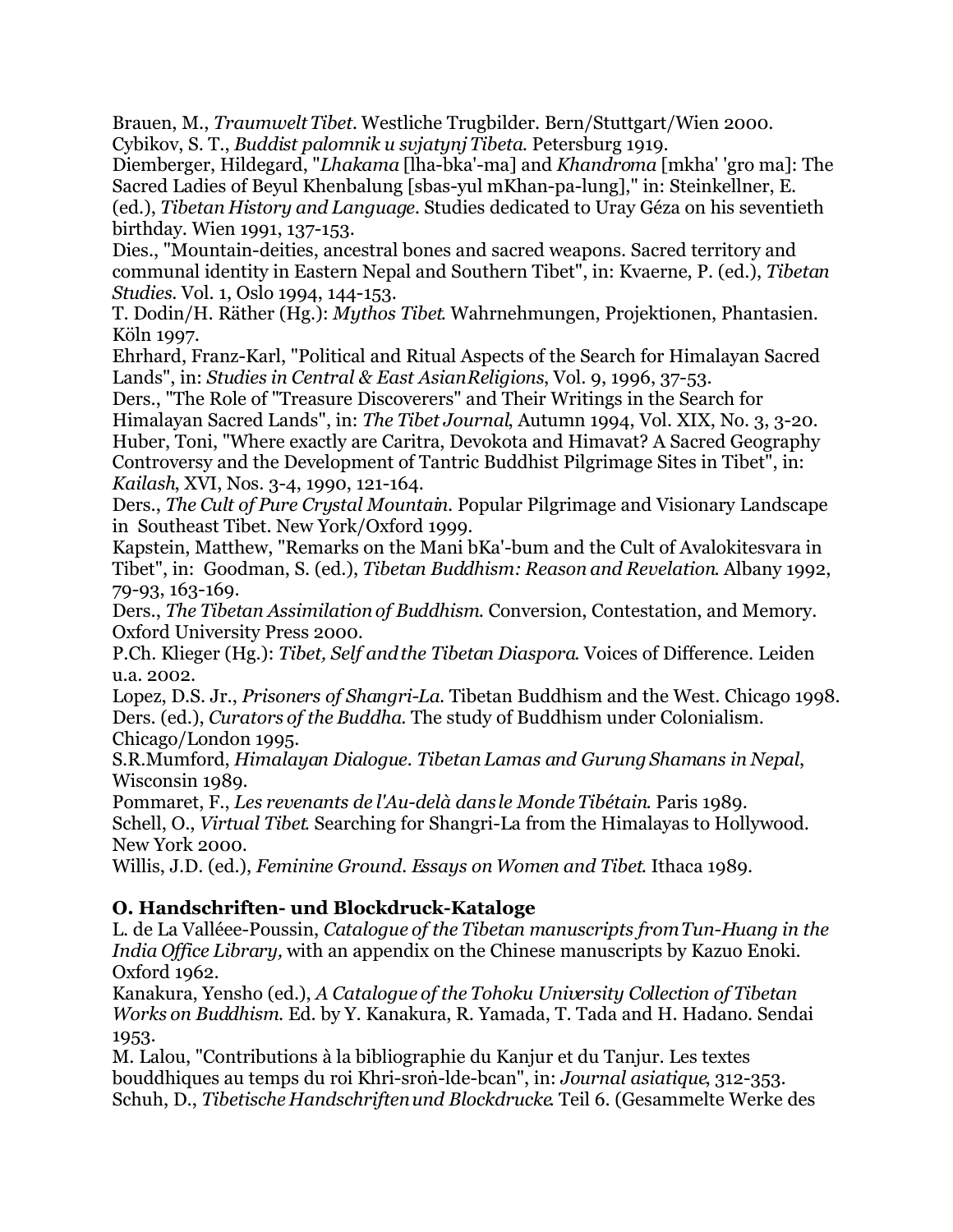Koṅ sprul Blo gros mtha' yas). Beschrieben von D.S. Wiesbaden 1976. (Verzeichnis der Orientalischen Handschriften in Deutschland, Bd. XI,6).

Wilhelm, F./Panglung, J.K., *Tibetische Handschriften und Blockdrucke*. Teil 7. Beschrieben von..., Wiesbaden 1979. (Verzeichnis der Orientalischen Handschriften in Deutschland, Bd. XI,7).

Schuh, D., *Tibetische Handschriften und Blockdrucke*. Teil 8. (Sammlung Waddell der Staatsbibliothek Preussischer Kulturbesitz Berlin). Beschrieben von D.S. Wiesbaden 1981. (Verzeichnis der Orientalischen Handschriften in Deutschland, Bd. XI,8).

Schwieger, P., *Tibetische Handschriften und Blockdrucke*. Teil 9. (Die Werksammlungen Kun tu bzaṅ po'i dgoṅs-pa zaṅ-thal, Ka-dag raṅ-byuṅ raṅ-šar und mKha'-'gro gsaṅ-ba ye-šes-kyi rgyud). Beschrieben von P.S. Stuttgart 1985. (Verzeichnis der Orientalischen Handschriften in Deutschland, Bd. XI,9).

Smith, E.G., *University of Washington. Tibetan Catalogue*. Part 1, 2. University of Washington, Seattle 1969.

# **P. Wörterbücher**

*Dag yig gsar bsgrigs*. 1979.

Dagyab, L.S., *Bod brda'i tshig mdzod*. Tibetan Dictionary. Upper Dharamsala 1966. Goldstein, M.C. (ed.), *Tibetan-English Dictionary of Modern Tibetan*. Kathmandu 1975. (Bibliotheca Himalayica, Series II, Vol. 9).

Jäschke, H.A., *A Tibetan-English Dictionary* with special reference to the prevailing dialects. To which is added an English-Tibetan Vocabulary. London 1949 (reprint von 1881).

Lokesh Chandra, *Tibetan-Sanskrit Dictionary*. 2 vols. Kyoto 1971 (reprint). Rerich, J.N., *Tibetsko-russko-anglijskij slovar' s sanskritskimi paralleljami*. Vyp. 1-10, Moskva: Nauka, 1983-1987.

Rigdzin, Tsepak, *Naṅ don rig pa'i miṅ tshig bod dbyin śan sbyar. Tibetan-English Dictionary of Buddhist Terminology*. Dharamsala 1986.

Rin spuṅs Ṅag dbaṅ 'jigs grags, *mṄon brjod kyi bstan bcos mkhas pa'i rna rgyan*. Beijing 1988.

Sarat Chandra Das, *A Tibetan-English Dictionary with Sanskrit Synonyms*by Sarat Chandra Das. Revised and Edited... by Graham Sandberg and A. William Heyde. Delhi 1976 (reprint). (Compact edition Kyoto 1981).

Sumatiratna, *Bod hor kyi brda yig miṅ tshig don gsum gsal bar byed pa mun sel skron me*. 2 Bde. Ulan-Bator 1959. (Corpus scriptorum Mongolorum VI, VII).

Yamaguchi, Z., *Catalogue of the Toyo Bunko collection of Tibetan works on history*. Tokyo 1970. (Classified catalogue of the Toyo Bunko collection of Tibetan works, Vol. 1). Yoshimura, S., *The Denkar-ma*. An Oldest Catalogue of the Tibetan Buddhist Canons. Kyoto 1950.

Zhabs-drung, Tshe-brtan, *Bod rgya tshig mdzod chen mo*. 3 Bde. Beijing, Nationalities Publishing House, 1986.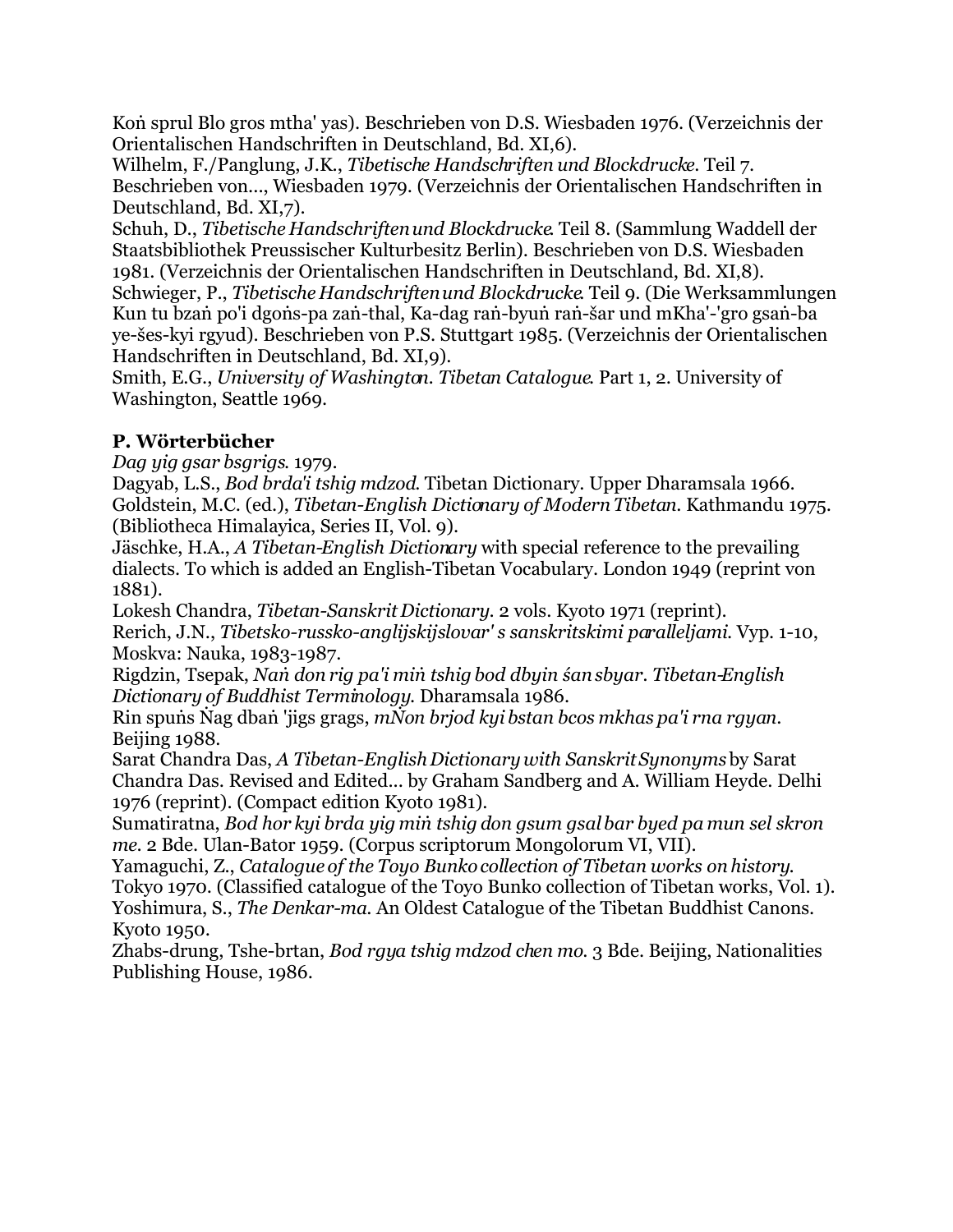#### **Tibetische Texte**

Bu-ston-rin-chen-grub, *Dus-'khor-chos-'byuṅ-rgyud-sde'i-zab-don-sgo-'byed-rin-chengus- pa'i-lde-mig*. In: *The Collected Works of Bu-ston*, Pt. 4.

*gCod-kyi-gśed-'dul-gdug-pa-tshar-gcod-ces-bya-ba*. Blockdruck, Dharamsala, LTWA. *gCod yul nyon mongs zhi byed kyi bka' gter bla ma brgyud pa'i rnam thar byin rlabs gter mtsho.* A collection of biographies of gurus in the transmission lineage of the Gcod teachings by Ngag-dbang-bstan-'dzin-nor-bu of Rong-phu. Reproduced from L.P. Lhalungpa's Tibetan xylograph by Sonam T. Kazi. Gangtok 1972.

*mChog-gi-daṅ-po'i-saṅs-rgyas-las-phyuṅ-ba-rgyud-kyi-rgyal-po-dpal-dus-kyi-'khorla-źes-bya- ba*. (skt. *Parama-ādibuddhoddhrita-śrī-kālacakra-nāma-tantrarāja*), in: *bKa'-'gyur*, rgyud, No. 4.

*bsDus-pa'i-rgyud-kyi-rgyal-po-dus-kyi-'khor-lo'i-'grel-bśad-rtsa-ba'i-rgyud-kyi-rjessu-'jug- pa-stoṅ-phrag-bcu-gñis-pa-dri-ma-med-pa'i-'od-ces-bya-ba*. (skt. *Vimalaprabhā-nāma mūlatantrānusāriṇī dvādaśasāhasrikā-laghukālacakratantrarāja-ṭīkā*), in: *bsTan-'gyur*, No. 2064.

'Gos-lo-tsā-ba gŹon-nu-dpal, *Deb-ther-sṅon-po*. (Die blauen Annalen.) (A) Xerokopie des Indologischen Seminars der Universität Bonn, nach einem Mikrofilm des von Bell erworbenen Exemplars, jetzt im Liverpool Public Museum (Druck von Kun-bde-gliṅ). (B) Neudruck in zwei Bänden, Beijing 1984.

*rJe-Raṅ-byuṅ-rdo-rjes-mdzad-pa'i-gcod-kyi-tshogs-las-rin-po-che'i-phreṅ-ba-'donbsgrigs- bltas-chog-tu-bkod-pa-gcod-kyi-lugs-sor-bźag.*

'Jigs med rig pa'i rdo rje, *Chen po hor gyi yul du dam pa'i chos ji ltar byuṅ ba'i tshul bśad pa rgyal ba'i bstan pa rin po che gsal bar byed pa'i sgron me*. Tshe-phel's History of Buddhism in Mongolia. Published by Mongolian Lama Guru Deva. Varanasi 1965. *Ka-lā-par-'jug-pa*. (skt. *Kalāpāvatāra*), in: *bsTan-'gyur*, No. 149.

*Kha-bar-gtor-chen-gyi-cho-ga-ṅag-'don-gyi-rim-pa-chogs-gcig-tu-bsgrigs-pa-bźugs*. Blockdruck, 7 Fols.

Ven. Dalama (ed.), *Tibetan Buddhist Studies of Kloṅ-rdol bla-ma Ṅag-dbaṅ-blo-bzaṅ*, Vol. 2. Edited from the Lhasa xylograph by Ven. Dalama, the Incarnate of Caγan Obo Süme with original illustrations and a foreword by Dr. Lokesh Chandra. Laxmanpuri, Mussorie, 1964.

*Lam-zab-mo-thabs-śes-kyi-spyod-yul-stan-thog-gcig-tu-ñams-su-len-tshul-'khrid-chogdgra- las-rnam-par-rgyal-ba'i-rgyal-mtshan*. Blockdruck, in Dharamsala, LTWA, aufbewahrt.

Lokesh Chandra (ed.), *Mkhas-paḥi-dgaḥ-ston of Dpaḥ-bo-gtsug-lag* (also known as Lho- brag-chos-ḥbyuṅ). Part I, II. New Delhi 1959 (Śata-Piṭaka Series 9).

Ders. (ed.), *The Golden Annals of Lamasim*, being the original Tibetan text of the Horchos-ḥbyuṅ of Blo-bzaṅ-rta-mgrin entitled 'Dzam-gliṅ byaṅ-phyogs chen-po hor gyi rgyal-khams kyi rtogs-pa brjod-pa'i bstan-bcos chen-po dpyod-ldan mgu-byed ṅomtshar gser gyi deb-ther, edited by... New Delhi 1964.

Ders. (ed.), *Hymns to Tārā* (Tibetan and Mongolian Texts). New Delhi, International Academy of Indian Culture, o.J.

*Lhasa Kanjur*. Pothi-Ausgabe. Bern, Institut für Religionswissenschaft.

*Ma ṇi bka' 'bum*. A collection of rediscovered teachings focusing upon the tutelary deity Avalokiteśvara (Mahākaruṇika). Reproduced from a print from the no longer extant Spuṅs-thaṅ (Punakha) blocks by Trayang and Jamyang Samten. Vol. I, II. New Delhi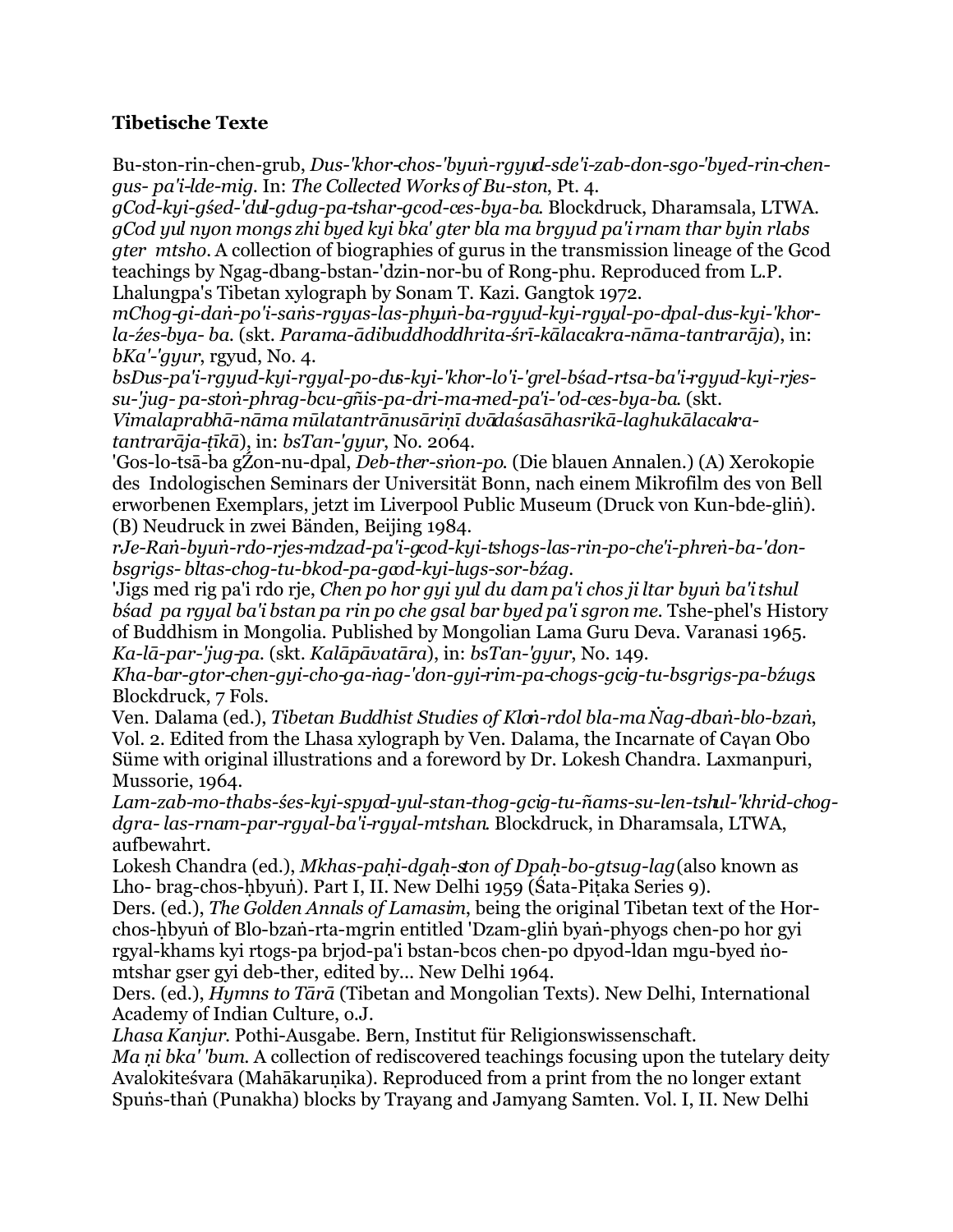1975.

*gÑan-chen-mtha'-la-gtad-pa-daṅ/mtha'-gtad-chu-yi-gzer-bu-gñis*. Blockdruck, in Dharamsala, LTWA, aufbewahrt.

*rÑiṅ ma'i rgyud 'bum*. Institut für Religionswissenschaft

dPa'-bo-gtsug-lag-'phreṅ-ba, *Chos-'byuṅ-mkhas-pa'i-dga'-ston*. Neudruck in zwei Bänden. Beijing 1986.

Ders., *Grub-pa'i-gnas-chen-po-śambhalai'-rnam-bśad-'phags-yul-gyi-rtogs-nrjod-daṅbcas* (Kurztitel: *Śambhala'i-lam-yig*). Mikrofilm des in Budapest bewahrten Manuskriptes. Bern, Institut für Religionswissenschaft.

Raghu Vira/Lokesh Chandra (eds.), *Kālacakra Tantra and Other texts*. Pt. I. New Delhi 1956 (Śata Piṭaka Series, No. 69).

Sa-skya-bsod-nams-rgyal-mtshan, *rGyal-rabs-gsal-ba'i-me-loṅ*. Beijing 1988. Tshal-pa Kun-dga'-rdo-rje, *Deb-ther-dmar-po (Hu-lan-deb-ther)*. Gangtok 1961.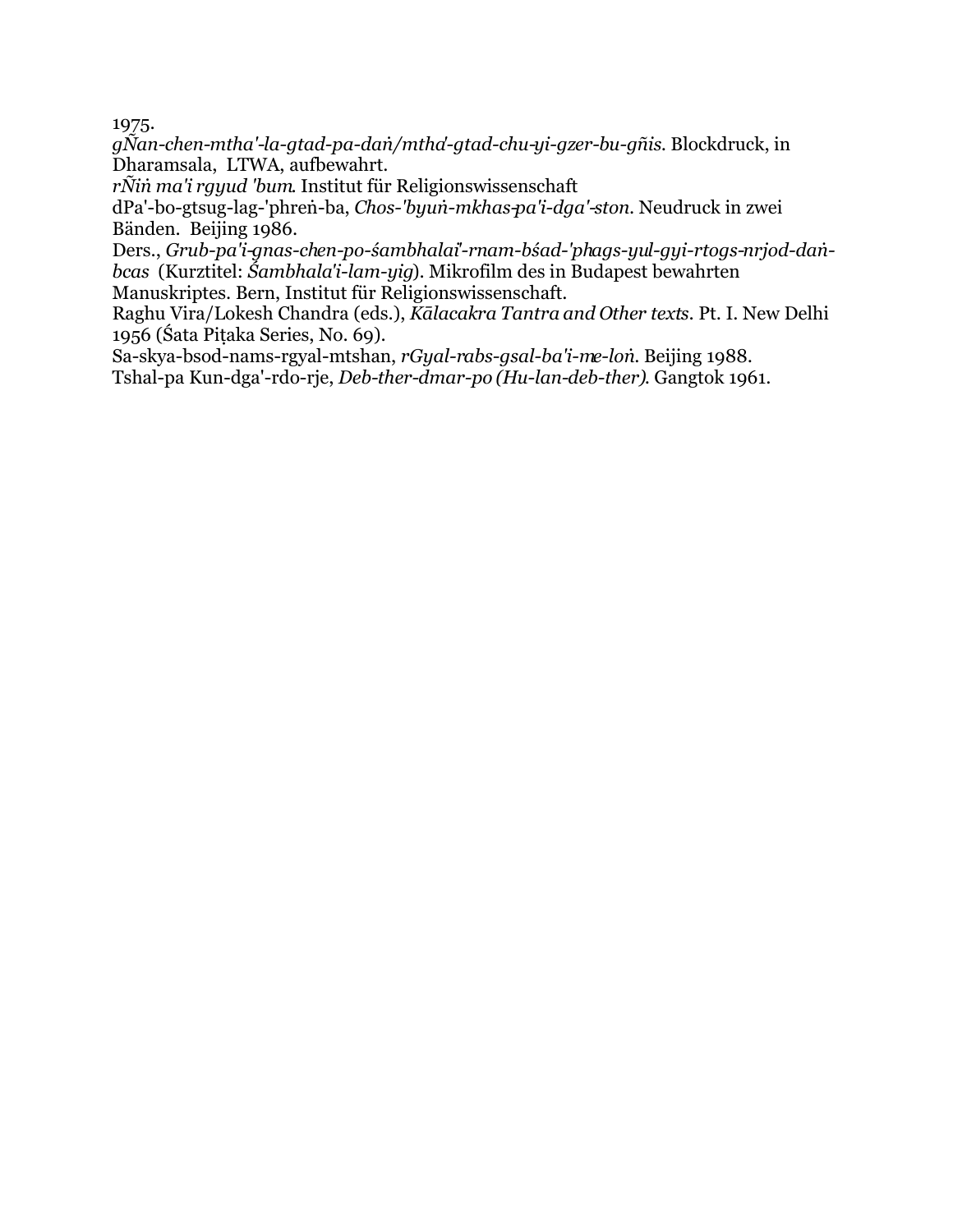#### **Nachträge zur Literaturliste Tibet**

P. Demiéville, *Le concile de Lhasa*. Paris 1952.

D. Dunlop, "Arab relations with Tibet in the 8th and early 9th senturies A.D.", in: *Islâm Tetkikleri Enstitüsü Dergisi* 5, 1973, 301-318.

R.B. Ekvall, *Cultural Relations on the Kansu-Tibetan border*, Chicago 1939.

H. Hoffmann, "Źaṅ-źuṅ: the holy language of the Tibetan Bon-po", in: *ZDMG* 117, 1967, 376-381.

C.Koeppen, *Die lamaistische Hierarchie und Kirche*. Berlin 1859.

L. de La Vallée-Poussin, *Catalogue of the Tibetan manuscripts from Tun-Huang in the India Office Library, with an appendix on the Chinese manuscripts by* Kazuo Enoki. Oxford 1962.

M.Lalou, "Contributions à la bibliographie du Kanjur et du Tanjur. Les textes bouddhiques au temps du roi Khri-sroṅ-lde-bcan", in: *JA*, 1953, 312-353.

P.Lindegger/R.Küng, *Sachkatalog der Sekundärliteratur am Tibet-Institut*

*Rikon/Zürich mit alphabetischem Autorenregister*. Rikon-Zürich 1981.

Ju.M. Parfionovič, *Kratkij tibetsko-russkij slovar'*. Moskva 1963.

Ders., *The written Tibetan language.* Moscow 1982.

G.N. Potanin, *Tangutsko-Tibetskaja okrajna Kitaja i Central'naja Mongolija*. Bde. I-II, St. Peterburg 1893.

W.W. Rockhill, "*Tibet*. A geographical, ethnographical and historical sketch, derived from Chinese sources", in: *JRAS (Journal of the Royal Asiatic Society*), 1891, 1-133, 185- 191.

Ders., *The Land of the Lamas*. London 1891.

Ders., *Diary of a journey through Mongolia and Tibet in 1891 and 1892*. Washington 1894.

E.Schlaginweit, *Buddhism in Tibet*. Leipzig 1863.

J.Schubert, "Tibetische Nationalgrammatik I. Das Sum cu pa und Rtags kyi 'ajug pa des Lama Dbyaṅs can grub pai rdo rje", in: *Mitteilungen des Seminars für Ostasiatische Sprachen* 31/1, 1928, 1-59; 32/1, 1929, 1-54.

Ders., "Tibetische Nationalgrammatik. Das Sum cu pa und Rtags kyi 'ajug pa des Grosslamas von Peking Rol pai rdo rje", in: *Artibus Asiae*, Suppl. I, Leipzig 1937 (reprint Ascona 1968).

Cl.Vogel, *Thon-mi Sambhoṭa's mission to India and Sroṅ-btsan sgam-po's legislation, being the tenth chapter of Bsod-nams rgyal-mtshan's rGyal-rabs gsal-ba'i- me-loṅ*, Nachrichten der A.d.W. in Göttingen I, philologisch-historische Klasse, Jhg. 1981, Nr. 1. L.A.Waddell, *The Buddhism of Tibet or Lamaism*. London 1894.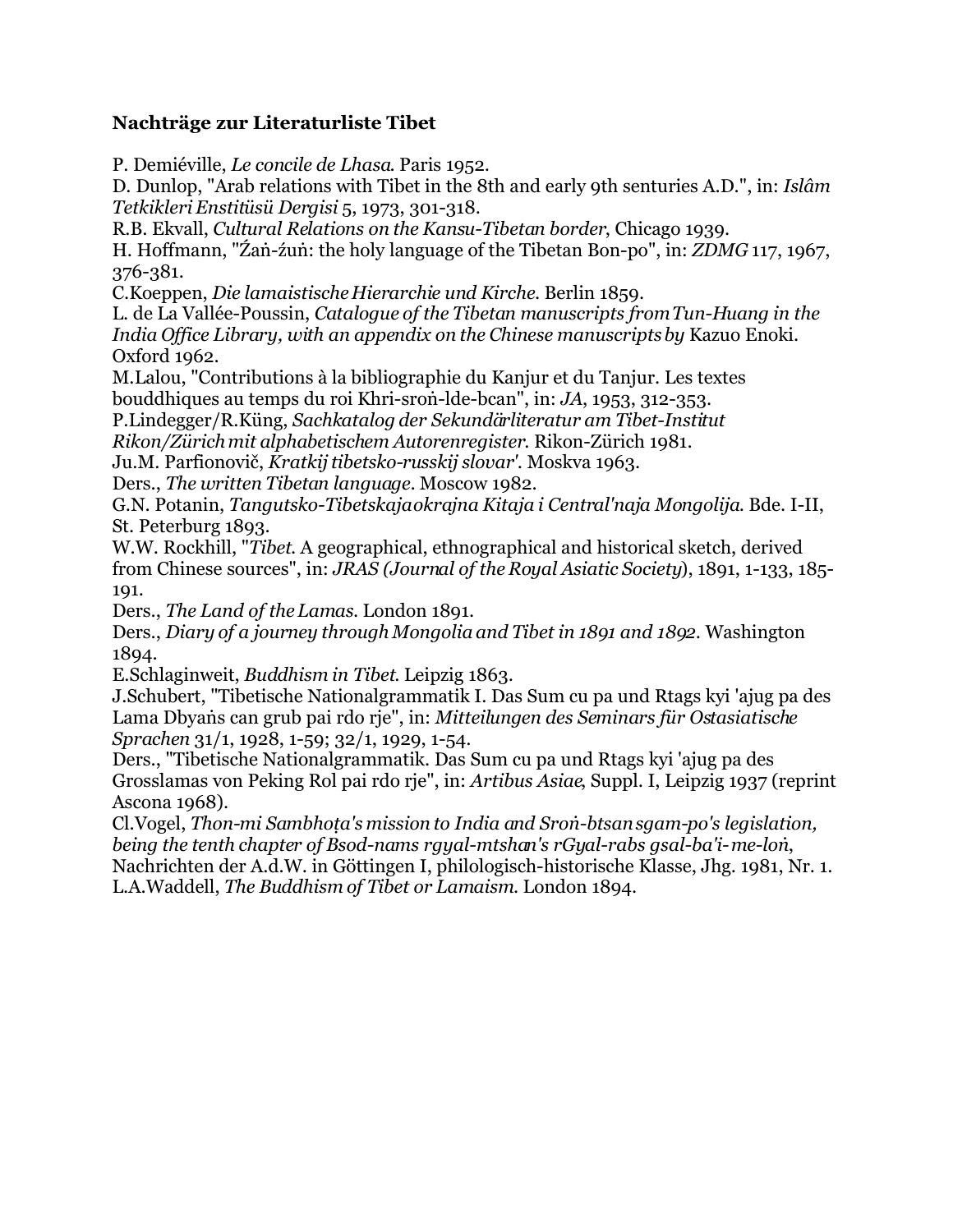#### **Weitere Nachträge zur Literaturliste Tibet**

G. Tucci, "The validity of Tibetan historical tradition", in: Ders., *Opera minora*, Pte. II, Roma 1971, 453-466.

Ders. "The wives of Sroṅ-btsan-sgam-po", in: Ders., *Opera minora*, Pte. II, Roma 1971, 605-611.

Ders., "The symbolism of the temple of bSam-yas", in: Ders., *Opera minora*, Pte. II, Roma 1971, 585-588.

Jeffrey Broughton, "Early Ch'an Schools in Tibet", in: *SCH* (??), 1983, 1-68.

Anne Chayet, "Le monastère de bSam-yas: sources architecturales", in: *Arts Asiatiques*, 43, 1988, 19-29.

Paul Demiéville, "L'introduction au Tibet du Bouddhisme sinisé d'après les manuscrits de Touen-houang: Analyses de récents travaux japonais", in: Michel Soymié (ed.), *Contributions aux études sur Touen-houang*, Genève etc. 1979, 1-16.

Helmut Eimer, "Eine frühe Quelle zur literarischen Tradition über die `Debatte von Bsam yas'", in: Ernst Steinkellner (ed.), *Tibetan History and Language: Studies Dedicated to Géza Uray on His Seventieth Birthday*. Wien 1991.

David Germano, *Mysticism and Rhetoric in the Great Perfection: The Transformation of Buddhist Tantra in Ancient Tibet*. Forthcoming? oder schon erschienen?

Erik Haarh, *The Yar-lung Dynasty*. Copenhagen 1969.

G.W. Houston, *Sources for a History of the bSam yas Debate*. Monumenta Tibetica Historica, ser. 1, vol. 2. St. Augustin, VGH Wissenschaftsverlag 1980.

Yoshiro Imaeda, "Documents tibétains de Touen-houang concernant le concile du Tibet", in: *Journal asiatique*, 263, 1975, 125-146.

Roger Jackson, "Sa skya Paṇḍita's Account of the bSamyas Debate: History as Polemic", in: *JIABS* 5, 1982, 89-99.

M.T.Kapstein, *The Tibetan Assimilation of Buddhism*. Oxford 2000.

Ryutoku Kimura, "Le dhyāna chinois au Tibet ancien après Mahāyāna", in: *JA*, supplement, 1981, 183-192.

Marcelle Lalou, "Document tibétain sur l'expansion du dhyāna chinois", in: *JA*, 231, 1939, 505-523.

Dies., "Les textes Bouddhiques au Temps du Roi Khri-sroṅ-lde-bcan", in: *JA*, 241/3, 1953, 313-353.

Sébastien Mémet, "Le monastère deb Sam-yas: essai de restitution", in: *Arts Asiatiques*, 43, 1988, 30-32.

Hugh E. Richardson, *A Corpus of Early Tibetan Inscriptions*, London 1985.

Rolf A. Stein, *Une chronique ancienne de bSam-yas: sBa-bźed*. Paris 1961.

Ders., "Une mention du Manichéisme dans le choix du Bouddhisme comme religion d'état par le roi tibétain Khri-sroṅ lde-bcan", in: *Indianisme et Bouddhisme: Mélanges offerts à Mgr Etienne Lamotte*, Louvain 1980, 329-337.

Daishun Ueyama, "Etudes des manuscrits tibétains de Dunhuang relatifs au Bouddhisme de Dhyāna: bilan et perspectives", in: *JA* supplement, 1981, 287-295. G. Uray, "Tibet's connection with Nestorianism and Manicheism in the 8th-10th centuries", in: Steinkellner et al. (ed.), *Contributions on the Tibetan Language, History*

*and Culture*, Wien 1983, 399-430.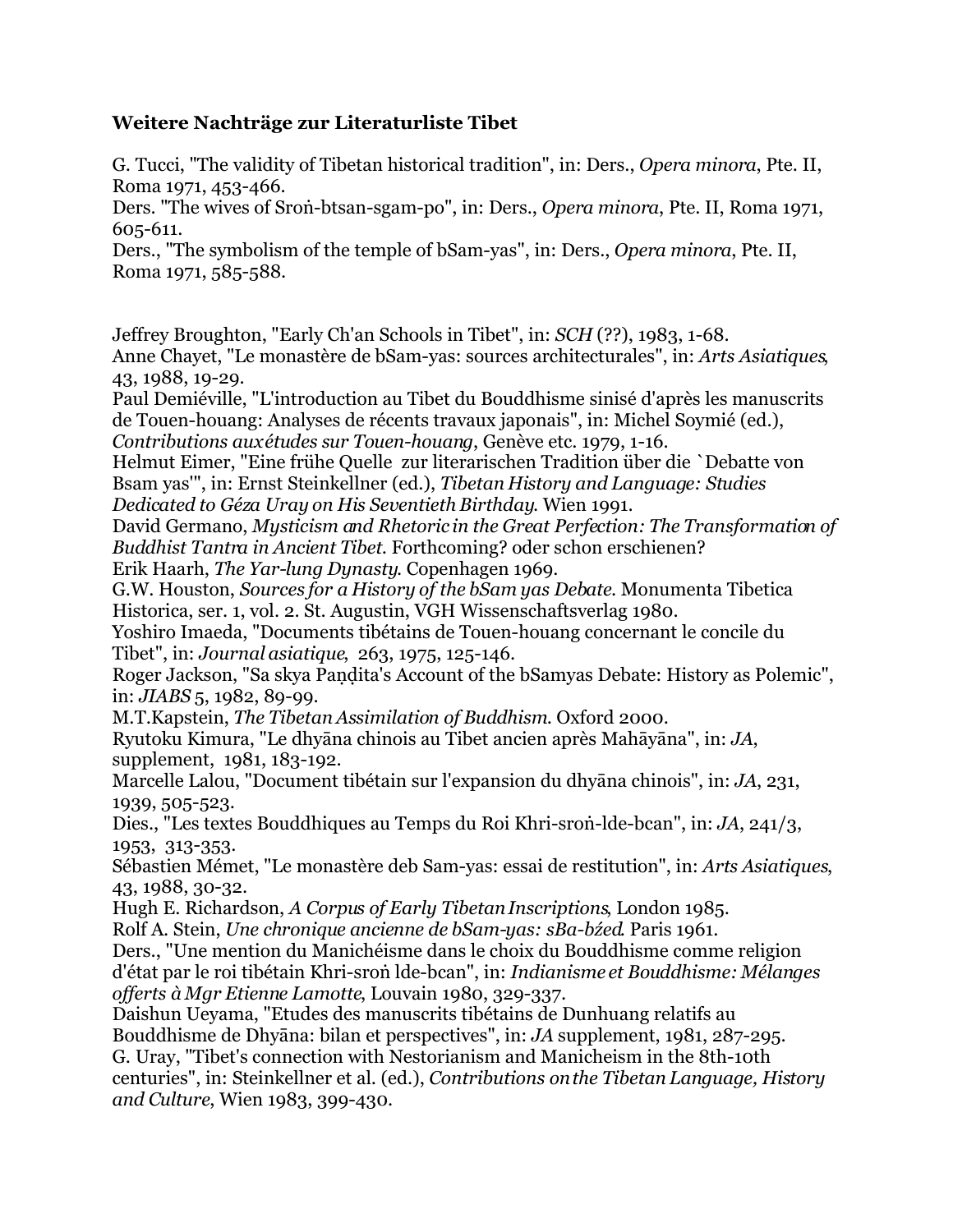#### **Auswahl-Bibliographie Tibet Geschichte**

Ahmad, Z., *Sino-Tibetan Relations in the Seventeenth Century*, Roma 1970 (Serie Orientale Roma 40).

Ch. Allen: *Duell in the Snows*. The True Story of the Younghusband Mission to Lhasa. London 2004.

A.I. Andreev, *Soviet Russia and Tibet: The Debacle of Secret Diplomacy*. Leiden 2003. Ders., *Tibet v politike carskoj, sovetskoj i posovetskoj rossii.* Sankt-Peterburg 2006.

G.T. Andrug: *Four Rivers, Six Ranges.* Reminiscences of the Resistance Movement in Tibet. Dharamsala 1973.

J. Ardley: *The Tibetan Independence Movement: Political, Religious and Gandhian Perspectives*. London 2002.

M. Aris, *Bhutan. The early history of a Himalayan kingdom*. Warminster 1979. Ders., *Sources for the History of Bhutan*. Wien 1986.

J.F. Avedon, *In Exile from the Land of Snows*. New York 1984.

J. Bacot/F.W.Thomas/C. Toussaint, *Documents de Touen-Houang Relatifs à l'Histoire de Tibet*. Paris 1940-1946.

C. Beckwith, *The Tibetan Empire in Central Asia:*A History of the Struggle for Great Power among Tibetans, Turks, Arabs, and Chinese during the Early Middle Ages. Princeton 1987.

Sir Ch. Bell, *Tibet. Past and Present*. Oxford 1924.

Sir Ch. Bell, *Portrait of a Dalai Lama*. London 1946.

J.V. Belleza, *Antiquities of Northern Tibet*. Pre-Buddhist Archaeological Discoveries on the High Plateau. (Findings of the Changthang Circuit Expedition, 1999). Delhi 2001. Bogoslovskij, V.A., *Essai sur l'histoire du Peuple Tibétain ou la Naissance d'une Societé de Classes*. Paris 1972.

M. Brauen (Hg.), *Die Dalai Lamas*. Tibets Reinkarnationen des Bodhisattva Avalokiteśvara. Stuttgart/ Zürich 2005.

P. Carrasco, *Land and Polity in Tibet*, Seattle 1959.

Cassinelli, C.W./Ekvall, R.B., *A Tibetan Pricipality. The Political System of Sa sKya*. Ithaca 1969.

C. Cüppers (ed.), *The Relationship Between Religion and State (chos srid zung 'brel) in Traditional Tibet.* Proceedings of a Seminar held at Lumbini, Nepal, March 2000 Lumbini 2000.

R.E.Emmerick, *Tibetan Texts Concerning Khotan*, London 1967 (London Oriental Series 19).

K.-H. Everding, *Das Königreich Mang yul Gung thang.* Königtum und Herrschaftsgewalt im Tibet des 13.-17. Jahrhunderts. Teil 1: Das Gung thang rgyal rabs in Edition und Übersetzung. Teil 2: Studien zur Gründung und historischen Entwicklung des Reiches. Bonn 2000.

K.-H. Everding, *Der Gung thang dkar chag.* Die Geschichte des tibetischen Herrschergeschlechts von Tshal Gung thang und der Tshal pa bKa' brgyud pa-Schule. Ein Beitrag zur Geschichte des Lhasa-Tales in der Zeit des 12.-19. Jahrhunderts. Tibetischer Text in Edition und Übersetzung. Bonn 2005.

K.-H. Everding, *Herrscherurkunden aus der Zeit des mongolischen Grossreiches für tibetische Adelshäuser, Geistliche und Klöster.* Teil 1: Diplomata Mongolica.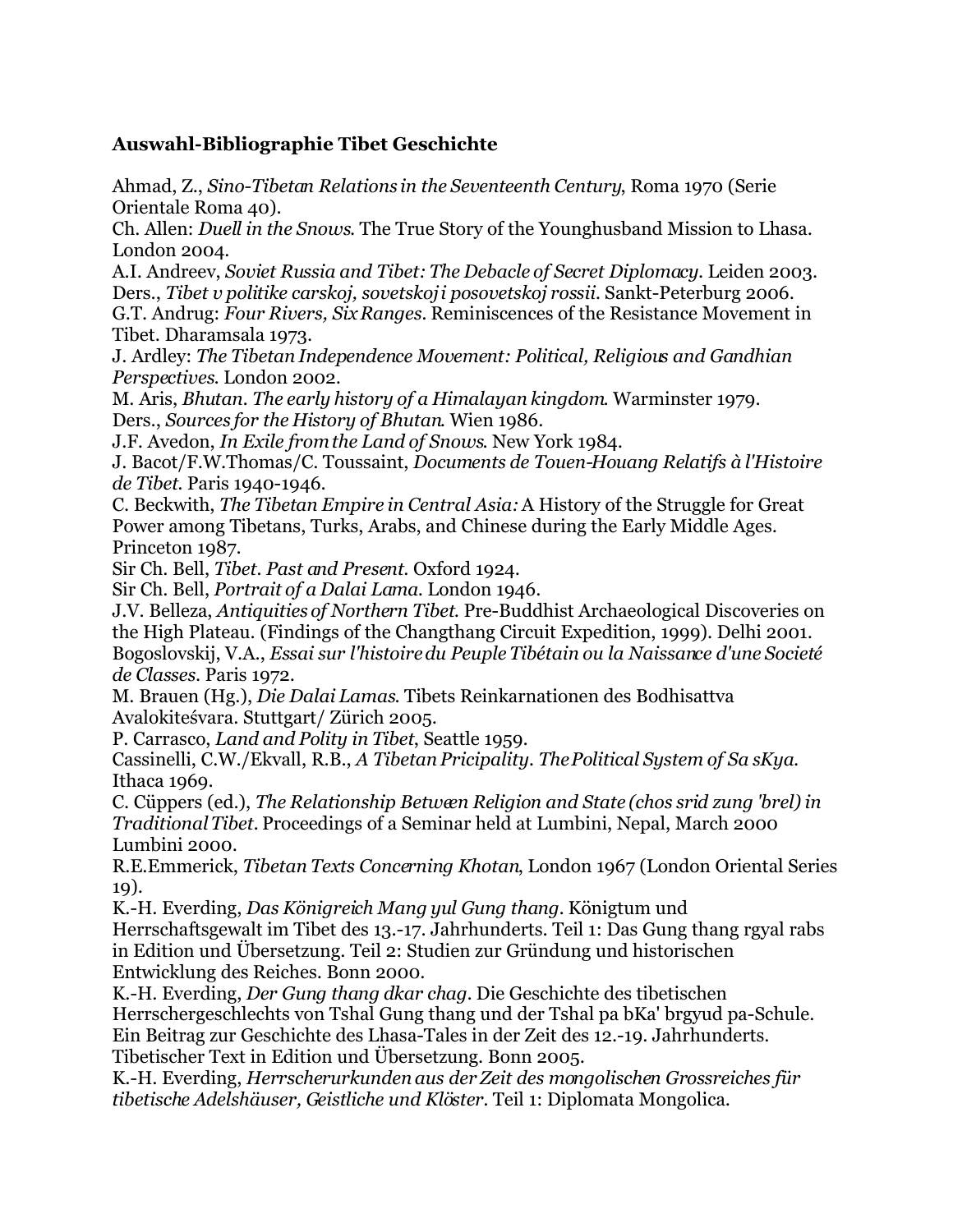Mittelmongolische Urkunden in 'Phags pa-Schrift. Edition, Übersetzung, Analyse. Teil 2: Diplomata Tibetica. Die vierzehn Urkunden für die Tausendschaft Mus. Mit einer Studie zur historischen Entwicklung des Mus chu-Tales im westlichen gTsang in der Zeit des 12.-15. Jahrhunderts. Halle 2006.

D.M.Farquhar, "Emperor as Bodhisattva in the Governance of the Ch'ing Empire", in: *HJAS* 38, No. 1, June 1978.

Ders., "Structure and Functions in the Yuan Imperial Government", in: *China under Mongol Rule* (ed. Langlois, J.), Princeton 1981.

H. Forster-Latsch, P.L. Renz, *Tibet. Land - Religion - Politik*. Frankfurt am Main 1999. A.H. Francke, *Antiquities of Indian Tibet*, Calcutta 1926. (2 Bde.)

H. Franke, "Tibetans in Yuan China", in: *China under Mongol Rule* (ed. Langlois, J.), Princeton 1981.

R. French, *The Golden Yoke*. The Legal Cosmology of Buddhist Tibet. Ithaca and London 1995.

Goldstein, M.C., "Serfdom and Mobility: An Examination of the Institution of `Human Lease' in Traditional Tibetan Society", in: *Journal of Asian Studies* 30 (3), 1971, 521-534. Ders., "The Ciculation of Estates in Tibet: Reincarnation, Land and Politics", in: *Journal of Asian Studies* 32, 1973, 445-455.

Ders., *A History of Modern Tibet*. The demise of the Lamaist State. Berkeley, Los Angeles, London 1989.

Ders., *The Snow Lion and the Dragon. China, Tibet, and the Dalai Lama*. Berekley usw. 1997.

Ders., W. Siebenschuh/ Tashi Tsering: *The Struggle for Modern Tibet.* The Autobiography of Tashi Tsering. New York/ London 1999.

Goodrich, L.C./Fang, C.Y. (Eds.), *Dictionary of Ming Biography* (1368-1644). I.II. New York/London 1976.

T. Gyalbo, G. Hazod, P.K. Sorenson, *Civilization at the Foot of Mount Sham-po. The Royal House of lHa Bug-pa-can and the History of g.Ya'-bzang*. Historical Texts from the Monastery of g.Ya'-Bzang in Yar-Stod (Central Tibet). Annotated Translation, Transliteration and Facsimile Edition. Wien 2000.

Haarh, E., *The Yarlung Dynasty*. A study with particular regard to the contribution by myths and legends to the history of Ancient Tibet and the origin and nature of its kings. Copenhagen 1969.

Ch. Hale, *Himmler's Crusade: The True Story of the 1938 Nazy Expedition into Tibet*. London usw. 2003.

L. Hambis, "L'histoire des Mongols à l'Epoque de Gengis-Khan et le dPag-bsam ljonbzan de Sumpa-qutuqtu", in: *Etudes tibétaines*, Paris 1971.

W. Heissig, "Ein mongolischer zeitgenössischer Bericht über den Ölöteneinfall in Tibet und die Plünderung von Lhasa 1717", in: *ZDMG*, 1954.

P. Hopkirk, *Trespassers on the roof of the world: The secret explortion of Tibet*. New York usw. 1995 (2nd ed.).

A.W. Hummel, *Eminent Chinese of the Ch'ing Period*, 2 vols., Washington 1943-44. G. Huth, *Die Inschriften von Tsaghan Baišiṅ.* Tibetisch-mongolischer Text mit einer

Übersetzung sowie sprachlichen und historischen Erläuterungen. Leipzig 1894.

Jackson, D., *The Mollas of Mustang: Historical, Religious and Oratorical Traditions of the Nepalese-Tibetan Borderland*. Dharamsala 1984.

D. Jackson, *The Early Abbots of 'Phan po Na-lendra:* The Vicissitudes of a Great Tibetan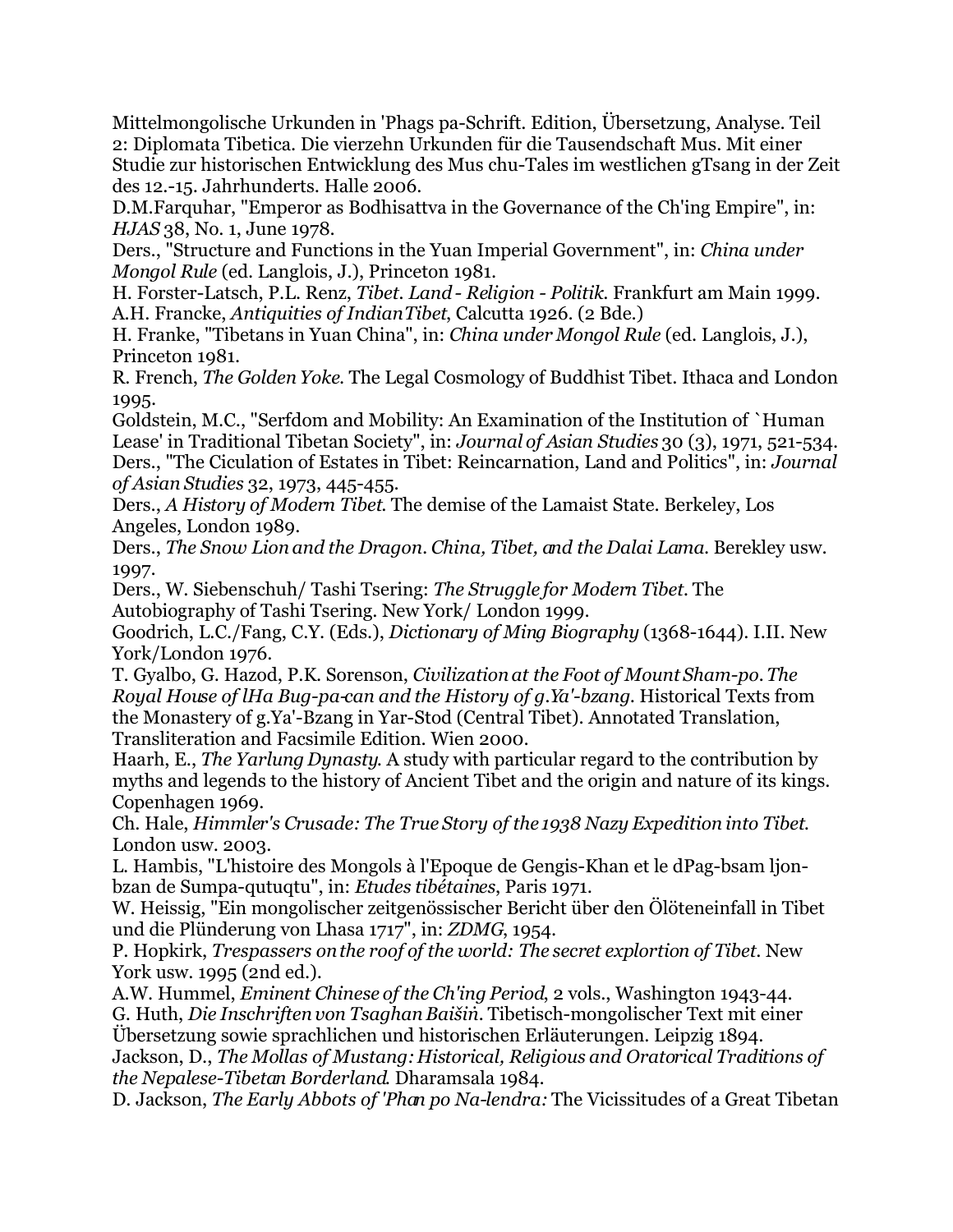Monastery in the 15th Century. Wien 1989.

F. Jagou, *Le 9e Panchen Lama (1883-1937), enjeu des relations sino-tibétaines*. Paris 2004.

E. Kawaguchi, *Three Years in Tibet*, London 1909.

J.K. Knaus, *Orphans of the Cold War: America and the Tibetan Struggle for Survival*. New York 1999.

K. Kollmar-Paulenz, *Erdeni tunumal neretü sudur*. Die Biographie des Altan qaγan der Tümed-Mongolen. Ein Beitrag zur Geschichte der religionspolitischen Beziehungen zwischen der Mongolei und Tibet im ausgehenden 16. Jahrhundert. Wiesbaden 2001. Dies., *Kleine Geschichte Tibets*. München 2006.

Dies., "Das Abwehren der Mongolen (tib. sog zlog pa): Tibetisch-buddhistische Reaktionen auf die Eingliederung Tibets in das mongolische Weltreich", in L.

Schmithausen (Hg.), *Gewalt und Gewaltlosigkeit im Buddhismus*. Arbeitsmaterialien `Buddhismus in Geschichte und Gegenwart', Bd. X, Universität Hamburg, 2006, 249- 265.

J. Kolmaš, *Tibet and Imperial China: A Survey of Sino-Tibetan Relations up to the End of the Manchu Dynasty in 1912*. Canberra 1967 (The Australian National University Center of Oriental Studies, Occasional Paper, No. 7).

N.S. Kulešov, *Rossija i Tibet v načale XX veka*. (Russland und Tibet zu Beginn des 20. Jhs.). Moskva, Nauka 1992.

P. Kvaerne, "Mongols and Khitans in a Fourteenth Century Bonpo Text", in: *Acta Orientalia Hungarica*, 34, 1980.

P. Kvaerne and R. Thargyal, *Bon, Buddhism, and Democracy. The Building of a Tibetan National Identity*. Copenhagen, NIAS Reports Nr. 12, 1993.

L. Kwanten, "Chngis Khan's Conquest of Tibet: Myth or Reality?", in: *Journal of Asian History*, 7, No. 1, 1974, 1-20.

Th. Laird, *Into Tibet: The CIA's First Atomic Spy and his Secret Expedition to Lhasa*. New York 2002.

A. Lamb, *Britain and Chinese Central Asia: The Road to Lhasa 1767 to 1905.* London 1960.

Ders., *The MacMahon Line*. Vols. 1, 2. London 1966.

Ders., *Tibet, China and India 1914-1950: A History of Imperial Diplomacy*. Hertingfordbury 1989.

K. Lange, *Die Werke des Regenten Saṅs rgyas rgya mc'o (1653-1705)*. Eine philologischhistorische Studie zum tibetischsprachigen Schrifttum. Berlin 1975. (Veröffentlichungen des Museums für Völkerkunde zu Leipzig, Heft 27).

A. McKay, *Tibet and the British Raj: The Frontier Cadre 1904-1947*. Richmond 1997. Ders. (Hg.), *The History of Tibet*. 3 Bde. London 2003.

Mehra, P., *From Conflict to Conciliation*. Tibetan Polity, Revisited. A Brief Historical Conspectus of the Dalai Lama-Panchen Lama Standoff, ca. 1904-1989. Wiesbaden 2004.

F. Michael, *Rule by Incarnation*. Tibetan Buddhism and its Role in Society and State. Boulder/Colorado 1982.

J. Norbu: *Horseman in the Snow.* The Story of Aten and the Khampas' Fight for the Freedom of their Country. London 1961.

D. Norbu, *China's Tibet Policy*. Richmond 2001.

Norbu, D., "An Analysis of Sino-Tibetan Relationships, 1245-1911: Imperial Power, Non-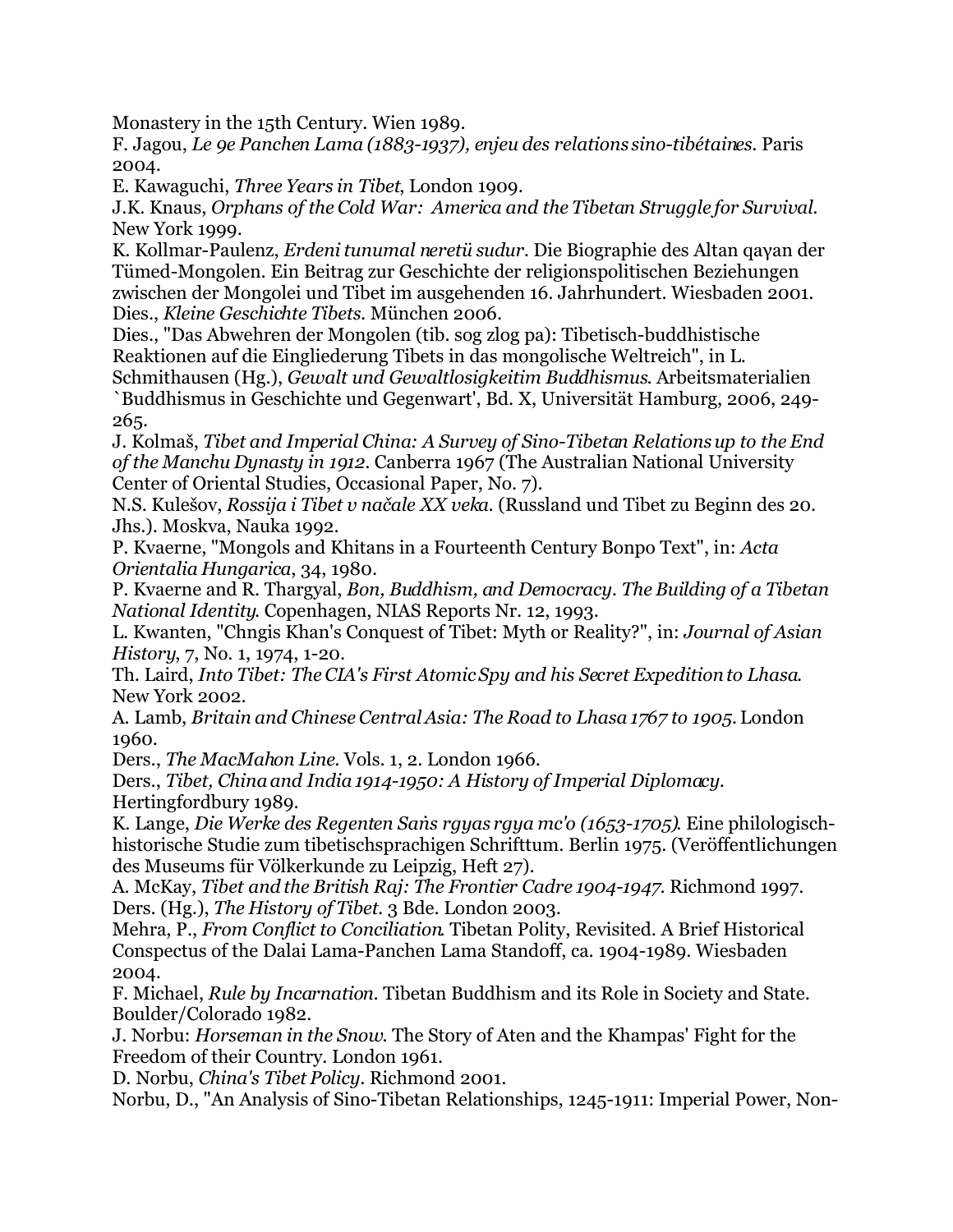coercive Regime and Military Dependency", in: B.N. Aziz/M. Kapstein (eds.), *Soundings in Tibetan Civilization*. Proceedings of the 1982 Seminar of the IATS held at Columbia University. New Delhi 1985, 176-195.

Pasang Wangdu, H. Diemberger, *dBa' bzhed. The Royal Narratice Concerning the Bringing of the Buddha's Doctrine to Tibet*. Translation and Facsimile Eidtion of the Tibetan Text. Wien 2000.

Pasang Wangdu/Hildegard Diemberger in cooperation with Guntram Hazod, *Ngag dbang skal ldan rgya mtsho, Shel dkar chos 'byung. History of the "White Chrystal"*. Religion and Politics of Southern La stod. Translation and Facsimile Edition of the Tibetan Text. Wien 1996.

M. Peissel: *Die Chinesen sind da!* Der Freiheitskampf der Khambas. Wien/Hamburg 1973.

P. Pelliot, *Histoire ancienne du Tibet*, Paris 1961.

L. Petech, *A Study of the Chronicles of Ladakh*, Calcutta 1989.

Ders., *I missionari italiani nel Tibet e nel Nepal*, I-VII, Roma 1952-1956.

Ders., *China and Tibet in the Early XVIIIth Century*, Leiden 1972.

Ders., *Aristocracy and Government in Tibet (1728-1959).* Roma 1973.

Ders., "Sang-ko, a Tibetan statesman in Yüan China", in: Ders., *Selected Papers on Asian History*, Roma 1988, 395-412.

Ders., "Princely Houses of the Yüan Period Connected with Tibet", in: T. Skorupski (ed.), *Indo-Tibetan Studies*. Papers in honour and appreciation of David L. Snellgrove's contribution to Indo-Tibetan Studies. Tring 1990.

Ders., *Central Tibet and the Mongols*. The Yüan-Sa-skya Period of Tibetan History, Roma 1990.

F. Pommaret (ed.), *Lhasa in the Seventeenth Century. The Capital of the Dalai Lamas*. Leiden/Boston 2003.

R. Rahul, *Government and Politics of Tibet*, Delhi 1969.

P. Ratchnevsky, "Die mongolischen Grosskhane und die Buddhistische Kirche", in: *Asiatica,* Festschrift Friedrich Weller, Leipzig 1954, 489-504.

H.E. Richardson, *Ancient Historical Edicts at Lhasa and the Mutsung Khri Gtsug Lde Brtsan Treaty of A.D. 821-822 from the Inscription at Lhasa*, London 1952.

Ders., *Tibet and its History*. 2nd edition, revised and updated. Boulder and London 1984.

Ders., *A Corpus of Early Tibetan Inscriptions*. London 1985.

G.N.Rerich, "Mongolo-tibetskie otnošenija v XVI i načale XVIIv." (Mongolischtibetische Beziehungen im 16. und zu Beginn des 17. Jhs.), in: *Mongol'skij sbornik: Ekonomika, istorija, archeologija*, Moskva 1959, 188-199.

Ruegg, D.S., "*mchod yon, yon mchod* and *mchod gnas/yon gnas*: On the Historiography and Semantics of a Tibetan Religio-social and Religio-political Concept", in: E.

Steinkellner (Hg.), *Tibetan History and Language*. Studies dedicated to Uray Géza on his seventieth birthday. Wien 1991, 441-453.

Ders., *Ordre spirituel et ordre temporel dans la pensée bouddhique de l'Inde et du Tibet*. Quatre conférences au Collège de France. Paris 1995.

Sagaster, K., "Die Institution der Dalai Lamas und das Verhältnis zwischen Religion und Politik", in: J.F. Thiel/ A. Doutreloux (Hg.), *Heil und Macht. Approches du sacré*. St. Augustin 1980, 120-140.

Schuh, D., "Wie ist die Einladung des fünften Karma-pa an den chinesischen Kaiserhof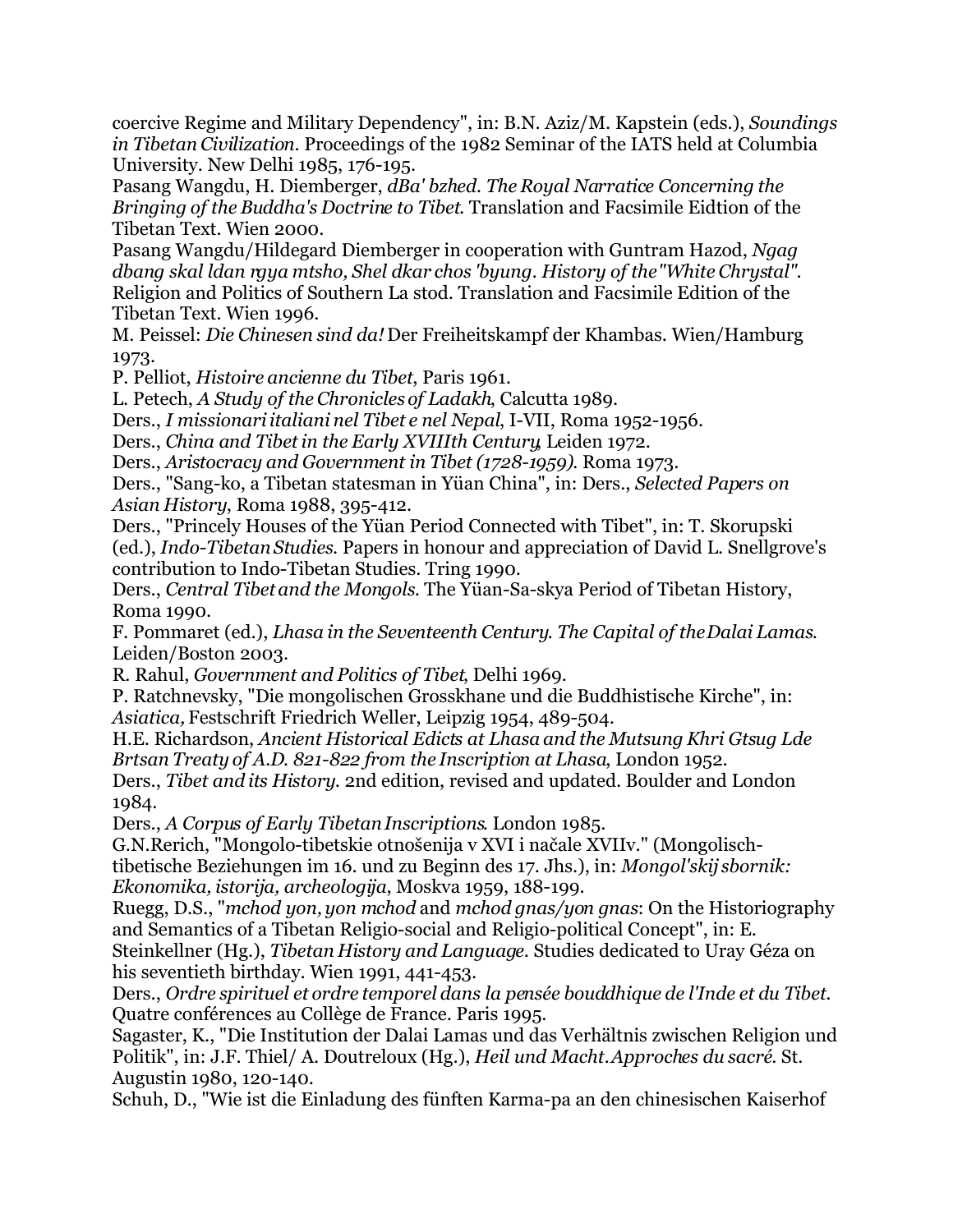als Fortführung der Tibetpolitik der Mongolen-Khane zu verstehen?" in: *Altaica Collecta*, 1976, 209-244.

Ders., *Erlasse und Sendschreiben mongolischer Herrscher für tibetische Geistliche*. Ein Beitrag zur Kenntnis der Urkunden des tibetischen Mittelalters und ihrer Diplomatik. St. Augustin 1977 (Monumenta Tibetica Historica, Abt. III,1).

Ders., *Grundlagen tibetischer Siegelkunde*. Eine Untersuchung über tibetische Siegelaufschriften in 'Phags-pa-Schrift. St. Augustin 1981. (Monumenta Tibetica Historica, Abt. III,5).

Ders., "Recht und Gesetz in Tibet", in: *Tibetan and Buddhist Studies commemorating the 200th anniversary of the birth of Alexander Csoma de Körös*. Vol. 2, Budapest 1984, 291-311.

G. Schulemann, *Geschichte der Dalai-Lamas*. Leipzig 1958.

P. Schwieger, *Teilung und Reintegration des Königreichs von Ladakh im 18.*

*Jahrhundert.* Der Staatsvertrag zwischen Ladakh und Purig aus dem Jahr 1753. Bonn 1999. (Monumenta Tibetica Historica, Abtlg. III, Bd. 7).

Shakabpa, W.D., *Tibet - A Political History*. New York 1984.

T. Shakya: *The Dragon in the Land of Snows*. A History of Modern Tibet since 1947. New York 1999.

T. Shaumian: *Tibet. The Great Game and Tsarist Russia*. New Delhi 2000.

Snelling, J., *Buddhism in Russia. The story of Agvan Dorzhiev, Lhasa's emissary to the tsar*. Shaftesbury 1993.

Sorensen, Per K., *Tibetan Buddhist Historiography*. The Mirror Illuminating the Royal Genealogies. An Annotated Translation of the XIVth Century Tibetan Chronicle: rGyalrabs gsal-ba'i me-long. Wiesbaden 1994 (AF 128).

P.K. Sorensen/G. Hazod, in Cooperation with Tsering Gyalbo: *Thundering Falcon*. An Inquiry into the History and Cult of Khra-`brug Tibet's First Buddhist Temple. Wien 2005.

Sperling, E., "The 5th Karma-pa and Some Aspects of the Relationship between Tibet and the Early Ming", in: M.Aris/Aung San Suu Kyi (eds.), *Tibetan Studies in Honour of Hugh Richardson*, Oxford 1979, 280-89.

Ders., "Notes on References to 'Bri-Gung-pa - Mongol Contact in the Late Sixteenth and Early Seventeenth Centuries", in: S. Ihara/ Z. Yamaguchi (eds.), *Tibetan Studies*.

Proceedings of the 5th Seminar of the IATS, Narita 1989. Narita 1992, 741-750. Szerb, J., "Glosses on the Oeuvre of Bla-ma 'Phags-pa. I: On the Activity of Sa-skya Paṇḍita", in: Aris/Aung San Suu kyi (eds.), *Tibetan Studies in Honour of Hugh Richardson*, Oxford 1979, 290-300.

Ders., "Glosses on the Oeuvre of Bla-ma 'Phags-pa. III. The "Patron-Patronized" Relationship", in: Aziz/Kapstein (eds.), *Soundings in Tibetan Civilization*, New Delhi 1985, 165-173.

K. Teltscher, *The High Road to China. George Bogle, the Panchen Lama and the British Expedition to Tibet*. London 2006.

*The Mongols and Tibet. A historical assessment of relations between the MOngol Empire and Tibet*. Dharamsala: Department of Information and International Relations, 1996. Thomas, F.W., *Tibetan Literary Texts and Documents concerning Chinese Turkestan*, 4 vols., London 1935-1955.

Tsarong Dundul Namgyal, *In the service of his country. The biography of Dasang Damdul Tsarong, Commander General of Tibet*. Ithaca 2000.